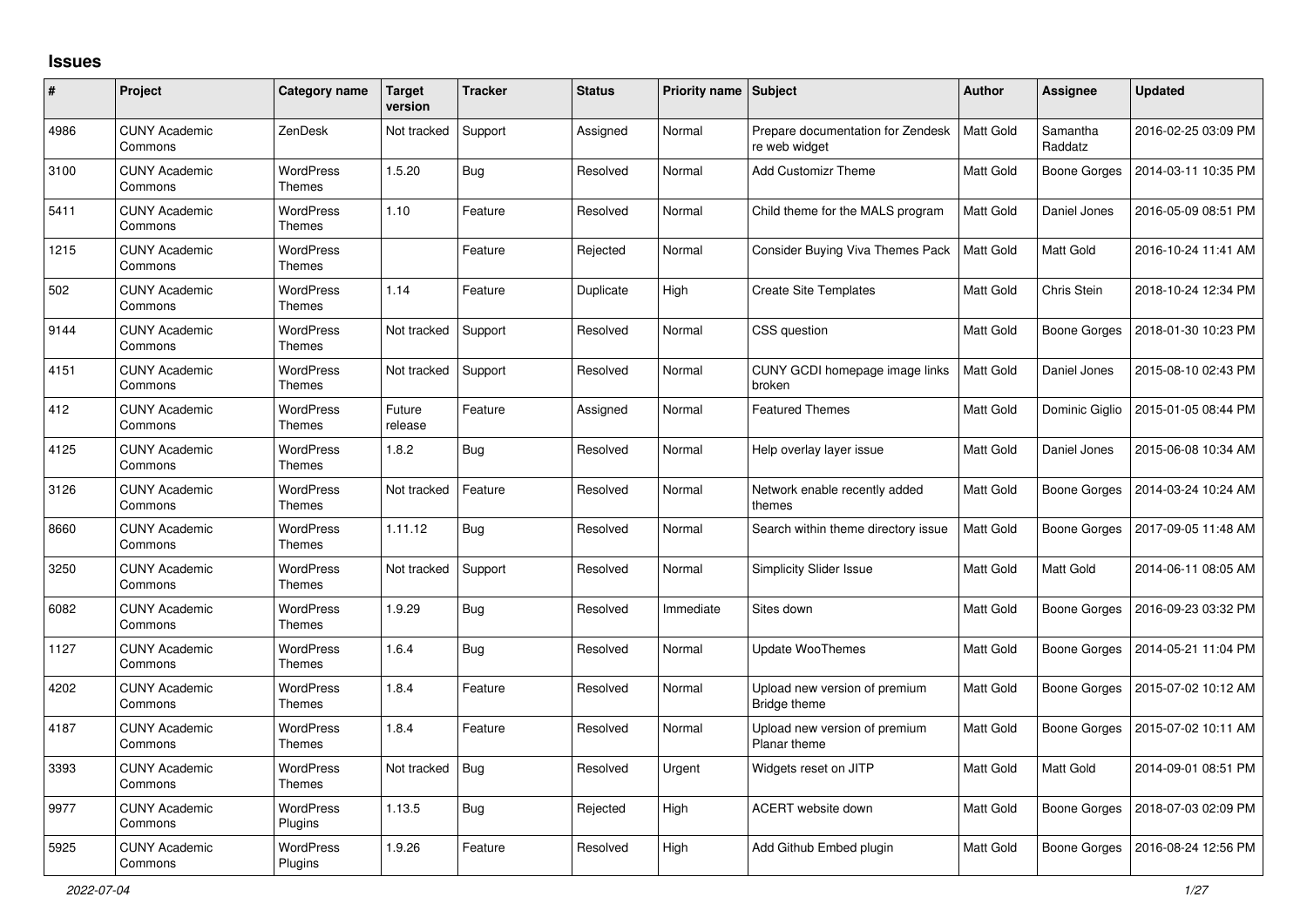| #     | <b>Project</b>                  | Category name               | <b>Target</b><br>version | <b>Tracker</b> | <b>Status</b>        | <b>Priority name   Subject</b> |                                                                          | <b>Author</b> | Assignee     | <b>Updated</b>      |
|-------|---------------------------------|-----------------------------|--------------------------|----------------|----------------------|--------------------------------|--------------------------------------------------------------------------|---------------|--------------|---------------------|
| 2223  | <b>CUNY Academic</b><br>Commons | <b>WordPress</b><br>Plugins | Future<br>release        | Feature        | Assigned             | Low                            | Add Participad to the CUNY<br><b>Academic Commons</b>                    | Matt Gold     | Boone Gorges | 2014-09-17 10:03 PM |
| 3760  | <b>CUNY Academic</b><br>Commons | <b>WordPress</b><br>Plugins | 1.7.11                   | Feature        | Resolved             | Normal                         | Add WP Accessiblity Plugin                                               | Matt Gold     | Raymond Hoh  | 2015-02-02 02:30 AM |
| 364   | <b>CUNY Academic</b><br>Commons | <b>WordPress</b><br>Plugins | Future<br>release        | Feature        | New                  | Normal                         | <b>Bulletin Board</b>                                                    | Matt Gold     |              | 2015-01-05 08:50 PM |
| 275   | <b>CUNY Academic</b><br>Commons | <b>WordPress</b><br>Plugins |                          | Feature        | Deferred             | Normal                         | Develop Document Repository<br><b>Plugin for Wordpress</b>               | Matt Gold     | Boone Gorges | 2015-04-01 09:27 PM |
| 3127  | <b>CUNY Academic</b><br>Commons | <b>WordPress</b><br>Plugins | Not tracked              | Documentation  | Resolved             | Normal                         | Document our Google Form embed                                           | Matt Gold     | scott voth   | 2016-01-26 11:27 AM |
| 497   | <b>CUNY Academic</b><br>Commons | <b>WordPress</b><br>Plugins | Future<br>release        | Feature        | Assigned             | Normal                         | Drag and Drop Ordering on Gallery<br>Post Plugin                         | Matt Gold     | Ron Rennick  | 2015-11-09 06:18 PM |
| 5504  | <b>CUNY Academic</b><br>Commons | <b>WordPress</b><br>Plugins |                          | Support        | Resolved             | Normal                         | Embedding CartoDB maps                                                   | Matt Gold     | Boone Gorges | 2016-04-30 10:49 AM |
| 3969  | <b>CUNY Academic</b><br>Commons | WordPress<br>Plugins        | 1.7.18                   | Bug            | Resolved             | Normal                         | External Group Blogs plugin causing<br>duplicate items of the same post: | Matt Gold     | Raymond Hoh  | 2015-04-10 07:51 PM |
| 3672  | <b>CUNY Academic</b><br>Commons | WordPress<br>Plugins        | 1.7.4                    | Feature        | Resolved             | Normal                         | Force captcha on existing contact<br>forms                               | Matt Gold     | Boone Gorges | 2014-11-21 12:20 PM |
| 4010  | <b>CUNY Academic</b><br>Commons | <b>WordPress</b><br>Plugins | 1.7.20                   | <b>Bug</b>     | Resolved             | High                           | GC Digital Fellows site down                                             | Matt Gold     |              | 2015-04-22 10:30 AM |
| 3452  | <b>CUNY Academic</b><br>Commons | <b>WordPress</b><br>Plugins |                          | Support        | Resolved             | Normal                         | Github/Markdown Plugins and<br>Questions                                 | Matt Gold     | Boone Gorges | 2014-09-08 10:27 AM |
| 1095  | <b>CUNY Academic</b><br>Commons | <b>WordPress</b><br>Plugins | Not tracked              | Feature        | Rejected             | Normal                         | Install ComicPress Theme and<br>Plugin                                   | Matt Gold     | Boone Gorges | 2016-01-26 12:19 AM |
| 9947  | <b>CUNY Academic</b><br>Commons | <b>WordPress</b><br>Plugins | Future<br>release        | Feature        | Reporter<br>Feedback | Normal                         | Install H5P quiz plugin                                                  | Matt Gold     | Boone Gorges | 2018-09-11 11:01 AM |
| 5961  | <b>CUNY Academic</b><br>Commons | <b>WordPress</b><br>Plugins | 1.9.26                   | Bug            | Resolved             | Normal                         | Multisite Clone duplicator plugin                                        | Matt Gold     | Boone Gorges | 2017-07-18 02:56 PM |
| 10228 | <b>CUNY Academic</b><br>Commons | WordPress<br>Plugins        | Not tracked              | <b>Bug</b>     | Rejected             | Normal                         | NS Cloner network activated                                              | Matt Gold     | Boone Gorges | 2018-08-27 09:27 AM |
| 3370  | <b>CUNY Academic</b><br>Commons | <b>WordPress</b><br>Plugins | Not tracked              | Outreach       | Resolved             | Normal                         | Package Registration Plugin for WP<br>Repo Release                       | Matt Gold     | Raymond Hoh  | 2016-03-08 11:57 AM |
| 1562  | <b>CUNY Academic</b><br>Commons | WordPress<br>Plugins        | Future<br>release        | Feature        | Assigned             | Low                            | Play with NYT Collaborative<br><b>Authoring Tool</b>                     | Matt Gold     | Boone Gorges | 2015-01-05 08:47 PM |
| 38    | <b>CUNY Academic</b><br>Commons | <b>WordPress</b><br>Plugins | Future<br>release        | Feature        | Deferred             | Normal                         | Possible Upgrade to Sitewide Tags<br>Plugin                              | Matt Gold     |              | 2015-04-01 09:18 PM |
| 658   | <b>CUNY Academic</b><br>Commons | <b>WordPress</b><br>Plugins | Future<br>release        | Feature        | Assigned             | Normal                         | Rebulid Sitewide Tag Suggestion                                          | Matt Gold     | Boone Gorges | 2015-01-05 08:47 PM |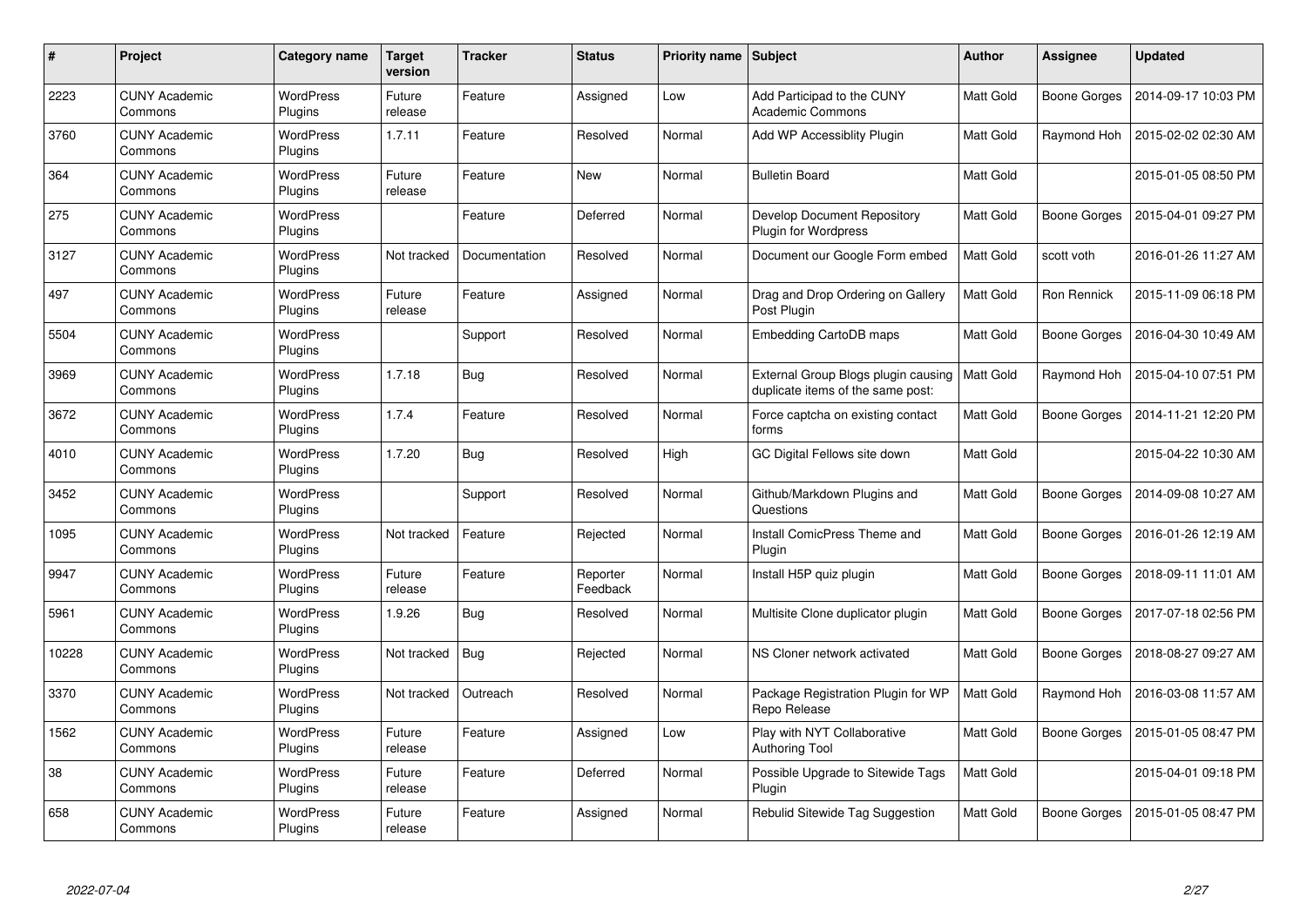| #     | <b>Project</b>                  | Category name               | <b>Target</b><br>version | <b>Tracker</b> | <b>Status</b> | Priority name Subject |                                                                                            | Author           | Assignee            | <b>Updated</b>      |
|-------|---------------------------------|-----------------------------|--------------------------|----------------|---------------|-----------------------|--------------------------------------------------------------------------------------------|------------------|---------------------|---------------------|
| 765   | <b>CUNY Academic</b><br>Commons | <b>WordPress</b><br>Plugins |                          | <b>Bug</b>     | Rejected      | Low                   | Subscribe2 Weirdness                                                                       | <b>Matt Gold</b> | Boone Gorges        | 2014-05-01 09:43 AM |
| 11585 | <b>CUNY Academic</b><br>Commons | <b>WordPress</b><br>Plugins | Not tracked              | <b>Bug</b>     | Rejected      | Normal                | The The Tabs and Accordion plugin<br>weirdness                                             | Matt Gold        | scott voth          | 2019-06-25 04:17 PM |
| 5512  | <b>CUNY Academic</b><br>Commons | <b>WordPress</b><br>Plugins | 1.9.15                   | Feature        | Resolved      | Normal                | Update premium plugin -- Google<br>Drive                                                   | Matt Gold        | Boone Gorges        | 2016-05-11 11:12 PM |
| 4803  | <b>CUNY Academic</b><br>Commons | WordPress<br>Plugins        | 1.8.14                   | Feature        | Resolved      | Normal                | <b>Update Slider Revolution Plugin</b>                                                     | Matt Gold        | <b>Boone Gorges</b> | 2015-10-22 03:26 AM |
| 9127  | <b>CUNY Academic</b><br>Commons | <b>WordPress</b><br>Plugins |                          | Documentation  | Resolved      | Normal                | update taxonomy of plugins                                                                 | Matt Gold        | scott voth          | 2018-02-12 12:03 PM |
| 3914  | <b>CUNY Academic</b><br>Commons | WordPress<br>Plugins        | 1.7.15.1                 | Feature        | Resolved      | High                  | Upgrade Yoast's SEO plugin                                                                 | Matt Gold        | Boone Gorges        | 2015-03-13 05:30 PM |
| 812   | <b>CUNY Academic</b><br>Commons | WordPress<br>Plugins        | Not tracked              | Feature        | Resolved      | Normal                | Wiki Inc on the Main Commons blog                                                          | Matt Gold        | Boone Gorges        | 2016-01-26 12:19 AM |
| 5631  | <b>CUNY Academic</b><br>Commons | WordPress<br>Plugins        | 1.9.17                   | Feature        | Resolved      | Normal                | WP Super Edit Plugin                                                                       | <b>Matt Gold</b> | Boone Gorges        | 2016-06-01 11:57 PM |
| 1829  | <b>CUNY Academic</b><br>Commons | WordPress<br>(misc)         |                          | <b>Bug</b>     | Rejected      | High                  | 'No Image' checkbox on Featured<br>Content widget is not working                           | Matt Gold        | Dominic Giglio      | 2012-07-04 06:02 PM |
| 705   | <b>CUNY Academic</b><br>Commons | WordPress<br>(misc)         | 1.2.1                    | Feature        | Resolved      | Normal                | A way to mass upload files?                                                                | Matt Gold        | Boone Gorges        | 2011-04-27 12:04 AM |
| 2161  | <b>CUNY Academic</b><br>Commons | WordPress<br>(misc)         | 1.5                      | Support        | Resolved      | Normal                | <b>Account Confirmation Email Edits</b>                                                    | Matt Gold        | Chris Stein         | 2013-08-21 04:54 PM |
| 3729  | <b>CUNY Academic</b><br>Commons | WordPress<br>(misc)         | 1.7.11                   | Feature        | Resolved      | Normal                | Add 'contact us' line to failed login<br>screen                                            | Matt Gold        | Daniel Jones        | 2015-02-02 01:16 AM |
| 1178  | <b>CUNY Academic</b><br>Commons | <b>WordPress</b><br>(misc)  | 1.2.5                    | Feature        | Resolved      | Normal                | Add "Chunk" Theme to the<br>Commons                                                        | Matt Gold        | Boone Gorges        | 2011-11-14 08:25 PM |
| 70    | <b>CUNY Academic</b><br>Commons | WordPress<br>(misc)         |                          | Feature        | Resolved      | Low                   | Add @cunycommons twitter feed to<br>News page sidebar                                      | Matt Gold        | Boone Gorges        | 2009-12-09 12:23 PM |
| 534   | <b>CUNY Academic</b><br>Commons | <b>WordPress</b><br>(misc)  | 1.1.10                   | Feature        | Resolved      | Normal                | Add an apple-touch-icon.pgn of the<br>CUNY Favicon.ico to the root<br>directory at 114x114 | Matt Gold        | Matt Gold           | 2011-03-08 07:34 AM |
| 647   | <b>CUNY Academic</b><br>Commons | WordPress<br>(misc)         | 1.2                      | Feature        | Resolved      | Normal                | <b>Add Antisnews Theme</b>                                                                 | <b>Matt Gold</b> | Boone Gorges        | 2011-03-26 07:58 PM |
| 2653  | <b>CUNY Academic</b><br>Commons | WordPress<br>(misc)         | 1.4.31                   | Feature        | Resolved      | Normal                | Add AR2 beta theme                                                                         | Matt Gold        | Boone Gorges        | 2013-07-11 11:42 AM |
| 1646  | <b>CUNY Academic</b><br>Commons | WordPress<br>(misc)         | Not tracked              | Support        | Rejected      | Immediate             | Add ARC Plugins/Themes ASAP                                                                | Matt Gold        | Boone Gorges        | 2012-02-21 02:19 PM |
| 2847  | <b>CUNY Academic</b><br>Commons | <b>WordPress</b><br>(misc)  | 1.5.7                    | Feature        | Resolved      | Normal                | Add Archive.org WP Plugin                                                                  | Matt Gold        | Boone Gorges        | 2013-11-01 02:41 PM |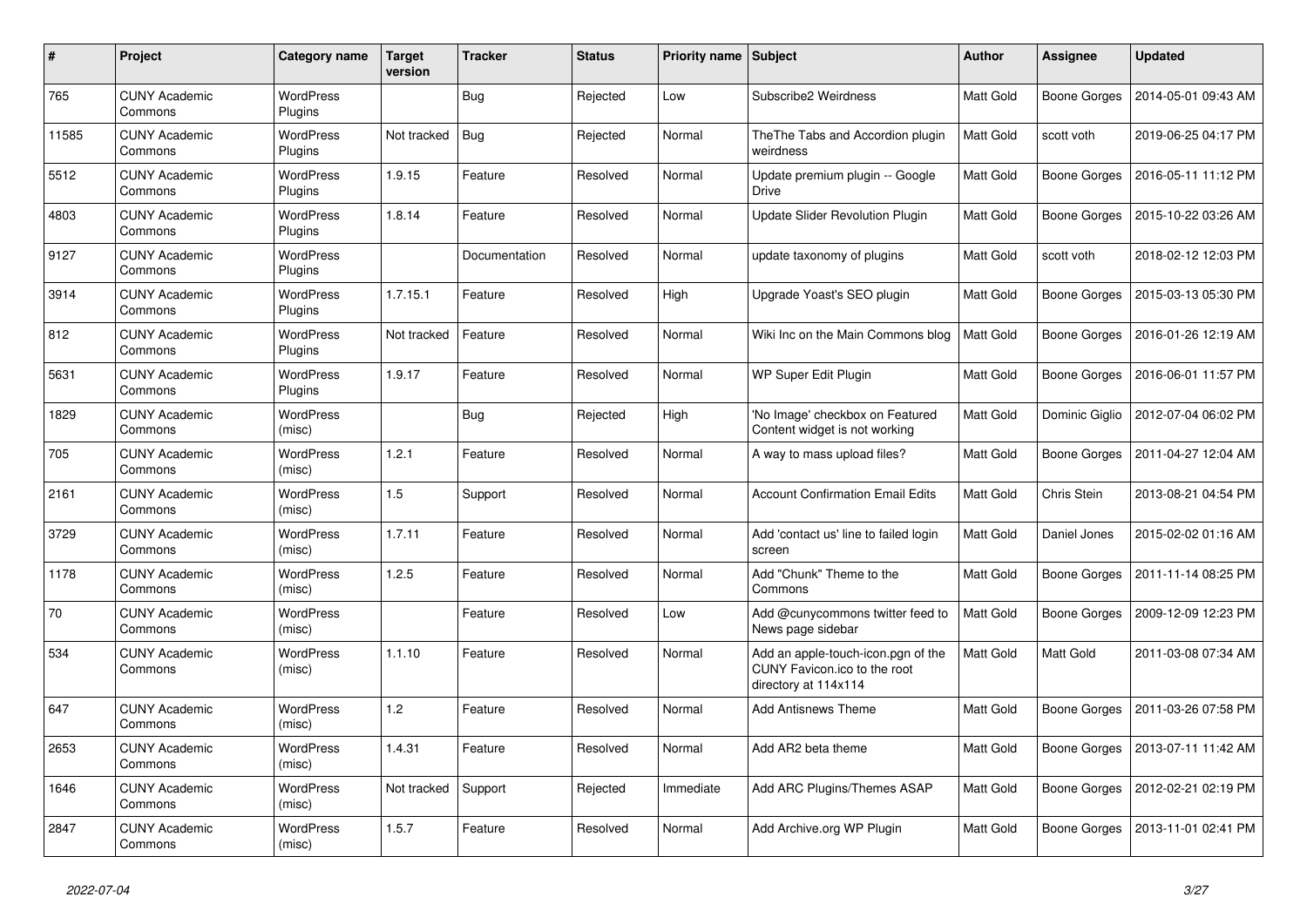| #    | Project                         | Category name              | <b>Target</b><br>version | <b>Tracker</b> | <b>Status</b> | <b>Priority name   Subject</b> |                                                                   | <b>Author</b> | Assignee         | <b>Updated</b>      |
|------|---------------------------------|----------------------------|--------------------------|----------------|---------------|--------------------------------|-------------------------------------------------------------------|---------------|------------------|---------------------|
| 2806 | <b>CUNY Academic</b><br>Commons | <b>WordPress</b><br>(misc) | 1.5.5                    | Feature        | Rejected      | Normal                         | <b>Add Bones Theme</b>                                            | Matt Gold     | Boone Gorges     | 2013-10-11 11:28 AM |
| 699  | <b>CUNY Academic</b><br>Commons | <b>WordPress</b><br>(misc) | $1.2$                    | Feature        | Resolved      | Normal                         | Add BTCNew Plugin to the<br>Commons                               | Matt Gold     | Raymond Hoh      | 2011-04-24 04:15 PM |
| 1809 | <b>CUNY Academic</b><br>Commons | <b>WordPress</b><br>(misc) | 1.3.11                   | Feature        | Resolved      | Normal                         | Add CataBlog Plugin                                               | Matt Gold     | Boone Gorges     | 2012-04-04 10:03 AM |
| 1637 | <b>CUNY Academic</b><br>Commons | WordPress<br>(misc)        | 1.3.7.1                  | Feature        | Resolved      | Urgent                         | Add Clean Child Theme for ARC<br>Project                          | Matt Gold     | Boone Gorges     | 2012-02-21 06:13 PM |
| 640  | <b>CUNY Academic</b><br>Commons | <b>WordPress</b><br>(misc) | 1.2                      | Feature        | Resolved      | Normal                         | Add Clean Home Theme to Site                                      | Matt Gold     | <b>Matt Gold</b> | 2011-04-20 06:55 PM |
| 2517 | <b>CUNY Academic</b><br>Commons | <b>WordPress</b><br>(misc) | 1.4.22                   | <b>Bug</b>     | Resolved      | Normal                         | Add Constant Contact Plugin                                       | Matt Gold     | Boone Gorges     | 2013-03-20 01:53 PM |
| 1434 | <b>CUNY Academic</b><br>Commons | <b>WordPress</b><br>(misc) | Not tracked              | Outreach       | Resolved      | Normal                         | Add Converge Article to Commons<br><b>Buzz</b>                    | Matt Gold     | scott voth       | 2011-12-31 03:54 PM |
| 7112 | <b>CUNY Academic</b><br>Commons | WordPress<br>(misc)        | 1.14                     | Feature        | Resolved      | Normal                         | Add Copyright option/question to<br>users on blog creation wizard | Matt Gold     | Raymond Hoh      | 2018-11-14 10:34 AM |
| 1440 | <b>CUNY Academic</b><br>Commons | <b>WordPress</b><br>(misc) | 1.3.1                    | Feature        | Resolved      | Normal                         | Add Custom Sidebar Plugin                                         | Matt Gold     | Boone Gorges     | 2011-12-15 02:46 PM |
| 2060 | <b>CUNY Academic</b><br>Commons | <b>WordPress</b><br>(misc) | 1.4.3                    | Support        | Resolved      | Normal                         | Add Digital University Theme to<br>Commons                        | Matt Gold     | Dominic Giglio   | 2012-08-27 03:38 PM |
| 2520 | <b>CUNY Academic</b><br>Commons | WordPress<br>(misc)        | 1.4.22                   | Bug            | Resolved      | Normal                         | Add Edit Flow Plugin                                              | Matt Gold     | Boone Gorges     | 2013-03-20 02:01 PM |
| 544  | <b>CUNY Academic</b><br>Commons | WordPress<br>(misc)        | 1.1.8                    | Feature        | Resolved      | Normal                         | Add Elegant Themes themepack to<br>site                           | Matt Gold     | Matt Gold        | 2011-01-25 01:40 AM |
| 2346 | <b>CUNY Academic</b><br>Commons | <b>WordPress</b><br>(misc) | 1.4.16                   | Feature        | Resolved      | Normal                         | Add Enable Media Replace Plugin                                   | Matt Gold     | Boone Gorges     | 2013-01-08 03:53 PM |
| 2007 | <b>CUNY Academic</b><br>Commons | WordPress<br>(misc)        | 1.3.17                   | Feature        | Resolved      | Normal                         | Add Events Manager Plugin                                         | Matt Gold     | Boone Gorges     | 2012-07-30 09:19 AM |
| 1074 | <b>CUNY Academic</b><br>Commons | <b>WordPress</b><br>(misc) | 1.2.5                    | Feature        | Resolved      | Normal                         | Add Facebook Page Photo Gallery<br>plugin                         | Matt Gold     | Boone Gorges     | 2011-09-12 06:11 PM |
| 1437 | <b>CUNY Academic</b><br>Commons | WordPress<br>(misc)        | 1.3                      | Feature        | Resolved      | Normal                         | Add FD Footnotes Plugin                                           | Matt Gold     | Boone Gorges     | 2011-12-14 01:00 PM |
| 2323 | <b>CUNY Academic</b><br>Commons | WordPress<br>(misc)        | 1.4.12                   | Feature        | Resolved      | Normal                         | Add four themeforest themes                                       | Matt Gold     | Dominic Giglio   | 2012-12-01 02:30 PM |
| 2113 | <b>CUNY Academic</b><br>Commons | WordPress<br>(misc)        | 1.4.6                    | Support        | Resolved      | Normal                         | Add google docs shortcode<br>documentation to plugin              | Matt Gold     | Raymond Hoh      | 2012-09-30 10:57 PM |
| 1073 | CUNY Academic<br>Commons        | <b>WordPress</b><br>(misc) | 1.2.5                    | Feature        | Resolved      | Normal                         | Add Google Plus One Plugin                                        | Matt Gold     | Boone Gorges     | 2011-09-12 06:06 PM |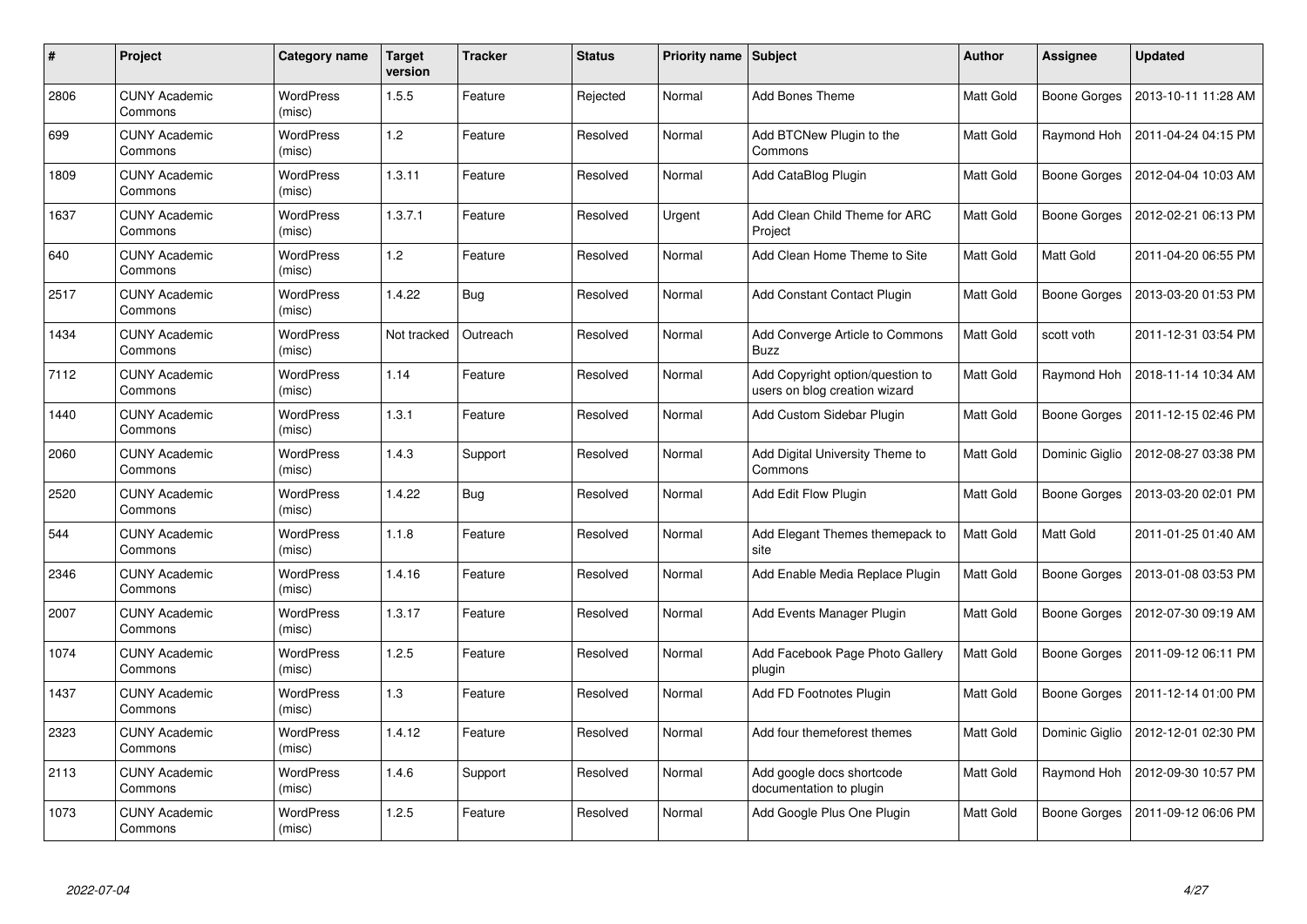| #    | Project                         | <b>Category name</b>       | <b>Target</b><br>version | <b>Tracker</b> | <b>Status</b> | Priority name Subject |                                                                                     | <b>Author</b>    | <b>Assignee</b>     | <b>Updated</b>      |
|------|---------------------------------|----------------------------|--------------------------|----------------|---------------|-----------------------|-------------------------------------------------------------------------------------|------------------|---------------------|---------------------|
| 709  | <b>CUNY Academic</b><br>Commons | <b>WordPress</b><br>(misc) | 1.2.1                    | Feature        | Rejected      | Low                   | Add Inspiration Theme to Site                                                       | Matt Gold        | Boone Gorges        | 2011-04-28 08:15 PM |
| 1640 | <b>CUNY Academic</b><br>Commons | <b>WordPress</b><br>(misc) | 1.3.7                    | Feature        | Resolved      | Urgent                | Add Jetpack plugin                                                                  | Matt Gold        | Boone Gorges        | 2012-02-21 02:30 PM |
| 1889 | <b>CUNY Academic</b><br>Commons | <b>WordPress</b><br>(misc) | 1.3.13                   | Feature        | Resolved      | Normal                | Add jQuery Lightbox plugin                                                          | Matt Gold        | <b>Boone Gorges</b> | 2012-05-17 11:11 AM |
| 2361 | <b>CUNY Academic</b><br>Commons | WordPress<br>(misc)        | 1.4.15                   | Feature        | Resolved      | Urgent                | Add KingSize Theme                                                                  | Matt Gold        | Boone Gorges        | 2013-01-02 11:41 AM |
| 777  | <b>CUNY Academic</b><br>Commons | WordPress<br>(misc)        | Not tracked              | Bug            | Resolved      | Normal                | Add Library Technology Journal<br>Article to Commons Buzz                           | Matt Gold        | scott voth          | 2011-06-19 01:00 PM |
| 1673 | <b>CUNY Academic</b><br>Commons | <b>WordPress</b><br>(misc) | Not tracked              | Support        | Resolved      | Normal                | Add link to redmine on help page                                                    | Matt Gold        | scott voth          | 2014-02-08 09:50 AM |
| 1258 | <b>CUNY Academic</b><br>Commons | WordPress<br>(misc)        | Not tracked              | Feature        | Resolved      | Normal                | Add links to CAC Social Media<br><b>Accounts in Footer</b>                          | Matt Gold        | Boone Gorges        | 2011-11-16 12:28 PM |
| 2015 | <b>CUNY Academic</b><br>Commons | WordPress<br>(misc)        | 1.4                      | Feature        | Resolved      | Low                   | Add Minimatica Theme                                                                | <b>Matt Gold</b> | Boone Gorges        | 2012-08-06 01:33 PM |
| 547  | <b>CUNY Academic</b><br>Commons | <b>WordPress</b><br>(misc) | 1.1.8                    | Feature        | Resolved      | Normal                | Add new themes                                                                      | Matt Gold        | Matt Gold           | 2011-01-27 01:52 PM |
| 380  | <b>CUNY Academic</b><br>Commons | <b>WordPress</b><br>(misc) | 1.1                      | Feature        | Resolved      | Normal                | Add New Themes to Site                                                              | Matt Gold        | Matt Gold           | 2010-12-03 02:13 AM |
| 1818 | <b>CUNY Academic</b><br>Commons | WordPress<br>(misc)        | 1.3.12                   | Feature        | Resolved      | High                  | Add news announcement scroll<br>plugin                                              | Matt Gold        | Boone Gorges        | 2012-04-09 03:15 PM |
| 1130 | <b>CUNY Academic</b><br>Commons | <b>WordPress</b><br>(misc) | 1.2.5                    | Feature        | Resolved      | Normal                | Add PressWork Theme                                                                 | Matt Gold        | Boone Gorges        | 2011-11-14 08:11 PM |
| 1934 | <b>CUNY Academic</b><br>Commons | WordPress<br>(misc)        | 1.3.14                   | Feature        | Resolved      | Normal                | Add Q and A Plugin                                                                  | Matt Gold        | Boone Gorges        | 2012-06-12 09:12 AM |
| 745  | <b>CUNY Academic</b><br>Commons | <b>WordPress</b><br>(misc) | Not tracked              | Feature        | Resolved      | Normal                | Add Radical Teacher Article to<br><b>Commons Buzz</b>                               | Matt Gold        | scott voth          | 2011-05-12 09:40 PM |
| 1382 | <b>CUNY Academic</b><br>Commons | <b>WordPress</b><br>(misc) | Not tracked              | Outreach       | Resolved      | Normal                | <b>Add Recent Commons</b><br>Presentations to "Campus<br>Outreach" Tab on News Blog | <b>Matt Gold</b> | scott voth          | 2016-03-04 08:48 AM |
| 2313 | <b>CUNY Academic</b><br>Commons | <b>WordPress</b><br>(misc) | 1.4.12                   | Feature        | Resolved      | Normal                | <b>Add Recovery Theme</b>                                                           | <b>Matt Gold</b> | Dominic Giglio      | 2012-11-29 04:01 PM |
| 2538 | <b>CUNY Academic</b><br>Commons | <b>WordPress</b><br>(misc) | 1.4.25                   | Bug            | Resolved      | High                  | Add security plugins                                                                | Matt Gold        | Boone Gorges        | 2013-04-22 10:37 AM |
| 2918 | <b>CUNY Academic</b><br>Commons | <b>WordPress</b><br>(misc) | 1.5.11                   | Bug            | Resolved      | Normal                | Add Sensitive WP Theme                                                              | Matt Gold        | Boone Gorges        | 2013-12-03 03:17 PM |
| 2299 | <b>CUNY Academic</b><br>Commons | WordPress<br>(misc)        | 1.4.12                   | Feature        | Resolved      | Normal                | Add Shaken Grid Premium Theme                                                       | Matt Gold        | Dominic Giglio      | 2012-11-29 04:01 PM |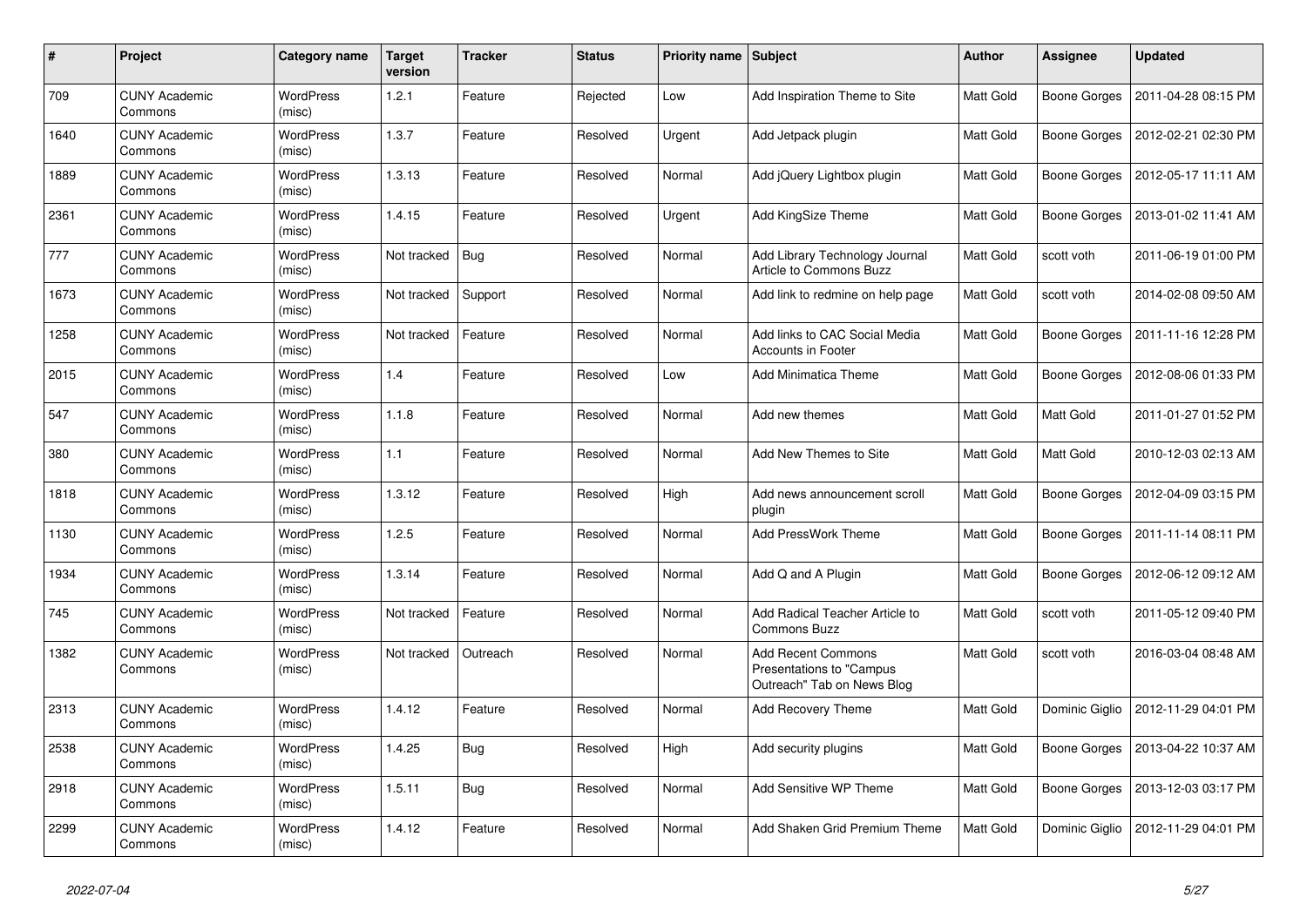| #    | Project                         | Category name              | <b>Target</b><br>version | <b>Tracker</b> | <b>Status</b> | <b>Priority name   Subject</b> |                                                                   | Author           | Assignee            | <b>Updated</b>      |
|------|---------------------------------|----------------------------|--------------------------|----------------|---------------|--------------------------------|-------------------------------------------------------------------|------------------|---------------------|---------------------|
| 1146 | <b>CUNY Academic</b><br>Commons | <b>WordPress</b><br>(misc) | 1.3                      | Feature        | Resolved      | Normal                         | Add Shaken Grid Theme to Site                                     | <b>Matt Gold</b> | Matt Gold           | 2011-11-28 03:27 PM |
| 208  | <b>CUNY Academic</b><br>Commons | WordPress<br>(misc)        |                          | Feature        | Resolved      | Normal                         | Add slide to homepage                                             | <b>Matt Gold</b> | Boone Gorges        | 2010-05-05 07:07 PM |
| 1561 | <b>CUNY Academic</b><br>Commons | <b>WordPress</b><br>(misc) | 1.3.12                   | Outreach       | Resolved      | Normal                         | Add Social Media Icons back to top<br>of side column of News page | Matt Gold        | Boone Gorges        | 2012-04-12 04:39 PM |
| 1549 | <b>CUNY Academic</b><br>Commons | <b>WordPress</b><br>(misc) | 1.3.5                    | Bug            | Resolved      | Normal                         | Add SOPA Protest Plugin                                           | Matt Gold        | Boone Gorges        | 2012-01-17 06:19 PM |
| 1075 | <b>CUNY Academic</b><br>Commons | <b>WordPress</b><br>(misc) | 1.2.5                    | Feature        | Resolved      | Normal                         | Add Spam Free WordPress plugin                                    | <b>Matt Gold</b> | Boone Gorges        | 2011-09-12 06:08 PM |
| 2839 | <b>CUNY Academic</b><br>Commons | WordPress<br>(misc)        | 1.5.6                    | Feature        | Resolved      | Normal                         | <b>Add Storify Plugin</b>                                         | Matt Gold        | <b>Boone Gorges</b> | 2013-10-26 07:21 PM |
| 1188 | <b>CUNY Academic</b><br>Commons | <b>WordPress</b><br>(misc) | 1.2.5                    | Feature        | Resolved      | Normal                         | Add Text Expander Plugin                                          | Matt Gold        | Boone Gorges        | 2011-11-14 08:21 PM |
| 415  | <b>CUNY Academic</b><br>Commons | WordPress<br>(misc)        | 1.1                      | Feature        | Resolved      | Normal                         | Add text sizer plugin to Commons                                  | Matt Gold        | Boone Gorges        | 2010-12-02 03:58 PM |
| 727  | <b>CUNY Academic</b><br>Commons | <b>WordPress</b><br>(misc) | 1.2.1                    | Bug            | Resolved      | Normal                         | Add The Erudite Theme                                             | Matt Gold        | Raymond Hoh         | 2011-05-01 05:02 AM |
| 566  | <b>CUNY Academic</b><br>Commons | <b>WordPress</b><br>(misc) | 1.1.10                   | Feature        | Resolved      | Normal                         | Add The Morning After Theme                                       | Matt Gold        | Matt Gold           | 2011-02-06 11:40 PM |
| 2301 | <b>CUNY Academic</b><br>Commons | <b>WordPress</b><br>(misc) | 1.4.12                   | Feature        | Resolved      | Normal                         | Add Twenty Twelve JP365 Child<br>Theme                            | Matt Gold        | Dominic Giglio      | 2012-11-29 03:41 PM |
| 2210 | <b>CUNY Academic</b><br>Commons | <b>WordPress</b><br>(misc) | 1.4.9                    | <b>Bug</b>     | Resolved      | Normal                         | Add Twenty Twelve Theme                                           | Matt Gold        | Boone Gorges        | 2012-11-01 10:26 AM |
| 711  | <b>CUNY Academic</b><br>Commons | <b>WordPress</b><br>(misc) | 1.2.1                    | Feature        | Resolved      | Normal                         | Add Twitter Blackbird Pie Plugin                                  | Matt Gold        | Boone Gorges        | 2011-05-04 10:17 AM |
| 2429 | <b>CUNY Academic</b><br>Commons | WordPress<br>(misc)        |                          | <b>Bug</b>     | Rejected      | Normal                         | Add User Switching Plugin?                                        | Matt Gold        | Boone Gorges        | 2013-02-28 10:51 AM |
| 1541 | <b>CUNY Academic</b><br>Commons | WordPress<br>(misc)        | 1.3.4                    | Feature        | Resolved      | Normal                         | Add UserVoice embed code                                          | Matt Gold        | Boone Gorges        | 2012-01-13 10:17 AM |
| 399  | <b>CUNY Academic</b><br>Commons | WordPress<br>(misc)        | 1.1                      | Feature        | Resolved      | Normal                         | Add Widgetize Google Plugin                                       | Matt Gold        | Boone Gorges        | 2010-11-23 05:40 PM |
| 236  | <b>CUNY Academic</b><br>Commons | WordPress<br>(misc)        | 1.1                      | Feature        | Resolved      | Normal                         | Add WooThemes to Site                                             | Matt Gold        | Matt Gold           | 2010-12-03 08:00 AM |
| 841  | <b>CUNY Academic</b><br>Commons | WordPress<br>(misc)        | Not tracked              | Feature        | Resolved      | Normal                         | Add wordpressthemeshock<br>accolade to Commons Buzz               | Matt Gold        | scott voth          | 2011-06-22 09:36 PM |
| 2960 | CUNY Academic<br>Commons        | <b>WordPress</b><br>(misc) | 1.5.16                   | <b>Bug</b>     | Resolved      | Normal                         | Add WP Accessibility Plugin                                       | Matt Gold        | Boone Gorges        | 2014-02-01 02:55 PM |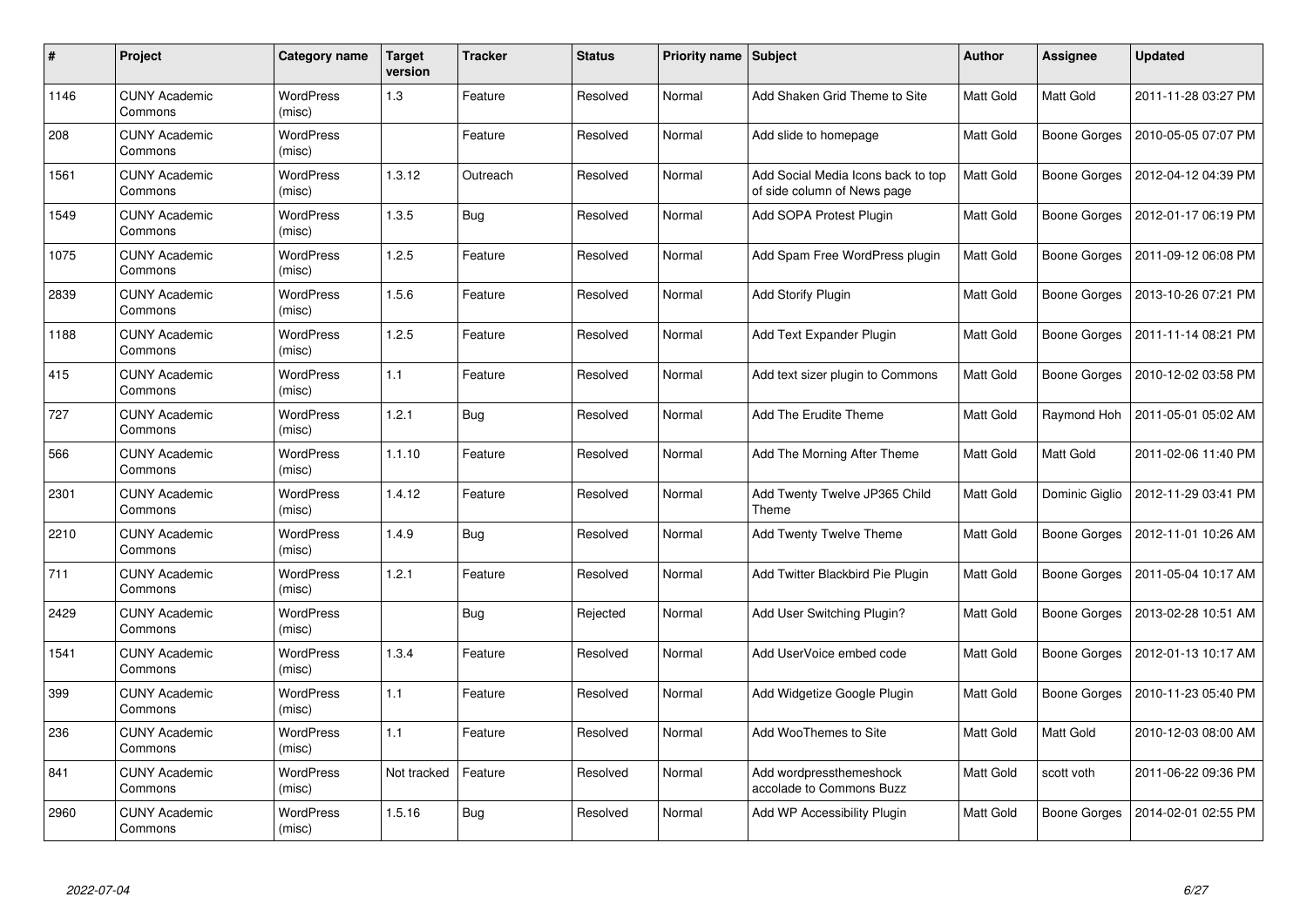| #    | Project                         | Category name              | <b>Target</b><br>version | <b>Tracker</b> | <b>Status</b> | <b>Priority name   Subject</b> |                                                         | Author           | Assignee            | <b>Updated</b>      |
|------|---------------------------------|----------------------------|--------------------------|----------------|---------------|--------------------------------|---------------------------------------------------------|------------------|---------------------|---------------------|
| 2697 | <b>CUNY Academic</b><br>Commons | <b>WordPress</b><br>(misc) | 1.5                      | Feature        | Resolved      | Normal                         | Add WP Document Revisions Plugin   Matt Gold            |                  | <b>Boone Gorges</b> | 2013-08-22 11:28 AM |
| 1439 | <b>CUNY Academic</b><br>Commons | <b>WordPress</b><br>(misc) | 1.3.1                    | Feature        | Resolved      | Normal                         | Add WP Hide Post Plugin                                 | <b>Matt Gold</b> | Boone Gorges        | 2011-12-15 02:50 PM |
| 1863 | <b>CUNY Academic</b><br>Commons | <b>WordPress</b><br>(misc) | 1.3.13                   | Feature        | Resolved      | Normal                         | <b>Add WP Publication Repository</b><br>plugin          | Matt Gold        | Boone Gorges        | 2012-05-10 01:57 AM |
| 2296 | <b>CUNY Academic</b><br>Commons | <b>WordPress</b><br>(misc) | 1.4.12                   | Feature        | Resolved      | Normal                         | Add WP Retina Plugin                                    | Matt Gold        | Dominic Giglio      | 2012-12-02 09:10 AM |
| 1639 | <b>CUNY Academic</b><br>Commons | <b>WordPress</b><br>(misc) | 1.3.7                    | Feature        | Resolved      | Urgent                         | Add WP-Cumulus Plugin                                   | <b>Matt Gold</b> | Boone Gorges        | 2012-02-21 02:32 PM |
| 1933 | <b>CUNY Academic</b><br>Commons | <b>WordPress</b><br>(misc) | 1.3.14                   | Feature        | Resolved      | Normal                         | Add WP-Markdown Plugin                                  | Matt Gold        | Boone Gorges        | 2012-06-12 08:56 AM |
| 1438 | <b>CUNY Academic</b><br>Commons | <b>WordPress</b><br>(misc) | 1.3.1                    | Feature        | Resolved      | Normal                         | Add WP-Print Plugin                                     | <b>Matt Gold</b> | Boone Gorges        | 2011-12-15 02:49 PM |
| 496  | <b>CUNY Academic</b><br>Commons | WordPress<br>(misc)        | 1.1.5                    | Feature        | Resolved      | Normal                         | Add wp-resume Plugin to Site                            | Matt Gold        | Boone Gorges        | 2010-12-20 10:09 AM |
| 1093 | <b>CUNY Academic</b><br>Commons | <b>WordPress</b><br>(misc) | 1.2.5                    | Feature        | Resolved      | Normal                         | Add WP-SyntaxEvolved Plugin                             | Matt Gold        | Boone Gorges        | 2011-09-12 06:13 PM |
| 567  | <b>CUNY Academic</b><br>Commons | WordPress<br>(misc)        | 1.1.10                   | Feature        | Resolved      | Normal                         | Add WPFolio and Bibliotype Themes   Matt Gold           |                  | Matt Gold           | 2011-02-21 04:16 PM |
| 773  | <b>CUNY Academic</b><br>Commons | <b>WordPress</b><br>(misc) | 1.2.4.2                  | Feature        | Resolved      | Low                            | Adjust Featured Content Widget<br>Default Images        | Matt Gold        | Boone Gorges        | 2011-11-02 01:44 AM |
| 2483 | <b>CUNY Academic</b><br>Commons | <b>WordPress</b><br>(misc) | 1.4.21                   | Feature        | Resolved      | Normal                         | Advanced iFrame plugin request                          | Matt Gold        | Boone Gorges        | 2013-03-11 03:06 PM |
| 2948 | <b>CUNY Academic</b><br>Commons | WordPress<br>(misc)        | Not tracked              | Feature        | Resolved      | Normal                         | Allow epub file uploads to blogs                        | Matt Gold        | Boone Gorges        | 2014-01-02 02:58 PM |
| 1462 | <b>CUNY Academic</b><br>Commons | <b>WordPress</b><br>(misc) | 1.3.13                   | Support        | Resolved      | Normal                         | Allowing registration by cuny tv<br>domains             | Matt Gold        | Boone Gorges        | 2012-05-02 12:16 PM |
| 1922 | <b>CUNY Academic</b><br>Commons | WordPress<br>(misc)        | Not tracked              | Support        | Resolved      | Normal                         | Archiving files from a WP blog                          | Matt Gold        | Boone Gorges        | 2012-06-12 11:33 AM |
| 374  | <b>CUNY Academic</b><br>Commons | WordPress<br>(misc)        | Not tracked              | Support        | Resolved      | Normal                         | Ask CUNY Campuses to Whitelist<br><b>Commons Domain</b> | Matt Gold        | Sarah<br>Morgano    | 2013-09-08 10:12 PM |
| 597  | <b>CUNY Academic</b><br>Commons | WordPress<br>(misc)        | Not tracked              | Support        | Resolved      | Normal                         | Assist Lehman Project with Account<br>Registrations     | <b>Matt Gold</b> | Matt Gold           | 2011-11-03 10:20 PM |
| 470  | <b>CUNY Academic</b><br>Commons | <b>WordPress</b><br>(misc) | 1.0.3                    | Bug            | Duplicate     | Normal                         | Atahualpa Theme problems<br>following site upgrade      | Matt Gold        | <b>Boone Gorges</b> | 2010-12-13 10:59 AM |
| 4315 | CUNY Academic<br>Commons        | WordPress<br>(misc)        | Not tracked              | <b>Bug</b>     | Resolved      | Normal                         | Authentication request                                  | Matt Gold        | Boone Gorges        | 2015-07-21 05:55 PM |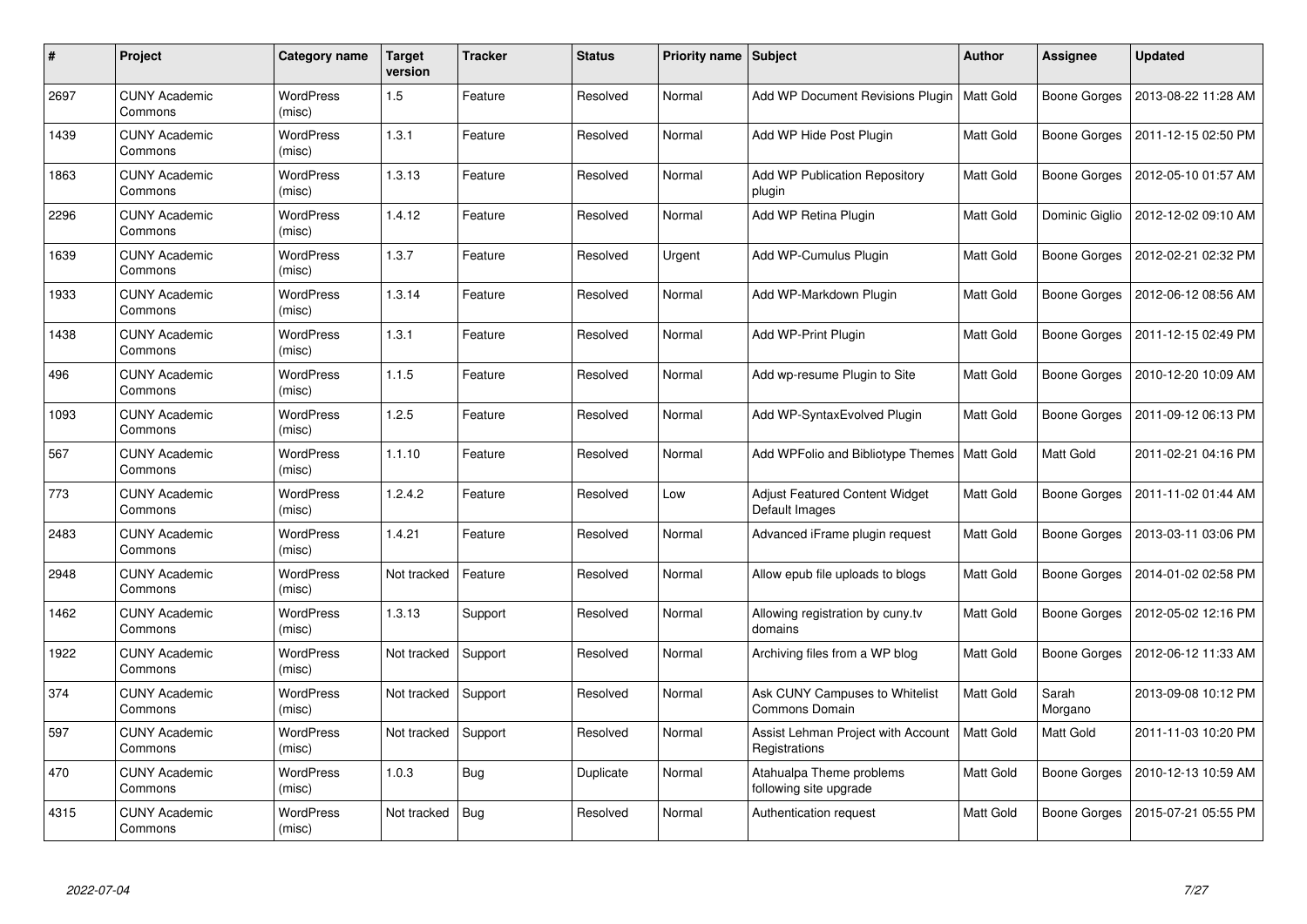| #    | Project                         | Category name              | <b>Target</b><br>version | <b>Tracker</b> | <b>Status</b> | <b>Priority name   Subject</b> |                                                                            | <b>Author</b>    | Assignee            | <b>Updated</b>      |
|------|---------------------------------|----------------------------|--------------------------|----------------|---------------|--------------------------------|----------------------------------------------------------------------------|------------------|---------------------|---------------------|
| 2684 | <b>CUNY Academic</b><br>Commons | <b>WordPress</b><br>(misc) |                          | Bug            | Rejected      | Normal                         | Authentication/Cookie problems                                             | Matt Gold        | <b>Boone Gorges</b> | 2013-07-25 10:09 PM |
| 5556 | <b>CUNY Academic</b><br>Commons | WordPress<br>(misc)        | 1.9.16                   | <b>Bug</b>     | Resolved      | Normal                         | Blog comment leads to unauthorized<br>post warning                         | Matt Gold        | Boone Gorges        | 2016-05-21 11:12 PM |
| 1094 | <b>CUNY Academic</b><br>Commons | <b>WordPress</b><br>(misc) | Not tracked              | Support        | Rejected      | Normal                         | Blog privacy question                                                      | Matt Gold        | Boone Gorges        | 2011-08-04 12:01 PM |
| 419  | <b>CUNY Academic</b><br>Commons | <b>WordPress</b><br>(misc) | 1.1.1                    | <b>Bug</b>     | Resolved      | Normal                         | <b>Blog/Blog Post Featured Content</b><br><b>Widget Errors</b>             | Matt Gold        | <b>CIC Michael</b>  | 2010-12-07 08:14 AM |
| 65   | <b>CUNY Academic</b><br>Commons | <b>WordPress</b><br>(misc) |                          | <b>Bug</b>     | Resolved      | Normal                         | Blogs not accepting doc and docx<br>files as extensions                    | <b>Matt Gold</b> | <b>Matt Gold</b>    | 2009-11-17 10:04 PM |
| 482  | <b>CUNY Academic</b><br>Commons | WordPress<br>(misc)        | 1.1.4                    | <b>Bug</b>     | Resolved      | Normal                         | BP Admin Bar Display Error                                                 | Matt Gold        | Boone Gorges        | 2010-12-16 08:45 AM |
| 1134 | <b>CUNY Academic</b><br>Commons | WordPress<br>(misc)        | 1.3                      | Feature        | Resolved      | Normal                         | <b>Build Flexibility for Image Choices</b><br>into Featured Content Widget | Matt Gold        | Boone Gorges        | 2011-11-30 02:27 AM |
| 2021 | <b>CUNY Academic</b><br>Commons | WordPress<br>(misc)        | 1.5                      | Feature        | Rejected      | Low                            | Buy gravity forms                                                          | Matt Gold        | Matt Gold           | 2012-08-07 05:00 PM |
| 4180 | <b>CUNY Academic</b><br>Commons | WordPress<br>(misc)        | Not tracked              | <b>Bug</b>     | Resolved      | High                           | Cache issues: site deletion process                                        | Matt Gold        | Boone Gorges        | 2016-02-07 10:05 PM |
| 2114 | <b>CUNY Academic</b><br>Commons | WordPress<br>(misc)        |                          | <b>Bug</b>     | Rejected      | Low                            | Can't find config settings for Simpler<br>iPaper plugin                    | Matt Gold        | Dominic Giglio      | 2012-12-18 09:54 AM |
| 1841 | <b>CUNY Academic</b><br>Commons | <b>WordPress</b><br>(misc) | Not tracked              | Support        | Resolved      | Normal                         | Can't find network admin menu                                              | Matt Gold        | Boone Gorges        | 2012-04-19 10:30 PM |
| 315  | <b>CUNY Academic</b><br>Commons | <b>WordPress</b><br>(misc) | 1.0.3                    | <b>Bug</b>     | Resolved      | Normal                         | Can't upload images to gallery                                             | Matt Gold        | Boone Gorges        | 2010-09-08 02:24 PM |
| 1853 | <b>CUNY Academic</b><br>Commons | WordPress<br>(misc)        | Not tracked              | <b>Bug</b>     | Resolved      | Normal                         | CDev public?                                                               | Matt Gold        |                     | 2012-04-24 06:20 PM |
| 1902 | <b>CUNY Academic</b><br>Commons | WordPress<br>(misc)        | Not tracked              | Bug            | Resolved      | Normal                         | CF access to home page slide<br>creation                                   | Matt Gold        | Boone Gorges        | 2012-05-22 09:04 AM |
| 2029 | <b>CUNY Academic</b><br>Commons | WordPress<br>(misc)        | 1.4.11                   | <b>Bug</b>     | Resolved      | Normal                         | CForms error                                                               | Matt Gold        | Dominic Giglio      | 2012-11-17 02:15 PM |
| 426  | <b>CUNY Academic</b><br>Commons | <b>WordPress</b><br>(misc) | Not tracked              | Feature        | Resolved      | Normal                         | Change default blog theme once<br>WooThemes are installed                  | Matt Gold        | Matt Gold           | 2010-12-21 12:42 PM |
| 1324 | <b>CUNY Academic</b><br>Commons | <b>WordPress</b><br>(misc) | 1.2.5                    | Feature        | Resolved      | Normal                         | Change link on main nav bar for<br>"Help"                                  | Matt Gold        | Boone Gorges        | 2011-11-04 12:08 PM |
| 285  | <b>CUNY Academic</b><br>Commons | <b>WordPress</b><br>(misc) | Not tracked              | <b>Bug</b>     | Rejected      | Normal                         | Check Commons mailserver<br>configuration                                  | Matt Gold        |                     | 2010-12-21 11:58 AM |
| 1951 | <b>CUNY Academic</b><br>Commons | <b>WordPress</b><br>(misc) | Not tracked              | <b>Bug</b>     | Resolved      | Normal                         | Check RSS feed of GCDI site                                                | Matt Gold        | Boone Gorges        | 2012-07-19 10:00 PM |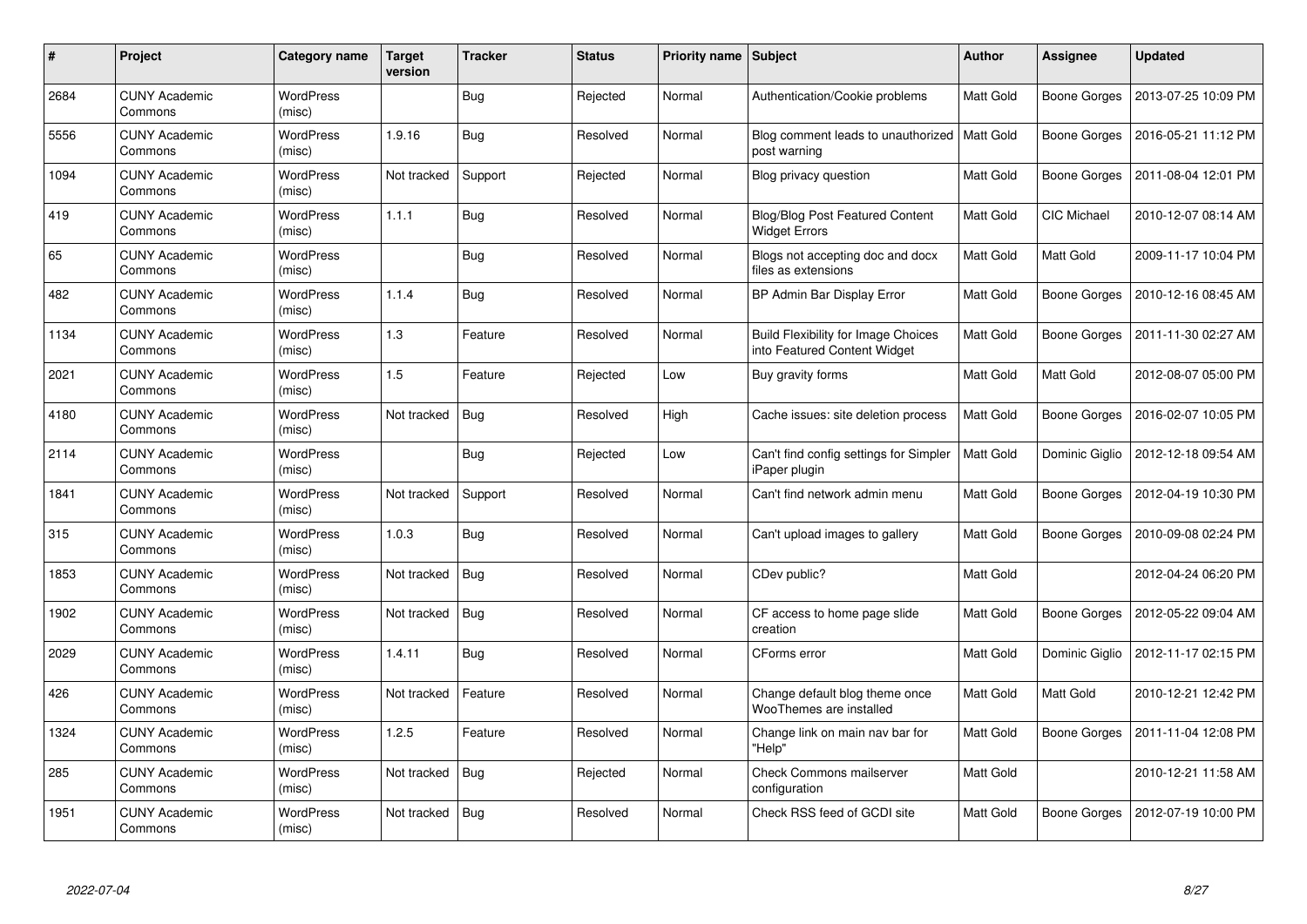| #    | Project                         | Category name              | <b>Target</b><br>version | <b>Tracker</b> | <b>Status</b> | <b>Priority name Subject</b> |                                                                                    | <b>Author</b>    | <b>Assignee</b>     | <b>Updated</b>      |
|------|---------------------------------|----------------------------|--------------------------|----------------|---------------|------------------------------|------------------------------------------------------------------------------------|------------------|---------------------|---------------------|
| 2044 | <b>CUNY Academic</b><br>Commons | <b>WordPress</b><br>(misc) | 1.4.7                    | <b>Bug</b>     | Resolved      | Normal                       | Comment field asks for name info<br>when user logged in                            | <b>Matt Gold</b> | Dominic Giglio      | 2012-10-11 08:34 PM |
| 4923 | <b>CUNY Academic</b><br>Commons | <b>WordPress</b><br>(misc) | Not tracked              | Support        | Resolved      | Normal                       | Comment posting censoring                                                          | Matt Gold        | Boone Gorges        | 2015-11-20 10:37 PM |
| 1901 | <b>CUNY Academic</b><br>Commons | <b>WordPress</b><br>(misc) | Not tracked              | <b>Bug</b>     | Rejected      | Normal                       | Commons Down                                                                       | Matt Gold        |                     | 2012-05-22 09:59 AM |
| 1531 | <b>CUNY Academic</b><br>Commons | <b>WordPress</b><br>(misc) | 1.3.4                    | <b>Bug</b>     | Resolved      | Urgent                       | Commons Only Viewable to<br>Logged-In Viewers                                      | Matt Gold        | Boone Gorges        | 2012-01-12 12:50 AM |
| 305  | <b>CUNY Academic</b><br>Commons | WordPress<br>(misc)        | Not tracked              | <b>Bug</b>     | Resolved      | Normal                       | Confirmation emails not received                                                   | Matt Gold        | Boone Gorges        | 2010-09-08 11:00 AM |
| 1557 | <b>CUNY Academic</b><br>Commons | <b>WordPress</b><br>(misc) | 1.4                      | Feature        | Resolved      | Normal                       | Confirmation Message on Adding<br>New Users to Blog                                | Matt Gold        | Boone Gorges        | 2012-05-31 01:53 AM |
| 440  | <b>CUNY Academic</b><br>Commons | <b>WordPress</b><br>(misc) | 1.1.1                    | Bug            | Resolved      | Normal                       | Conflict between Image Uploader<br>and CAC Featured Content Plugin                 | Matt Gold        | CIC Michael         | 2010-12-08 02:25 PM |
| 1132 | <b>CUNY Academic</b><br>Commons | <b>WordPress</b><br>(misc) | 1.3                      | Feature        | Rejected      | Normal                       | Consider adding a forum plugin for<br>blogs                                        | Matt Gold        | Boone Gorges        | 2011-11-17 10:51 PM |
| 639  | <b>CUNY Academic</b><br>Commons | <b>WordPress</b><br>(misc) | 1.1.11                   | Feature        | Resolved      | Low                          | <b>Consider WP Comment Remix</b><br>Plugin                                         | Matt Gold        | <b>Boone Gorges</b> | 2011-03-17 05:43 PM |
| 3152 | <b>CUNY Academic</b><br>Commons | <b>WordPress</b><br>(misc) |                          | <b>Bug</b>     | Rejected      | Normal                       | Cookie/Session weirdness                                                           | Matt Gold        | Boone Gorges        | 2014-04-27 02:41 PM |
| 1459 | <b>CUNY Academic</b><br>Commons | <b>WordPress</b><br>(misc) | 1.3.1                    | Feature        | Resolved      | Normal                       | Create "no image" option for<br>featured blog posts on featured<br>homepage widget | Matt Gold        | Boone Gorges        | 2011-12-19 11:25 AM |
| 1920 | <b>CUNY Academic</b><br>Commons | <b>WordPress</b><br>(misc) | Not tracked              | Feature        | Resolved      | Normal                       | Create A Page on the Commons --<br>Landing Page for email                          | Matt Gold        | scott voth          | 2012-06-08 11:02 PM |
| 504  | <b>CUNY Academic</b><br>Commons | <b>WordPress</b><br>(misc) | Not tracked              | Feature        | Resolved      | Normal                       | Create a page on the news blog to<br>highlight stories about the Commons           | Matt Gold        | scott voth          | 2011-03-14 10:07 PM |
| 1981 | <b>CUNY Academic</b><br>Commons | <b>WordPress</b><br>(misc) |                          | Feature        | Rejected      | Normal                       | Create a WordPress-based<br>alternative to UserVoice                               | Matt Gold        | Boone Gorges        | 2015-11-09 02:50 PM |
| 2770 | <b>CUNY Academic</b><br>Commons | <b>WordPress</b><br>(misc) |                          | Bug            | Resolved      | Normal                       | Create Access to Network Admin<br>from new Admin Bar                               | Matt Gold        | Boone Gorges        | 2013-09-10 12:31 PM |
| 3657 | <b>CUNY Academic</b><br>Commons | <b>WordPress</b><br>(misc) | Not tracked              | Feature        | <b>New</b>    | Normal                       | Create alert for GC email addresses                                                | Matt Gold        | <b>Matt Gold</b>    | 2016-04-14 11:29 PM |
| 446  | <b>CUNY Academic</b><br>Commons | <b>WordPress</b><br>(misc) | 1.8                      | Feature        | Resolved      | Normal                       | Create better account activation<br>error messages                                 | Matt Gold        | Daniel Jones        | 2015-03-05 11:23 AM |
| 491  | <b>CUNY Academic</b><br>Commons | <b>WordPress</b><br>(misc) | Not tracked              | Support        | Resolved      | Normal                       | Create better/more visible<br>documentation for WooThemes                          | Matt Gold        | scott voth          | 2011-03-12 12:27 PM |
| 1200 | <b>CUNY Academic</b><br>Commons | WordPress<br>(misc)        | Not tracked              | Feature        | Rejected      | Normal                       | Create Changelog for the Commons                                                   | <b>Matt Gold</b> | Boone Gorges        | 2017-11-15 05:06 PM |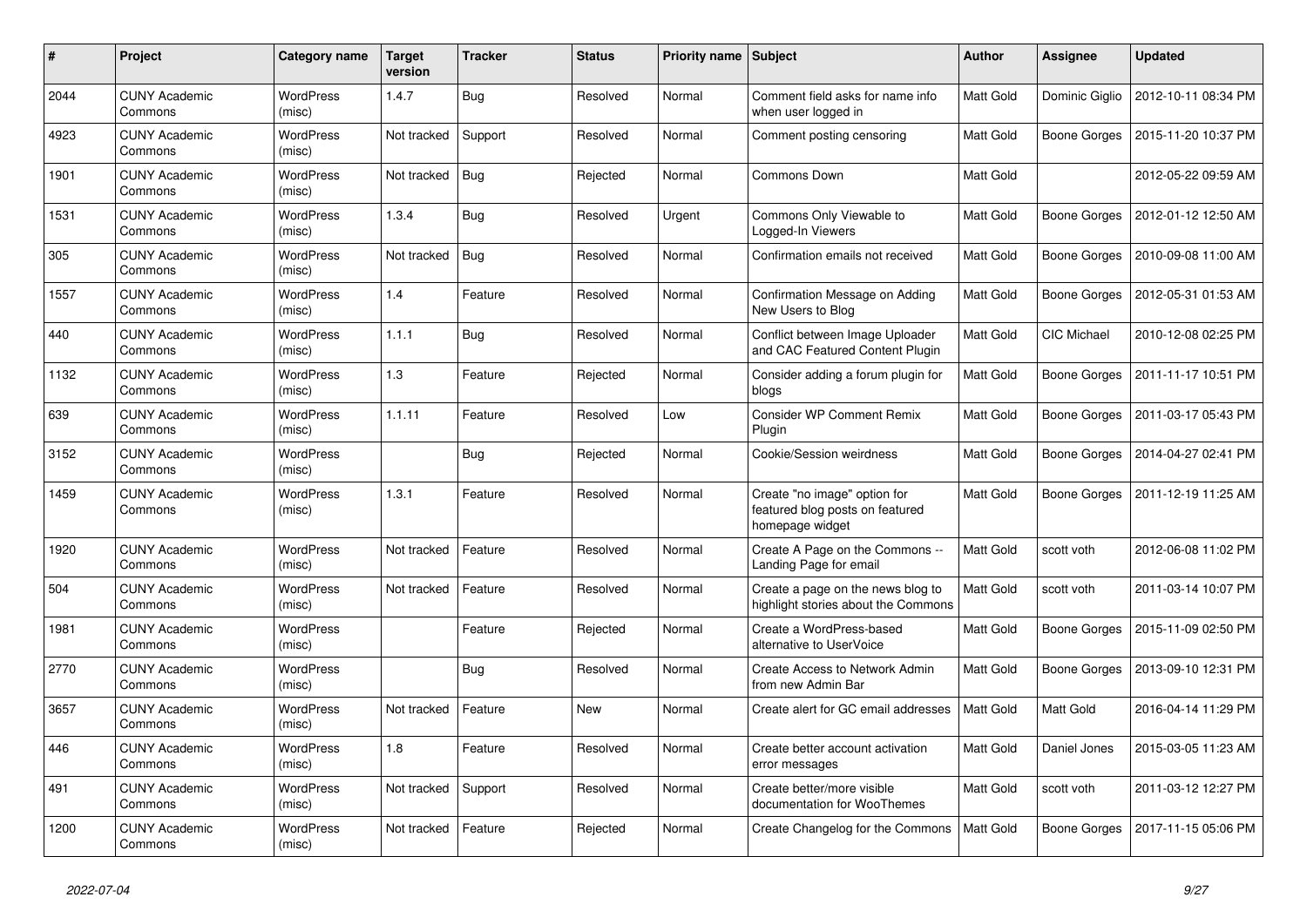| #    | Project                         | Category name              | <b>Target</b><br>version | <b>Tracker</b> | <b>Status</b> | Priority name Subject |                                                                                    | <b>Author</b>    | Assignee            | <b>Updated</b>      |
|------|---------------------------------|----------------------------|--------------------------|----------------|---------------|-----------------------|------------------------------------------------------------------------------------|------------------|---------------------|---------------------|
| 1395 | <b>CUNY Academic</b><br>Commons | WordPress<br>(misc)        | Not tracked              | Feature        | Resolved      | Normal                | Create Commons Buzz Post about<br>Digital Campus Episode                           | <b>Matt Gold</b> | scott voth          | 2012-06-08 10:31 PM |
| 829  | <b>CUNY Academic</b><br>Commons | <b>WordPress</b><br>(misc) | Not tracked              | Feature        | Resolved      | Normal                | Create CUNY Job Postings Blog                                                      | <b>Matt Gold</b> | scott voth          | 2011-07-04 11:20 AM |
| 2942 | <b>CUNY Academic</b><br>Commons | <b>WordPress</b><br>(misc) | Not tracked              | Feature        | Resolved      | Normal                | Create cuny is redirect for Digital GC   Matt Gold<br>site                         |                  | <b>Boone Gorges</b> | 2013-12-20 08:54 AM |
| 158  | <b>CUNY Academic</b><br>Commons | <b>WordPress</b><br>(misc) |                          | Feature        | Resolved      | High                  | Create Featured Group Widget for<br>Homepage                                       | <b>Matt Gold</b> | <b>Boone Gorges</b> | 2010-06-22 06:53 PM |
| 1551 | <b>CUNY Academic</b><br>Commons | WordPress<br>(misc)        | 1.3.5                    | Bug            | Resolved      | Normal                | Create Front-Page SOPA Protest<br>page                                             | Matt Gold        | <b>Boone Gorges</b> | 2012-01-17 09:32 PM |
| 5736 | <b>CUNY Academic</b><br>Commons | WordPress<br>(misc)        | Not tracked              | Support        | Resolved      | Normal                | Create GCDI dev site                                                               | Matt Gold        | Boone Gorges        | 2016-06-27 04:23 PM |
| 593  | <b>CUNY Academic</b><br>Commons | WordPress<br>(misc)        | Future<br>release        | Feature        | Duplicate     | Normal                | Create intuitive interface for adding<br>site members to subdomain blogs           | Matt Gold        | Boone Gorges        | 2011-11-21 07:55 AM |
| 2002 | <b>CUNY Academic</b><br>Commons | WordPress<br>(misc)        | 1.4.6                    | Feature        | Resolved      | Normal                | Create Livestream video<br>space/channel for the Commons                           | Matt Gold        | Michael Smith       | 2012-09-30 05:52 PM |
| 636  | <b>CUNY Academic</b><br>Commons | <b>WordPress</b><br>(misc) | Not tracked              | Support        | Assigned      | Normal                | Create Lynda.com-like Table of<br>Contents for Prospective Tutorial<br>Screencasts | <b>Matt Gold</b> | scott voth          | 2016-02-23 03:12 PM |
| 365  | <b>CUNY Academic</b><br>Commons | <b>WordPress</b><br>(misc) | Future<br>release        | Feature        | Assigned      | Normal                | <b>Create Mouseover Tooltips</b><br>throughout Site                                | <b>Matt Gold</b> | Chris Stein         | 2015-11-09 06:18 PM |
| 1473 | CUNY Academic<br>Commons        | <b>WordPress</b><br>(misc) | 1.3.7                    | Outreach       | Resolved      | Normal                | Create News Blog Post on Akismet<br>for CUNY                                       | Matt Gold        | Matt Gold           | 2012-02-08 08:31 PM |
| 1329 | <b>CUNY Academic</b><br>Commons | <b>WordPress</b><br>(misc) | 1.3                      | Feature        | Resolved      | Normal                | Create Plugin to Make it Easier to<br>Add Users to a Blog                          | Matt Gold        | Boone Gorges        | 2011-12-15 08:43 AM |
| 313  | <b>CUNY Academic</b><br>Commons | WordPress<br>(misc)        | 1.1                      | Feature        | Resolved      | Normal                | Create Plugin/Widget for Hero<br>Image Space on Commons<br>Homepage                | Matt Gold        | Ron Rennick         | 2010-10-06 12:41 PM |
| 2695 | <b>CUNY Academic</b><br>Commons | WordPress<br>(misc)        | 1.10                     | Feature        | Resolved      | Normal                | Create Private File Uploads for<br><b>Blogs</b>                                    | <b>Matt Gold</b> | Boone Gorges        | 2016-10-18 09:45 AM |
| 1641 | <b>CUNY Academic</b><br>Commons | WordPress<br>(misc)        | 1.3.7                    | Feature        | Resolved      | Urgent                | Create shortcode to embed fora.tv<br>videos                                        | Matt Gold        | Boone Gorges        | 2012-02-21 05:22 PM |
| 637  | <b>CUNY Academic</b><br>Commons | <b>WordPress</b><br>(misc) | Not tracked              | Outreach       | Resolved      | Normal                | Create Table of Contents for<br>Hour-Long Commons presentation                     | <b>Matt Gold</b> | Michael Smith       | 2016-01-26 10:55 AM |
| 771  | <b>CUNY Academic</b><br>Commons | WordPress<br>(misc)        | 1.3                      | Feature        | Rejected      | Normal                | Create Tool to Display Users in<br>Order of ID# in Dashboard                       | Matt Gold        | Boone Gorges        | 2011-05-24 08:57 AM |
| 287  | <b>CUNY Academic</b><br>Commons | <b>WordPress</b><br>(misc) | Future<br>release        | Feature        | Assigned      | Normal                | Create troubleshooting tool for<br>account sign-up                                 | Matt Gold        | Boone Gorges        | 2015-11-09 06:17 PM |
| 1742 | <b>CUNY Academic</b><br>Commons | WordPress<br>(misc)        | Not tracked              | Support        | Resolved      | Normal                | Create zip file of PDFs from JITP<br>directory                                     | Matt Gold        | <b>Boone Gorges</b> | 2012-03-16 10:53 AM |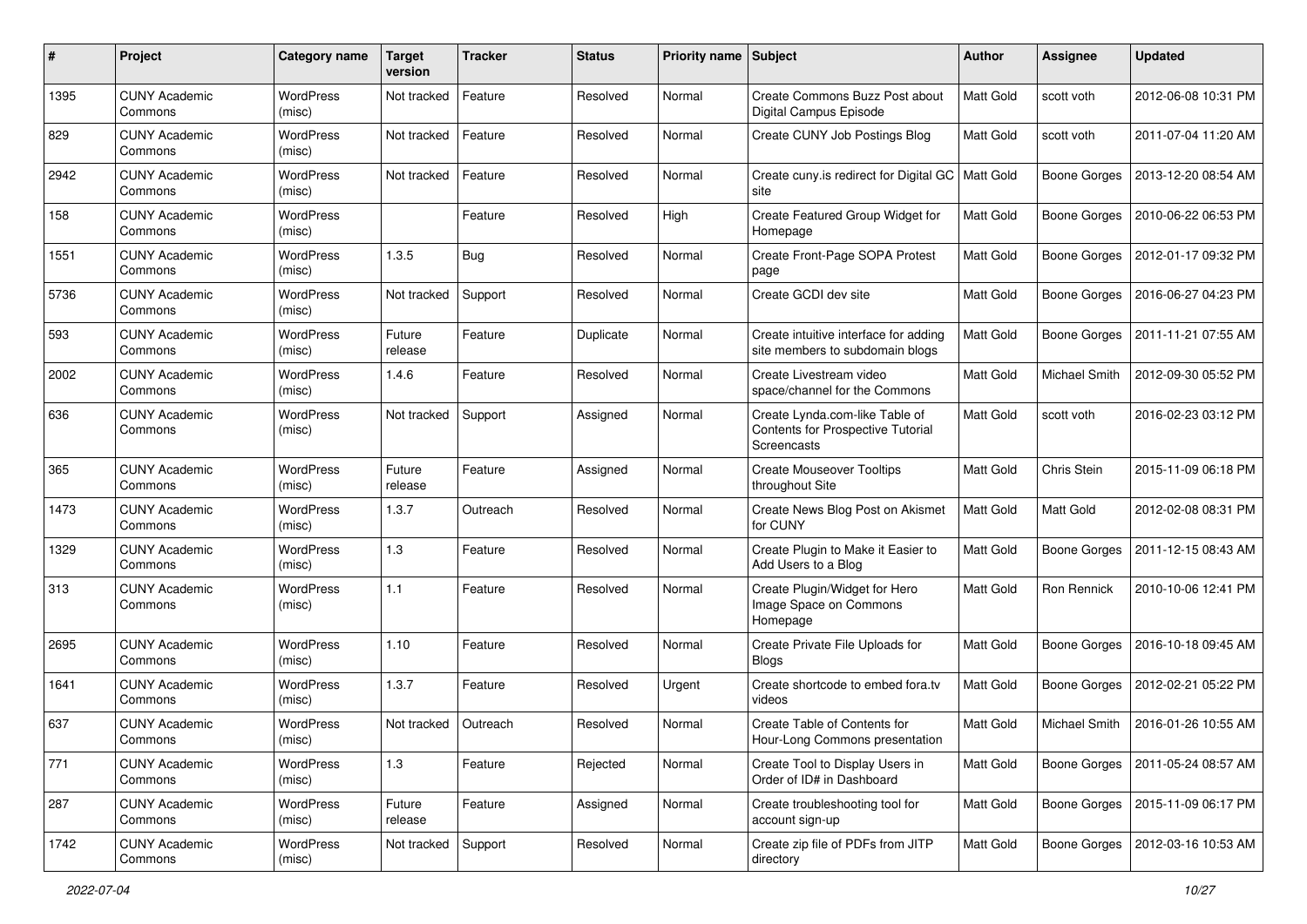| #    | Project                         | Category name              | <b>Target</b><br>version | <b>Tracker</b> | <b>Status</b> | <b>Priority name Subject</b> |                                                                                 | <b>Author</b>    | <b>Assignee</b>     | <b>Updated</b>      |
|------|---------------------------------|----------------------------|--------------------------|----------------|---------------|------------------------------|---------------------------------------------------------------------------------|------------------|---------------------|---------------------|
| 381  | <b>CUNY Academic</b><br>Commons | <b>WordPress</b><br>(misc) | 1.1                      | <b>Bug</b>     | Resolved      | Normal                       | Cull old themes from site                                                       | Matt Gold        | <b>Matt Gold</b>    | 2010-12-03 02:06 AM |
| 2959 | <b>CUNY Academic</b><br>Commons | <b>WordPress</b><br>(misc) | Not tracked              | <b>Bug</b>     | Resolved      | Normal                       | <b>CUNY Academic Commons SEO</b><br>issues                                      | Matt Gold        | Boone Gorges        | 2014-05-06 01:43 PM |
| 2975 | <b>CUNY Academic</b><br>Commons | <b>WordPress</b><br>(misc) | Not tracked              | Feature        | Resolved      | Normal                       | cuny.is shortlink request                                                       | Matt Gold        | <b>Boone Gorges</b> | 2014-01-24 12:29 AM |
| 556  | <b>CUNY Academic</b><br>Commons | WordPress<br>(misc)        |                          | Bug            | Resolved      | Normal                       | Default Theme Broken after<br>Upgrade                                           | Matt Gold        | <b>Matt Gold</b>    | 2011-02-05 09:44 AM |
| 1931 | <b>CUNY Academic</b><br>Commons | WordPress<br>(misc)        | Not tracked              | <b>Bug</b>     | Rejected      | Normal                       | Deleted Blog visible to admin, but<br>not to standard users                     | Matt Gold        | Boone Gorges        | 2012-06-12 09:14 AM |
| 749  | <b>CUNY Academic</b><br>Commons | <b>WordPress</b><br>(misc) |                          | Feature        | Resolved      | Normal                       | Dev Blog Mention                                                                | Matt Gold        | scott voth          | 2011-05-12 09:41 PM |
| 596  | <b>CUNY Academic</b><br>Commons | WordPress<br>(misc)        | Not tracked              | Support        | Resolved      | Normal                       | Document Subscribe2<br>Plugin/Update Help Group Post                            | Matt Gold        | scott voth          | 2011-04-17 11:34 AM |
| 2245 | <b>CUNY Academic</b><br>Commons | WordPress<br>(misc)        | 1.4.15                   | <b>Bug</b>     | Resolved      | High                         | Domain mapping issues -- Site<br>warnings                                       | Matt Gold        | Dominic Giglio      | 2012-12-27 03:59 PM |
| 1827 | <b>CUNY Academic</b><br>Commons | <b>WordPress</b><br>(misc) | Not tracked              | Feature        | Resolved      | Normal                       | Domain mapping request                                                          | Matt Gold        |                     | 2012-04-16 01:20 PM |
| 1835 | <b>CUNY Academic</b><br>Commons | <b>WordPress</b><br>(misc) | Not tracked              | Support        | Rejected      | Normal                       | Domain mapping request                                                          | Matt Gold        | Boone Gorges        | 2012-04-16 01:15 PM |
| 489  | <b>CUNY Academic</b><br>Commons | WordPress<br>(misc)        | 1.1.4                    | Feature        | Resolved      | Normal                       | Drag and Drop Ordering on Gallery<br>Post Plugin                                | Matt Gold        | Ron Rennick         | 2010-12-18 08:13 PM |
| 2036 | <b>CUNY Academic</b><br>Commons | <b>WordPress</b><br>(misc) | 1.4.1                    | Bug            | Resolved      | Normal                       | Drop-down styling error                                                         | <b>Matt Gold</b> | Raymond Hoh         | 2012-08-11 01:31 PM |
| 425  | <b>CUNY Academic</b><br>Commons | WordPress<br>(misc)        | 1.2                      | Feature        | Resolved      | Normal                       | Edit "Not Found" text on new blogs                                              | Matt Gold        | Raymond Hoh         | 2011-04-26 08:16 AM |
| 331  | <b>CUNY Academic</b><br>Commons | WordPress<br>(misc)        | 1.1                      | Feature        | Resolved      | Normal                       | Edit confirmation page after user<br>sign up.                                   | Matt Gold        | Chris Stein         | 2010-11-03 11:50 AM |
| 286  | <b>CUNY Academic</b><br>Commons | <b>WordPress</b><br>(misc) | 1.1                      | Feature        | Resolved      | Normal                       | Edit content of account activation<br>email                                     | Matt Gold        | Boone Gorges        | 2010-12-06 02:03 PM |
| 3451 | <b>CUNY Academic</b><br>Commons | <b>WordPress</b><br>(misc) | 1.7                      | <b>Bug</b>     | Resolved      | Normal                       | Edit delete blog text                                                           | Matt Gold        | Raymond Hoh         | 2014-09-15 08:27 PM |
| 2564 | <b>CUNY Academic</b><br>Commons | <b>WordPress</b><br>(misc) | 1.4.32                   | Bug            | Resolved      | High                         | Editing blog posts connected to<br>groups creates activity<br>item/notification | Matt Gold        | Boone Gorges        | 2013-07-17 08:39 AM |
| 564  | <b>CUNY Academic</b><br>Commons | <b>WordPress</b><br>(misc) | 1.1.10                   | Feature        | Rejected      | Normal                       | Email Subscription Plugin for<br>WordPress blogs                                | Matt Gold        | Boone Gorges        | 2011-02-18 12:04 AM |
| 861  | <b>CUNY Academic</b><br>Commons | WordPress<br>(misc)        | Not tracked              | Feature        | Rejected      | Normal                       | Embed Wikipedia Page in About<br>Page                                           | Matt Gold        | Matt Gold           | 2016-02-23 06:00 PM |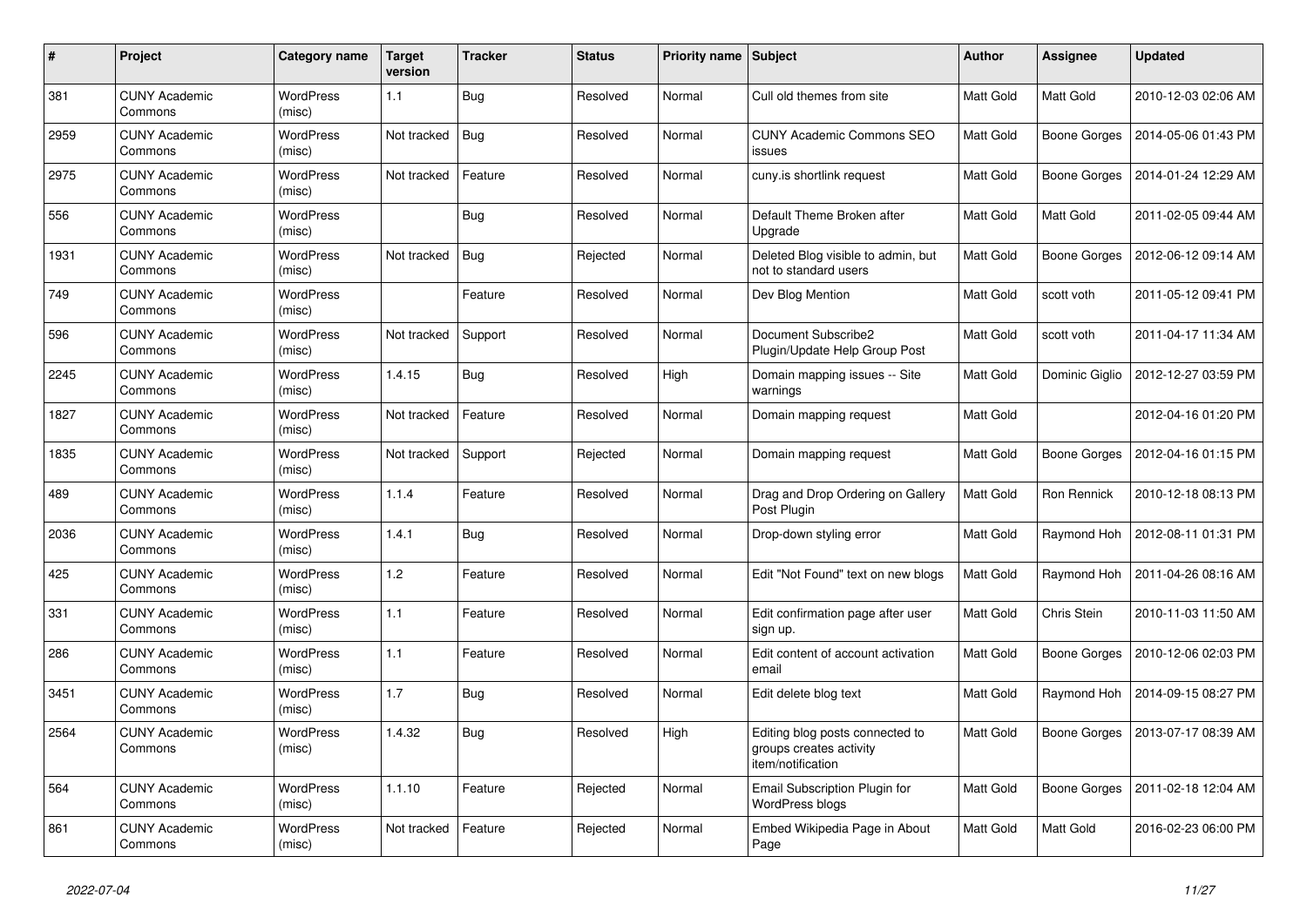| #    | <b>Project</b>                  | Category name              | <b>Target</b><br>version | <b>Tracker</b> | <b>Status</b> | <b>Priority name   Subject</b> |                                                               | <b>Author</b>    | Assignee         | <b>Updated</b>      |
|------|---------------------------------|----------------------------|--------------------------|----------------|---------------|--------------------------------|---------------------------------------------------------------|------------------|------------------|---------------------|
| 169  | <b>CUNY Academic</b><br>Commons | <b>WordPress</b><br>(misc) |                          | Feature        | Duplicate     | Normal                         | Enable Plugins to Be Activated on a<br>Selective Basis        | Matt Gold        | Boone Gorges     | 2010-08-26 02:47 PM |
| 2203 | <b>CUNY Academic</b><br>Commons | <b>WordPress</b><br>(misc) | 1.4.9                    | Feature        | Resolved      | Normal                         | Enable uploading of sav files                                 | Matt Gold        | Boone Gorges     | 2012-11-03 04:37 PM |
| 2478 | <b>CUNY Academic</b><br>Commons | <b>WordPress</b><br>(misc) | 1.4.21                   | Feature        | Resolved      | Normal                         | Ensure that sitewide footer is<br>responsive                  | Matt Gold        | Chris Stein      | 2013-03-01 04:17 PM |
| 376  | <b>CUNY Academic</b><br>Commons | <b>WordPress</b><br>(misc) | 1.1                      | Bug            | Resolved      | Normal                         | Errant Subscribe2 Global Posts<br>Notification                | Matt Gold        | Boone Gorges     | 2010-11-16 04:59 PM |
| 453  | <b>CUNY Academic</b><br>Commons | <b>WordPress</b><br>(misc) | 1.1.4                    | Bug            | Rejected      | Normal                         | Error with Sidebar Manager of "The<br>Station" WooTheme       | Matt Gold        | Boone Gorges     | 2010-12-18 04:51 PM |
| 452  | <b>CUNY Academic</b><br>Commons | <b>WordPress</b><br>(misc) |                          | <b>Bug</b>     | Rejected      | Low                            | Errors on Plugin Activation                                   | Matt Gold        | Boone Gorges     | 2012-07-12 04:25 PM |
| 655  | <b>CUNY Academic</b><br>Commons | <b>WordPress</b><br>(misc) | Future<br>release        | <b>Bug</b>     | Rejected      | Low                            | exclude front page categories plugin<br>not working           | Matt Gold        | Dominic Giglio   | 2012-07-12 08:18 AM |
| 1477 | <b>CUNY Academic</b><br>Commons | WordPress<br>(misc)        | 1.3.3                    | Feature        | Resolved      | Normal                         | Expand recent blog post listing on<br>homepage                | Matt Gold        | Boone Gorges     | 2012-01-10 06:09 PM |
| 503  | <b>CUNY Academic</b><br>Commons | <b>WordPress</b><br>(misc) | 1.1.6                    | <b>Bug</b>     | Resolved      | Normal                         | <b>Explore and Possibly Remove</b><br><b>WP-Cron Reminder</b> | Matt Gold        | Boone Gorges     | 2010-12-21 11:55 AM |
| 1106 | <b>CUNY Academic</b><br>Commons | <b>WordPress</b><br>(misc) | 1.3                      | Feature        | Resolved      | Normal                         | <b>Extended Super Admins</b>                                  | <b>Matt Gold</b> | Boone Gorges     | 2011-11-15 02:06 PM |
| 809  | <b>CUNY Academic</b><br>Commons | WordPress<br>(misc)        | 1.2.4                    | <b>Bug</b>     | Resolved      | Low                            | Extra padding on bottom of footer                             | Matt Gold        | Boone Gorges     | 2011-07-12 03:23 PM |
| 1849 | <b>CUNY Academic</b><br>Commons | WordPress<br>(misc)        | Not tracked              | <b>Bug</b>     | Resolved      | Normal                         | FAQ Hard to Read on Help Blog                                 | Matt Gold        | Sarah<br>Morgano | 2012-05-16 02:45 PM |
| 1995 | <b>CUNY Academic</b><br>Commons | <b>WordPress</b><br>(misc) | 1.3.17                   | <b>Bug</b>     | Rejected      | High                           | Featured Content Box Only<br>Rendering on Login               | Matt Gold        | Boone Gorges     | 2012-07-15 10:21 AM |
| 162  | <b>CUNY Academic</b><br>Commons | WordPress<br>(misc)        |                          | <b>Bug</b>     | Resolved      | Normal                         | File Size Error on Upload                                     | Matt Gold        |                  | 2010-03-22 03:49 PM |
| 747  | <b>CUNY Academic</b><br>Commons | <b>WordPress</b><br>(misc) | 1.2.3                    | Feature        | Resolved      | Normal                         | Find rich-stats plugin for WordPress                          | Matt Gold        | Boone Gorges     | 2011-06-02 09:19 AM |
| 455  | <b>CUNY Academic</b><br>Commons | WordPress<br>(misc)        |                          | <b>Bug</b>     | Resolved      | High                           | Fix errors caused by More Privacy<br><b>Options Disabling</b> | Matt Gold        | Boone Gorges     | 2010-12-08 10:47 PM |
| 2038 | <b>CUNY Academic</b><br>Commons | WordPress<br>(misc)        | 1.4.2                    | <b>Bug</b>     | Resolved      | Normal                         | Fixing homepage spacing                                       | Matt Gold        | Matt Gold        | 2012-08-13 10:12 PM |
| 710  | <b>CUNY Academic</b><br>Commons | WordPress<br>(misc)        | 1.2.1                    | Bug            | Resolved      | Normal                         | Flickr Photo Album Plugin Doesn't<br>Activate                 | Matt Gold        | Boone Gorges     | 2011-05-08 04:56 PM |
| 2099 | CUNY Academic<br>Commons        | <b>WordPress</b><br>(misc) | Not tracked              | <b>Bug</b>     | Resolved      | Normal                         | <b>Gallery Slide Widget Reset</b>                             | Matt Gold        | Boone Gorges     | 2012-09-04 06:26 PM |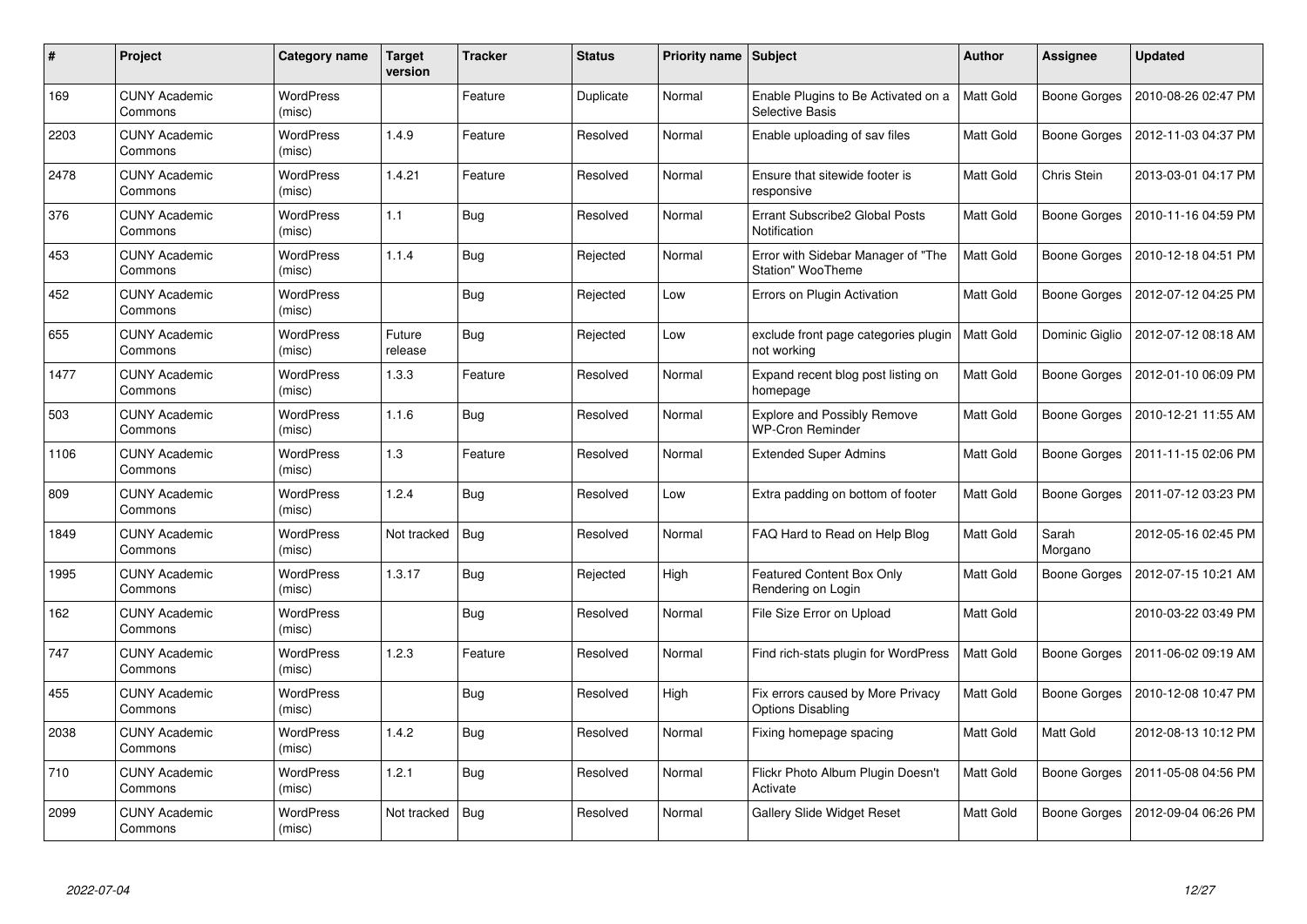| $\#$ | Project                         | Category name              | <b>Target</b><br>version | <b>Tracker</b> | <b>Status</b> | <b>Priority name</b> | Subject                                                              | <b>Author</b>    | Assignee     | <b>Updated</b>      |
|------|---------------------------------|----------------------------|--------------------------|----------------|---------------|----------------------|----------------------------------------------------------------------|------------------|--------------|---------------------|
| 3480 | <b>CUNY Academic</b><br>Commons | <b>WordPress</b><br>(misc) | Not tracked              | Bug            | Resolved      | High                 | Games site shows up as<br>archived/suspended                         | <b>Matt Gold</b> | Boone Gorges | 2014-09-21 09:34 PM |
| 1939 | <b>CUNY Academic</b><br>Commons | <b>WordPress</b><br>(misc) | Not tracked              | Feature        | Resolved      | Low                  | <b>Give Community Facilitators Access</b><br>to Image Credits Page   | <b>Matt Gold</b> | Boone Gorges | 2012-11-01 11:33 PM |
| 192  | <b>CUNY Academic</b><br>Commons | <b>WordPress</b><br>(misc) |                          | <b>Bug</b>     | Rejected      | Normal               | Google Custom Search on Blogs                                        | Matt Gold        | Chris Stein  | 2014-05-01 09:18 AM |
| 1362 | <b>CUNY Academic</b><br>Commons | <b>WordPress</b><br>(misc) | Not tracked              | Bug            | Resolved      | High                 | Google Malware Warning                                               | <b>Matt Gold</b> |              | 2011-11-23 12:15 PM |
| 1501 | <b>CUNY Academic</b><br>Commons | WordPress<br>(misc)        | Not tracked              | Support        | Resolved      | Normal               | Help MALS Journal set up a domain<br>alias                           | <b>Matt Gold</b> | Boone Gorges | 2012-01-05 01:18 PM |
| 469  | <b>CUNY Academic</b><br>Commons | <b>WordPress</b><br>(misc) | Not tracked              | <b>Bug</b>     | Resolved      | High                 | Help with a blog using a deleted<br>theme                            | Matt Gold        | Boone Gorges | 2010-12-13 05:09 PM |
| 499  | <b>CUNY Academic</b><br>Commons | WordPress<br>(misc)        | 1.1.6                    | Bug            | Resolved      | Normal               | Help with Atahualpa Issues                                           | Matt Gold        | scott voth   | 2010-12-21 07:30 PM |
| 786  | <b>CUNY Academic</b><br>Commons | WordPress<br>(misc)        | 1.2.3                    | Bug            | Resolved      | Normal               | Hero Image Slider Overlay Display<br>on IE                           | <b>Matt Gold</b> | Boone Gorges | 2011-06-06 09:51 AM |
| 444  | <b>CUNY Academic</b><br>Commons | <b>WordPress</b><br>(misc) | 1.1.1                    | <b>Bug</b>     | Resolved      | High                 | Hero Slides Not Showing Up in<br>Firefox                             | <b>Matt Gold</b> | Boone Gorges | 2010-12-08 08:41 AM |
| 775  | <b>CUNY Academic</b><br>Commons | <b>WordPress</b><br>(misc) | 1.2.2                    | <b>Bug</b>     | Rejected      | Normal               | Hit Counter Plugin Problem                                           | Matt Gold        | Boone Gorges | 2011-05-28 08:42 AM |
| 1867 | <b>CUNY Academic</b><br>Commons | <b>WordPress</b><br>(misc) | 1.4                      | Feature        | Resolved      | Normal               | Homepage redesign join/login/tour<br>space                           | <b>Matt Gold</b> | Raymond Hoh  | 2012-08-07 01:49 PM |
| 2363 | <b>CUNY Academic</b><br>Commons | <b>WordPress</b><br>(misc) | 1.4.16                   | Bug            | Resolved      | Normal               | HTTP Error 500 (Internal Server<br>Error) on GC DSL blog             | Matt Gold        | Boone Gorges | 2013-01-02 10:10 AM |
| 1458 | <b>CUNY Academic</b><br>Commons | <b>WordPress</b><br>(misc) | 1.5                      | Feature        | Resolved      | Low                  | HTTPS for the Commons?                                               | <b>Matt Gold</b> | Raymond Hoh  | 2013-08-20 10:07 AM |
| 1116 | <b>CUNY Academic</b><br>Commons | <b>WordPress</b><br>(misc) | Not tracked              | <b>Bug</b>     | Resolved      | High                 | Image Upload Error                                                   | Matt Gold        |              | 2011-08-27 08:44 AM |
| 1916 | <b>CUNY Academic</b><br>Commons | WordPress<br>(misc)        | 1.3.14                   | <b>Bug</b>     | Resolved      | High                 | Images Breaking on Help Blog and<br><b>Ground Control</b>            | <b>Matt Gold</b> | Boone Gorges | 2012-05-26 07:54 PM |
| 2629 | <b>CUNY Academic</b><br>Commons | WordPress<br>(misc)        | 1.5                      | <b>Bug</b>     | Rejected      | Urgent               | images not showing in slider on<br>homepage                          | Matt Gold        | Raymond Hoh  | 2013-07-10 11:10 AM |
| 761  | <b>CUNY Academic</b><br>Commons | <b>WordPress</b><br>(misc) | 1.3                      | <b>Bug</b>     | Resolved      | Normal               | Implement "Send a Comment"<br>Function                               | <b>Matt Gold</b> | Boone Gorges | 2011-06-02 04:51 PM |
| 9492 | <b>CUNY Academic</b><br>Commons | <b>WordPress</b><br>(misc) | Not tracked              | Support        | Resolved      | Normal               | Importing Wikispaces Articles to<br><b>Blogs in Academic Commons</b> | <b>Matt Gold</b> | Raymond Hoh  | 2018-05-21 03:58 PM |
| 1231 | <b>CUNY Academic</b><br>Commons | <b>WordPress</b><br>(misc) | Not tracked              | <b>Bug</b>     | Duplicate     | High                 | Inaccessible Site on the Commons                                     | <b>Matt Gold</b> |              | 2011-10-13 08:56 AM |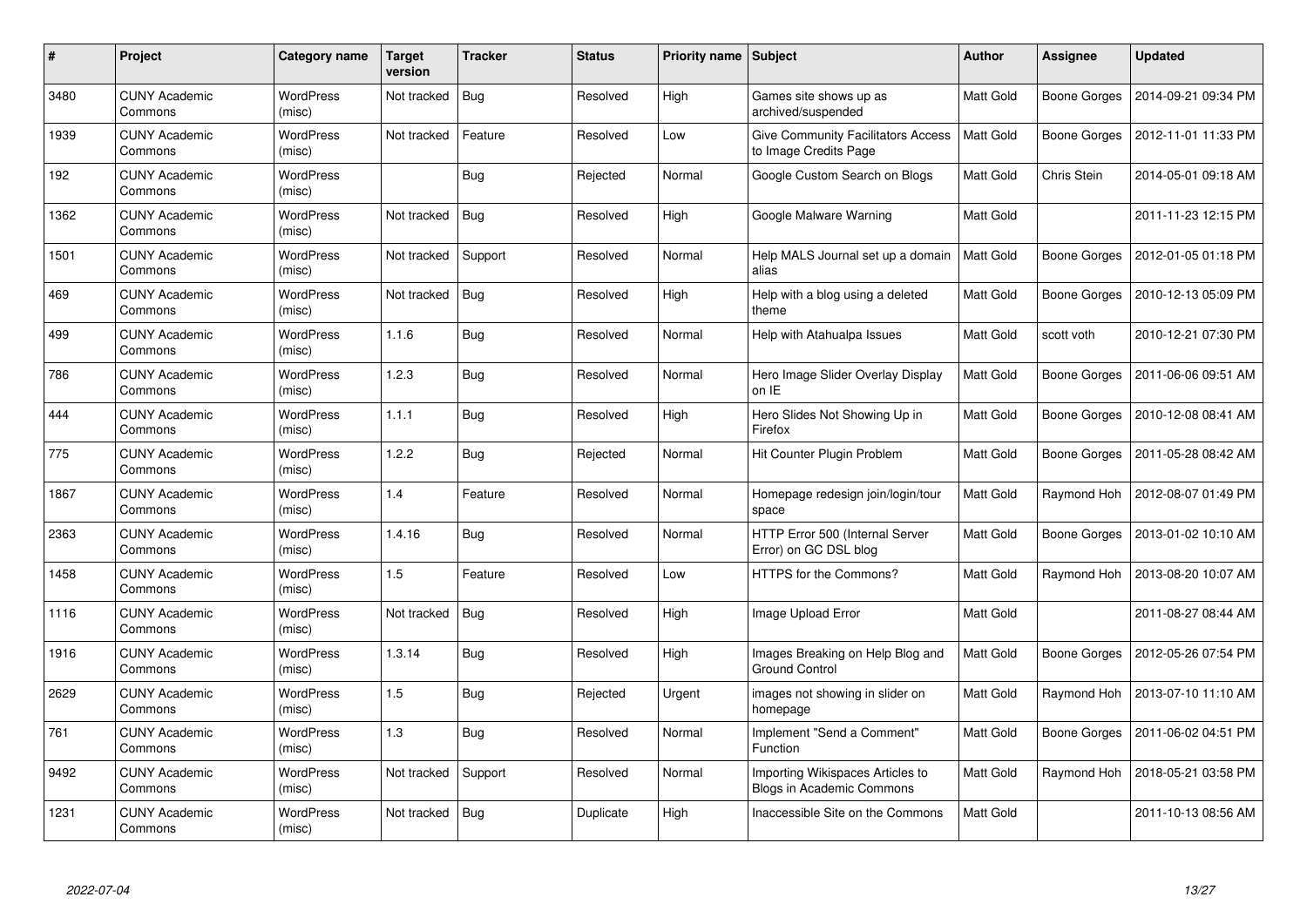| #    | Project                         | Category name              | <b>Target</b><br>version | <b>Tracker</b> | <b>Status</b> | <b>Priority name   Subject</b> |                                                        | Author           | Assignee            | <b>Updated</b>      |
|------|---------------------------------|----------------------------|--------------------------|----------------|---------------|--------------------------------|--------------------------------------------------------|------------------|---------------------|---------------------|
| 2000 | <b>CUNY Academic</b><br>Commons | <b>WordPress</b><br>(misc) | 1.5                      | Feature        | Resolved      | Normal                         | Inconsistent Font sizes in site footer                 | Matt Gold        | Dominic Giglio      | 2013-08-21 02:39 PM |
| 1802 | <b>CUNY Academic</b><br>Commons | <b>WordPress</b><br>(misc) | 1.3.11                   | <b>Bug</b>     | Resolved      | Low                            | Incorrect Page Title on Blogs Page                     | Matt Gold        | Boone Gorges        | 2012-04-03 08:28 PM |
| 764  | <b>CUNY Academic</b><br>Commons | <b>WordPress</b><br>(misc) | 1.3                      | Feature        | Resolved      | Normal                         | Install "Email Users" Plugin                           | Matt Gold        | <b>Boone Gorges</b> | 2011-09-13 11:35 AM |
| 1623 | <b>CUNY Academic</b><br>Commons | WordPress<br>(misc)        | 1.4                      | Feature        | Resolved      | Low                            | Install Anthologize                                    | Matt Gold        | Boone Gorges        | 2012-08-01 03:25 PM |
| 1144 | <b>CUNY Academic</b><br>Commons | <b>WordPress</b><br>(misc) | 1.2.5                    | Feature        | Resolved      | Normal                         | Install Brunelleschi Theme                             | <b>Matt Gold</b> | <b>Matt Gold</b>    | 2011-11-14 08:16 PM |
| 393  | <b>CUNY Academic</b><br>Commons | WordPress<br>(misc)        | 1.1                      | Feature        | Resolved      | Normal                         | Install Category Exlude plugin                         | Matt Gold        | Chris Stein         | 2010-11-16 04:52 PM |
| 382  | <b>CUNY Academic</b><br>Commons | <b>WordPress</b><br>(misc) | 1.1                      | Feature        | Resolved      | Normal                         | Install Category Page plugin on site                   | Matt Gold        | <b>Matt Gold</b>    | 2010-12-02 02:21 PM |
| 1930 | <b>CUNY Academic</b><br>Commons | WordPress<br>(misc)        | 1.3.14                   | Feature        | Resolved      | Normal                         | <b>Install CollabPress</b>                             | Matt Gold        | Boone Gorges        | 2012-06-12 08:44 AM |
| 1067 | <b>CUNY Academic</b><br>Commons | <b>WordPress</b><br>(misc) | 1.2.5                    | <b>Bug</b>     | Rejected      | Normal                         | <b>Install Disable Trackbacks</b>                      | <b>Matt Gold</b> | Boone Gorges        | 2011-07-22 12:05 AM |
| 379  | <b>CUNY Academic</b><br>Commons | <b>WordPress</b><br>(misc) | 1.0.4                    | Feature        | Resolved      | Normal                         | Install Featured Content Plugin                        | Matt Gold        | Boone Gorges        | 2010-11-10 09:37 AM |
| 2661 | <b>CUNY Academic</b><br>Commons | <b>WordPress</b><br>(misc) | 1.4.31                   | Feature        | Resolved      | Normal                         | Install Password-Protected Plugin                      | Matt Gold        | <b>Boone Gorges</b> | 2013-07-11 11:44 AM |
| 1912 | <b>CUNY Academic</b><br>Commons | <b>WordPress</b><br>(misc) | 1.3.13                   | <b>Bug</b>     | Resolved      | Normal                         | Install the VéritéCo Timeline Plugin                   | Matt Gold        | Boone Gorges        | 2012-05-23 04:13 PM |
| 1911 | <b>CUNY Academic</b><br>Commons | <b>WordPress</b><br>(misc) | 1.3.13                   | Feature        | Resolved      | Normal                         | Install The The Tabs and Accordions<br>Plugin          | Matt Gold        | Boone Gorges        | 2012-05-23 04:13 PM |
| 1069 | <b>CUNY Academic</b><br>Commons | WordPress<br>(misc)        | 1.2.5                    | Feature        | Resolved      | Normal                         | Install ThreatToCreativity Theme                       | Matt Gold        | Matt Gold           | 2011-11-14 08:14 PM |
| 501  | <b>CUNY Academic</b><br>Commons | WordPress<br>(misc)        | 1.2                      | Feature        | Resolved      | Normal                         | Install WP Site Template Plugin                        | Matt Gold        | Boone Gorges        | 2011-03-16 03:31 PM |
| 2150 | <b>CUNY Academic</b><br>Commons | WordPress<br>(misc)        | Not tracked              | Support        | Rejected      | Normal                         | Issue getting new member onto the<br>Commons           | Matt Gold        | Matt Gold           | 2016-01-26 11:03 AM |
| 1613 | <b>CUNY Academic</b><br>Commons | <b>WordPress</b><br>(misc) | Not tracked              | Feature        | Resolved      | Normal                         | JITP cuny.is shortlink                                 | Matt Gold        | Boone Gorges        | 2012-02-22 10:02 PM |
| 219  | <b>CUNY Academic</b><br>Commons | <b>WordPress</b><br>(misc) |                          | Bug            | Resolved      | Low                            | Left Margin Padding on sign-in page                    | <b>Matt Gold</b> | Boone Gorges        | 2010-05-11 05:14 PM |
| 476  | <b>CUNY Academic</b><br>Commons | WordPress<br>(misc)        | 1.1.3                    | <b>Bug</b>     | Resolved      | High                           | Limited Email Domains List Empty<br>After Site Upgrade | Matt Gold        | Boone Gorges        | 2010-12-13 07:02 PM |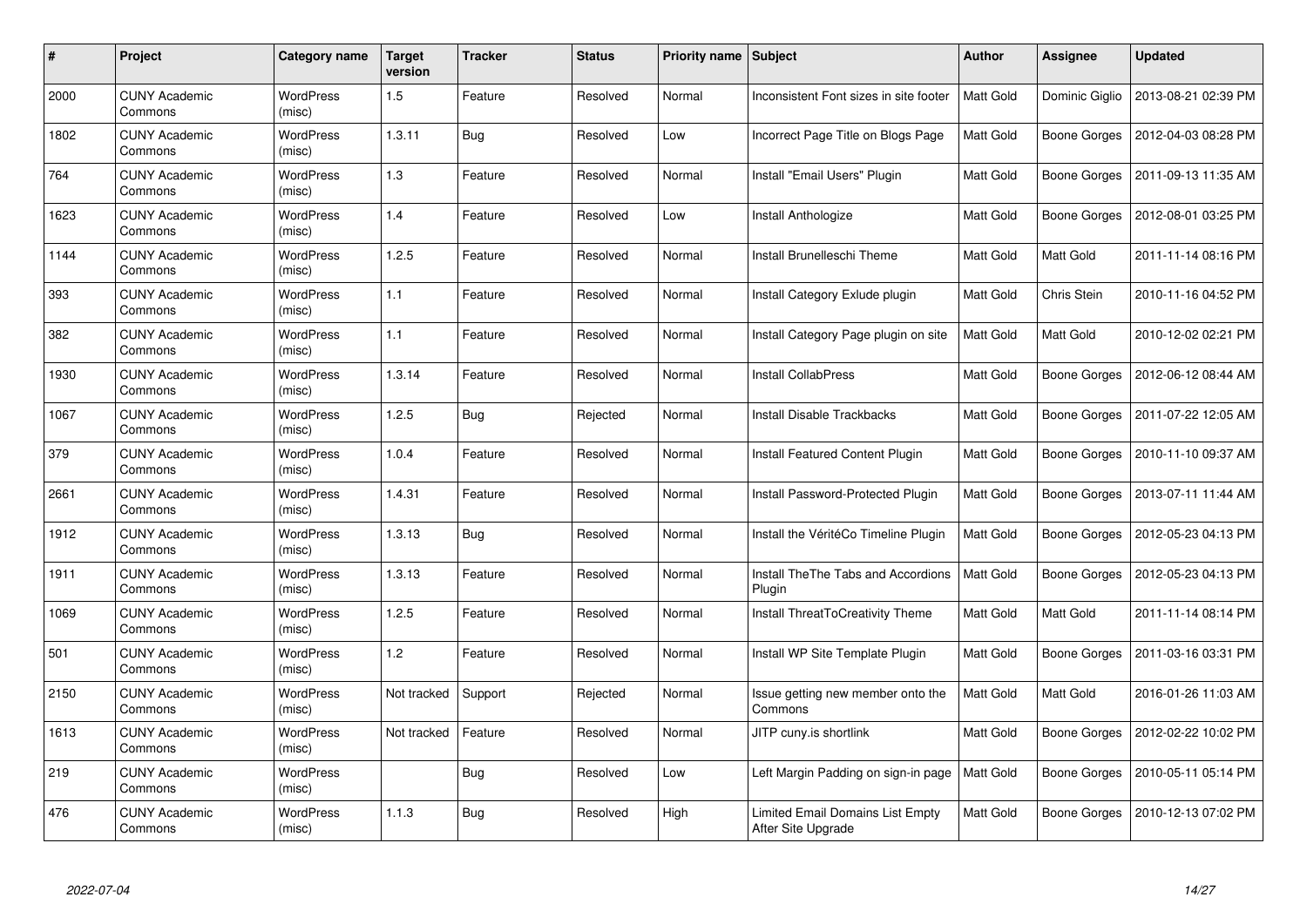| #    | Project                         | Category name              | <b>Target</b><br>version | <b>Tracker</b> | <b>Status</b> | <b>Priority name   Subject</b> |                                                                    | <b>Author</b>    | Assignee       | <b>Updated</b>      |
|------|---------------------------------|----------------------------|--------------------------|----------------|---------------|--------------------------------|--------------------------------------------------------------------|------------------|----------------|---------------------|
| 2250 | <b>CUNY Academic</b><br>Commons | <b>WordPress</b><br>(misc) |                          | <b>Bug</b>     | Rejected      | Normal                         | Livestreaming page error                                           | Matt Gold        | Boone Gorges   | 2012-11-15 11:35 AM |
| 1638 | <b>CUNY Academic</b><br>Commons | <b>WordPress</b><br>(misc) | 1.3.7                    | Feature        | Rejected      | Urgent                         | Make Clean Child Theme Available<br>only to ARC blog               | Matt Gold        | Boone Gorges   | 2012-02-21 02:39 PM |
| 2924 | <b>CUNY Academic</b><br>Commons | <b>WordPress</b><br>(misc) | 1.7.4                    | Feature        | Resolved      | Normal                         | Make header of Help blog a<br>clickable link to the homepage       | Matt Gold        | Dominic Giglio | 2014-11-14 04:35 PM |
| 1177 | <b>CUNY Academic</b><br>Commons | WordPress<br>(misc)        | Not tracked              | Support        | Rejected      | Normal                         | Member claims that a previously<br>created account has disappeared | Matt Gold        | Boone Gorges   | 2016-01-26 12:23 AM |
| 1352 | <b>CUNY Academic</b><br>Commons | <b>WordPress</b><br>(misc) | Not tracked              | <b>Bug</b>     | Resolved      | Normal                         | Members listed as Authors on Main<br><b>Blog</b>                   | Matt Gold        | Boone Gorges   | 2011-11-16 09:15 AM |
| 1754 | <b>CUNY Academic</b><br>Commons | <b>WordPress</b><br>(misc) | 1.3.10                   | <b>Bug</b>     | Resolved      | High                           | Members receiving dev site<br>comment spam                         | Matt Gold        | Boone Gorges   | 2012-03-20 01:05 PM |
| 424  | <b>CUNY Academic</b><br>Commons | <b>WordPress</b><br>(misc) | 1.1                      | Feature        | Resolved      | Normal                         | Merge Newthemes branch with<br>Master branch on Git                | Matt Gold        | Boone Gorges   | 2010-12-03 07:27 AM |
| 2230 | <b>CUNY Academic</b><br>Commons | WordPress<br>(misc)        | 1.4.10                   | <b>Bug</b>     | Resolved      | High                           | MESTC page scrambled                                               | Matt Gold        | Dominic Giglio | 2012-11-20 02:39 PM |
| 5767 | <b>CUNY Academic</b><br>Commons | <b>WordPress</b><br>(misc) | 1.9.20                   | Feature        | Resolved      | Normal                         | Migrate the social paper cbox site<br>into the Commons             | <b>Matt Gold</b> | Boone Gorges   | 2016-07-21 03:52 PM |
| 163  | <b>CUNY Academic</b><br>Commons | <b>WordPress</b><br>(misc) |                          | <b>Bug</b>     | Resolved      | High                           | Missing plugins                                                    | Matt Gold        | Boone Gorges   | 2010-05-11 08:38 PM |
| 3518 | <b>CUNY Academic</b><br>Commons | <b>WordPress</b><br>(misc) | Not tracked              | Support        | Rejected      | Normal                         | Moderated comment spam                                             | Matt Gold        | Boone Gorges   | 2016-01-26 03:26 PM |
| 475  | <b>CUNY Academic</b><br>Commons | WordPress<br>(misc)        | 1.1.4                    | Feature        | Rejected      | Normal                         | Move Critical Plugins to mu-plugins                                | Matt Gold        | Boone Gorges   | 2010-12-18 08:56 PM |
| 378  | <b>CUNY Academic</b><br>Commons | <b>WordPress</b><br>(misc) | 1.2                      | <b>Bug</b>     | Duplicate     | Normal                         | New blog post notification by email<br>for private blogs           | Matt Gold        | Boone Gorges   | 2011-02-18 01:46 PM |
| 1385 | <b>CUNY Academic</b><br>Commons | WordPress<br>(misc)        | Not tracked              | Outreach       | Resolved      | Normal                         | <b>New Commons Buzz Posts</b>                                      | Matt Gold        | scott voth     | 2011-12-14 12:51 PM |
| 1072 | <b>CUNY Academic</b><br>Commons | <b>WordPress</b><br>(misc) | Not tracked              | Feature        | Rejected      | Normal                         | New Plugins                                                        | Matt Gold        | Boone Gorges   | 2011-07-26 02:21 PM |
| 2241 | <b>CUNY Academic</b><br>Commons | WordPress<br>(misc)        | Not tracked              | Feature        | Resolved      | Normal                         | New premium themes                                                 | Matt Gold        | Boone Gorges   | 2012-11-11 10:09 PM |
| 1808 | <b>CUNY Academic</b><br>Commons | WordPress<br>(misc)        | 1.3.11                   | <b>Bug</b>     | Resolved      | Normal                         | New title page titles                                              | Matt Gold        | Boone Gorges   | 2012-04-04 08:39 AM |
| 1483 | <b>CUNY Academic</b><br>Commons | WordPress<br>(misc)        | 1.3.3                    | <b>Bug</b>     | Resolved      | Normal                         | News page not showing posts from<br>News blog                      | Matt Gold        | Boone Gorges   | 2012-01-10 06:55 PM |
| 1482 | CUNY Academic<br>Commons        | <b>WordPress</b><br>(misc) | 1.3.3                    | Bug            | Resolved      | Normal                         | News page twitter feed error                                       | Matt Gold        | Boone Gorges   | 2012-01-10 06:53 PM |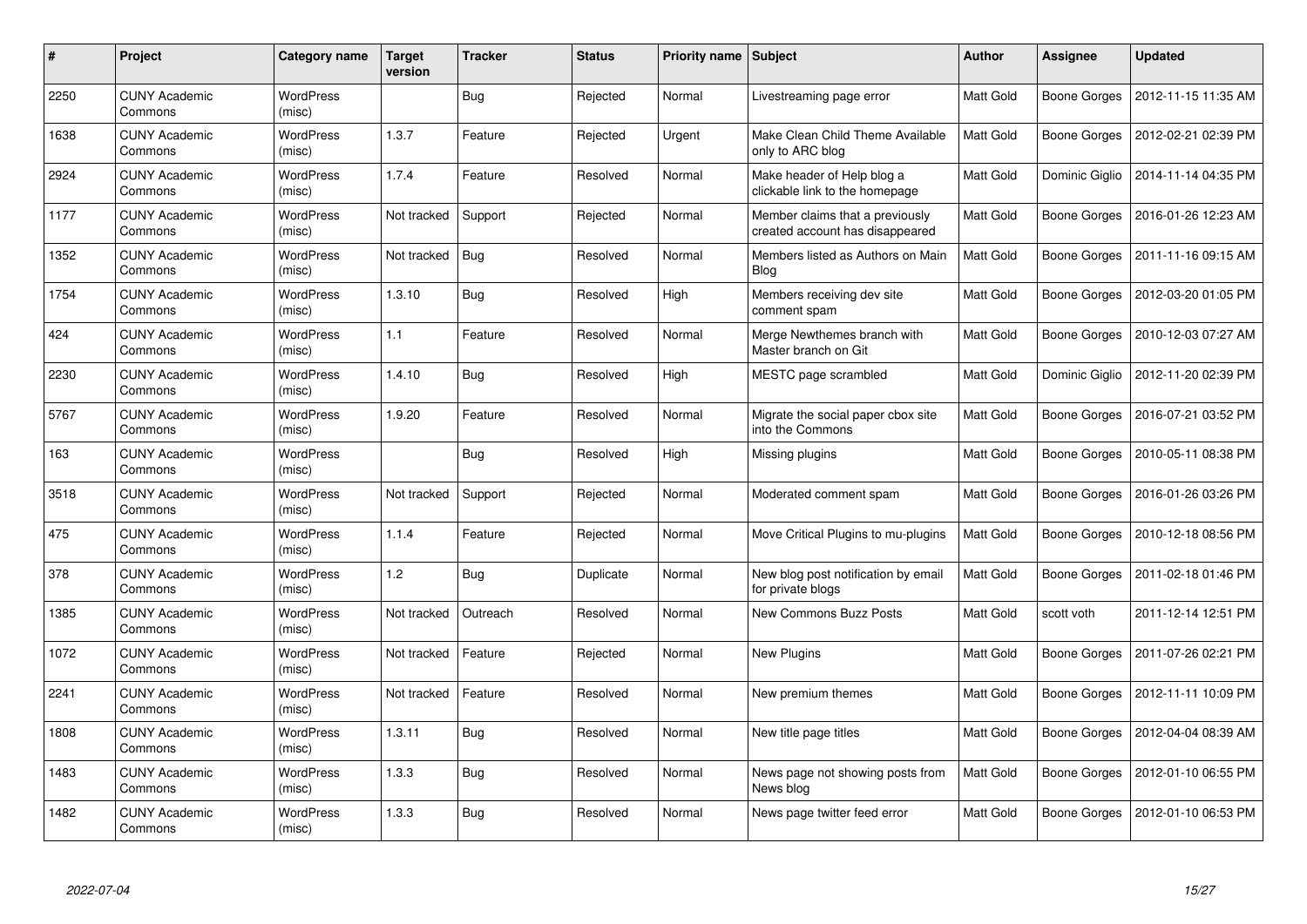| #     | Project                         | Category name              | <b>Target</b><br>version | <b>Tracker</b> | <b>Status</b> | Priority name Subject |                                                                        | <b>Author</b>    | Assignee            | <b>Updated</b>      |
|-------|---------------------------------|----------------------------|--------------------------|----------------|---------------|-----------------------|------------------------------------------------------------------------|------------------|---------------------|---------------------|
| 526   | <b>CUNY Academic</b><br>Commons | <b>WordPress</b><br>(misc) | $1.2$                    | <b>Bug</b>     | Resolved      | Low                   | Next/Previous Links Don't Appear<br>on All Hero Slides                 | Matt Gold        | Raymond Hoh         | 2011-04-22 03:56 AM |
| 2055  | <b>CUNY Academic</b><br>Commons | <b>WordPress</b><br>(misc) | 1.4.3                    | <b>Bug</b>     | Resolved      | High                  | Non-CUNY Sign-Ups not enabled                                          | Matt Gold        | Boone Gorges        | 2012-08-23 12:51 PM |
| 1371  | <b>CUNY Academic</b><br>Commons | <b>WordPress</b><br>(misc) | 1.2.6                    | Support        | Resolved      | Normal                | Not allowed to create accounts for<br>Non-CUNY Members                 | Matt Gold        | Boone Gorges        | 2011-11-21 02:49 PM |
| 1068  | <b>CUNY Academic</b><br>Commons | <b>WordPress</b><br>(misc) | 1.2.5                    | Bug            | Rejected      | High                  | Notification of Update in a Private<br>Group Shows up in Public Feed   | Matt Gold        | Boone Gorges        | 2011-07-21 11:27 PM |
| 345   | <b>CUNY Academic</b><br>Commons | WordPress<br>(misc)        | 1.1                      | <b>Bug</b>     | Resolved      | Low                   | Order of Comments in Carrington<br>Theme                               | Matt Gold        | Boone Gorges        | 2010-11-16 04:31 PM |
| 1380  | <b>CUNY Academic</b><br>Commons | WordPress<br>(misc)        | 1.2.7                    | <b>Bug</b>     | Resolved      | Low                   | Page background color not set lon<br>login page                        | Matt Gold        | Boone Gorges        | 2011-11-28 07:44 PM |
| 2058  | <b>CUNY Academic</b><br>Commons | <b>WordPress</b><br>(misc) | 1.4.6                    | <b>Bug</b>     | Rejected      | Normal                | Page shift on clicking Log in box                                      | <b>Matt Gold</b> | Boone Gorges        | 2012-08-20 05:53 PM |
| 1550  | <b>CUNY Academic</b><br>Commons | <b>WordPress</b><br>(misc) | 1.3.5.1                  | Feature        | Resolved      | Normal                | Please add Simplicity Theme to<br>Commons                              | Matt Gold        | <b>Boone Gorges</b> | 2012-01-18 09:58 AM |
| 1812  | <b>CUNY Academic</b><br>Commons | <b>WordPress</b><br>(misc) | 1.3.11                   | Feature        | Resolved      | Normal                | Please remove Catablog plugin                                          | Matt Gold        | Boone Gorges        | 2012-04-05 07:36 PM |
| 513   | <b>CUNY Academic</b><br>Commons | <b>WordPress</b><br>(misc) | 1.1.7                    | Feature        | Resolved      | Low                   | Plugin Request: Install meebo me                                       | Matt Gold        | Boone Gorges        | 2011-01-04 05:56 PM |
| 2640  | <b>CUNY Academic</b><br>Commons | <b>WordPress</b><br>(misc) | 1.4.31                   | Feature        | Resolved      | Normal                | Plugin Request: Page Excerpt                                           | Matt Gold        | Boone Gorges        | 2013-07-10 11:30 AM |
| 704   | <b>CUNY Academic</b><br>Commons | <b>WordPress</b><br>(misc) | 1.2.1                    | Feature        | Resolved      | Normal                | Plugin Request: Widget that displays<br>randomized images and captions | Matt Gold        | Boone Gorges        | 2011-05-04 11:22 AM |
| 823   | <b>CUNY Academic</b><br>Commons | <b>WordPress</b><br>(misc) | Not tracked              | Feature        | Resolved      | Normal                | Point cuny is domain to go site                                        | Matt Gold        | <b>Matt Gold</b>    | 2011-10-24 10:02 AM |
| 2089  | <b>CUNY Academic</b><br>Commons | <b>WordPress</b><br>(misc) | 1.4.13                   | <b>Bug</b>     | Rejected      | Normal                | Possible blog email notification issue   Matt Gold                     |                  | Boone Gorges        | 2012-12-11 06:59 PM |
| 10859 | <b>CUNY Academic</b><br>Commons | WordPress<br>(misc)        |                          | Support        | Resolved      | Low                   | Prevent trackbacks on previously<br>published pages and posts          | Matt Gold        | Boone Gorges        | 2018-12-23 07:17 PM |
| 842   | <b>CUNY Academic</b><br>Commons | WordPress<br>(misc)        | 1.2.4                    | <b>Bug</b>     | Resolved      | Normal                | Problems adding a user to a blog                                       | Matt Gold        | Boone Gorges        | 2011-07-08 01:34 PM |
| 410   | <b>CUNY Academic</b><br>Commons | WordPress<br>(misc)        | 1.1                      | Support        | Resolved      | Normal                | Problems embedding audio file                                          | Matt Gold        | Boone Gorges        | 2010-11-23 02:01 PM |
| 657   | <b>CUNY Academic</b><br>Commons | WordPress<br>(misc)        | 1.2.1                    | Bug            | Resolved      | Normal                | Problems with WordPress Wiki<br>Plugin                                 | Matt Gold        | Boone Gorges        | 2011-05-11 11:29 AM |
| 708   | CUNY Academic<br>Commons        | WordPress<br>(misc)        | Not tracked              | Support        | Rejected      | Normal                | Question about Backup                                                  | Matt Gold        | Boone Gorges        | 2016-01-26 12:17 AM |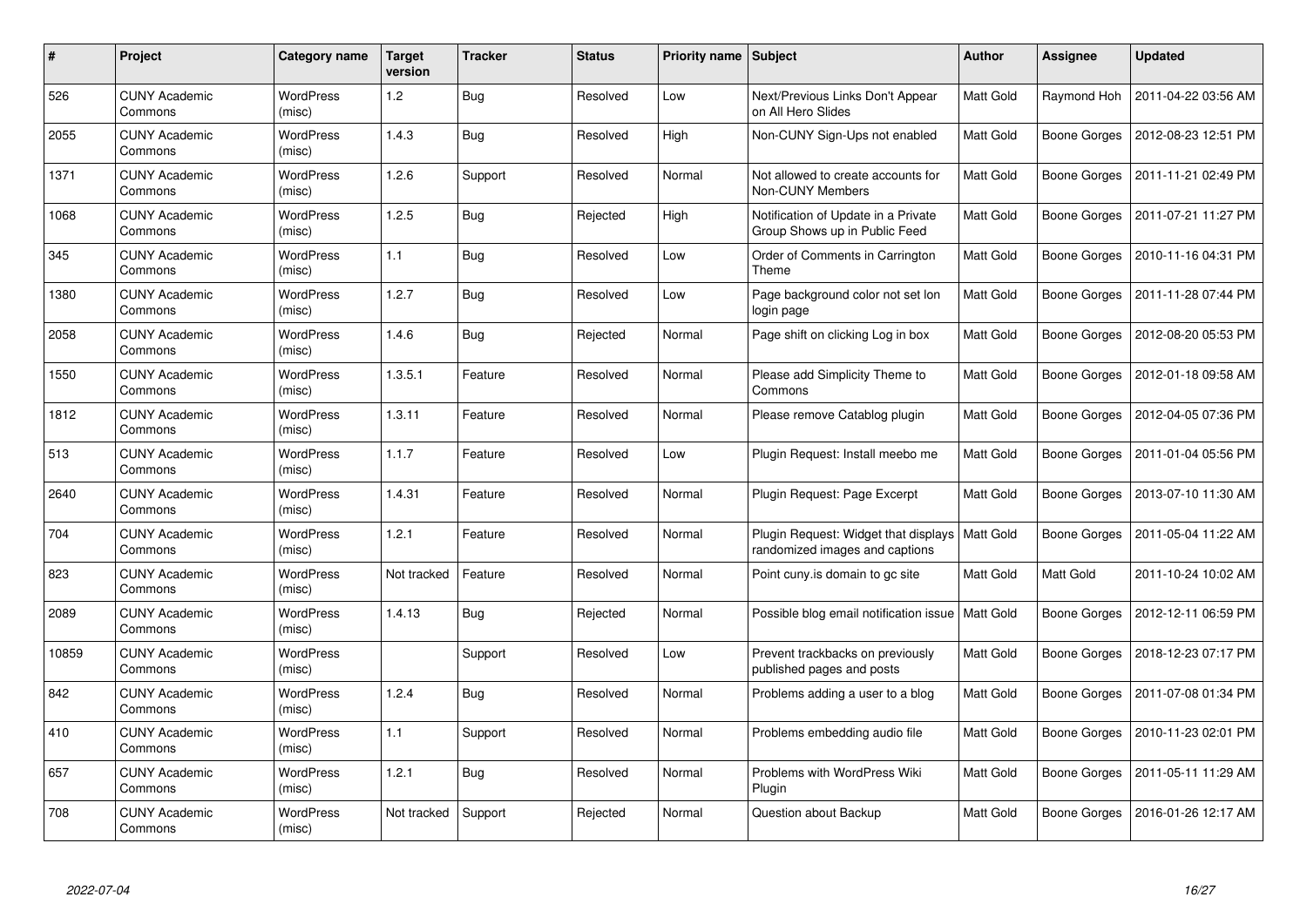| #    | Project                         | Category name              | <b>Target</b><br>version | <b>Tracker</b> | <b>Status</b> | <b>Priority name   Subject</b> |                                                                 | Author           | Assignee            | <b>Updated</b>      |
|------|---------------------------------|----------------------------|--------------------------|----------------|---------------|--------------------------------|-----------------------------------------------------------------|------------------|---------------------|---------------------|
| 1891 | <b>CUNY Academic</b><br>Commons | <b>WordPress</b><br>(misc) | Not tracked              | Support        | Resolved      | Normal                         | Question about PDF file names                                   | Matt Gold        | Boone Gorges        | 2012-05-15 12:26 PM |
| 706  | <b>CUNY Academic</b><br>Commons | <b>WordPress</b><br>(misc) | 1.2.1                    | Feature        | Resolved      | Normal                         | Random Header Image                                             | <b>Matt Gold</b> | Boone Gorges        | 2011-05-04 01:26 PM |
| 252  | <b>CUNY Academic</b><br>Commons | <b>WordPress</b><br>(misc) |                          | Feature        | Resolved      | Normal                         | Recent blog post listing                                        | Matt Gold        | CIC Michael         | 2010-05-21 07:51 AM |
| 2635 | <b>CUNY Academic</b><br>Commons | WordPress<br>(misc)        | Not tracked              | Support        | Resolved      | High                           | Recover content of deleted blog<br>from backup                  | Matt Gold        | Matt Gold           | 2013-06-17 10:53 AM |
| 9622 | <b>CUNY Academic</b><br>Commons | <b>WordPress</b><br>(misc) | 1.12.13                  | Feature        | Resolved      | Normal                         | <b>Redirect site URL</b>                                        | Matt Gold        | Boone Gorges        | 2018-04-19 11:45 AM |
| 175  | <b>CUNY Academic</b><br>Commons | WordPress<br>(misc)        |                          | <b>Bug</b>     | Resolved      | Normal                         | Registration issues                                             | Matt Gold        | Boone Gorges        | 2010-05-20 12:38 PM |
| 300  | <b>CUNY Academic</b><br>Commons | WordPress<br>(misc)        | Not tracked              | Feature        | Resolved      | Normal                         | Release Featured Content Widget<br>as a Plugin                  | Matt Gold        | Zach Davis          | 2010-11-16 04:39 PM |
| 319  | <b>CUNY Academic</b><br>Commons | <b>WordPress</b><br>(misc) | 1.1                      | Feature        | Resolved      | Normal                         | Remove "Forums" from Nav Bar                                    | Matt Gold        | Boone Gorges        | 2010-09-15 10:44 AM |
| 427  | <b>CUNY Academic</b><br>Commons | WordPress<br>(misc)        | 1.2                      | Feature        | Resolved      | Normal                         | Remove Ability to Post Status<br>Updates from Edit Profile Page | <b>Matt Gold</b> | Boone Gorges        | 2010-12-22 12:16 PM |
| 1325 | <b>CUNY Academic</b><br>Commons | <b>WordPress</b><br>(misc) | 1.2.5                    | Feature        | Resolved      | Normal                         | Remove hard-coded copyright<br>notice from WooThemes            | Matt Gold        | Boone Gorges        | 2011-11-15 08:49 AM |
| 2366 | <b>CUNY Academic</b><br>Commons | <b>WordPress</b><br>(misc) | 1.4.16                   | Feature        | Resolved      | Low                            | Remove Kingsize plugin                                          | Matt Gold        | Boone Gorges        | 2013-01-08 04:23 PM |
| 1679 | <b>CUNY Academic</b><br>Commons | <b>WordPress</b><br>(misc) | Not tracked              | Support        | Resolved      | Immediate                      | Remove password-protection from<br><b>JITP</b>                  | Matt Gold        |                     | 2012-03-06 09:48 AM |
| 789  | <b>CUNY Academic</b><br>Commons | <b>WordPress</b><br>(misc) | 1.2.3                    | <b>Bug</b>     | Resolved      | Normal                         | Remove Sitemeter from Footer                                    | Matt Gold        | Boone Gorges        | 2011-06-06 09:41 AM |
| 423  | <b>CUNY Academic</b><br>Commons | <b>WordPress</b><br>(misc) | 1.1                      | Feature        | Resolved      | Normal                         | Remove Unfiltered-MU from<br>Commons Plugins                    | Matt Gold        | Boone Gorges        | 2010-12-02 04:24 PM |
| 1104 | <b>CUNY Academic</b><br>Commons | <b>WordPress</b><br>(misc) | 1.2.4.2                  | Bug            | Resolved      | Normal                         | Remove WordPress Counter Plugin                                 | Matt Gold        | Boone Gorges        | 2011-10-31 11:00 AM |
| 2422 | <b>CUNY Academic</b><br>Commons | WordPress<br>(misc)        | Not tracked              | <b>Bug</b>     | Resolved      | Normal                         | Repeating posts on<br>news.commons.gc.cuny.edu                  | Matt Gold        | Matt Gold           | 2013-02-09 01:05 PM |
| 1105 | <b>CUNY Academic</b><br>Commons | <b>WordPress</b><br>(misc) | Future<br>release        | Feature        | Assigned      | Normal                         | Rephrase Blog Privacy Options                                   | Matt Gold        | Samantha<br>Raddatz | 2015-11-09 06:19 PM |
| 487  | <b>CUNY Academic</b><br>Commons | <b>WordPress</b><br>(misc) | 1.3                      | <b>Bug</b>     | Resolved      | Normal                         | Replace Backtype Connect with<br>something that works           | Matt Gold        | Boone Gorges        | 2011-05-26 08:47 AM |
| 232  | <b>CUNY Academic</b><br>Commons | WordPress<br>(misc)        | 1.0.1                    | Feature        | Resolved      | Normal                         | Replace Photos on Homepage and<br>Add Credits to Text Overlay   | Matt Gold        | Matt Gold           | 2010-08-29 01:06 PM |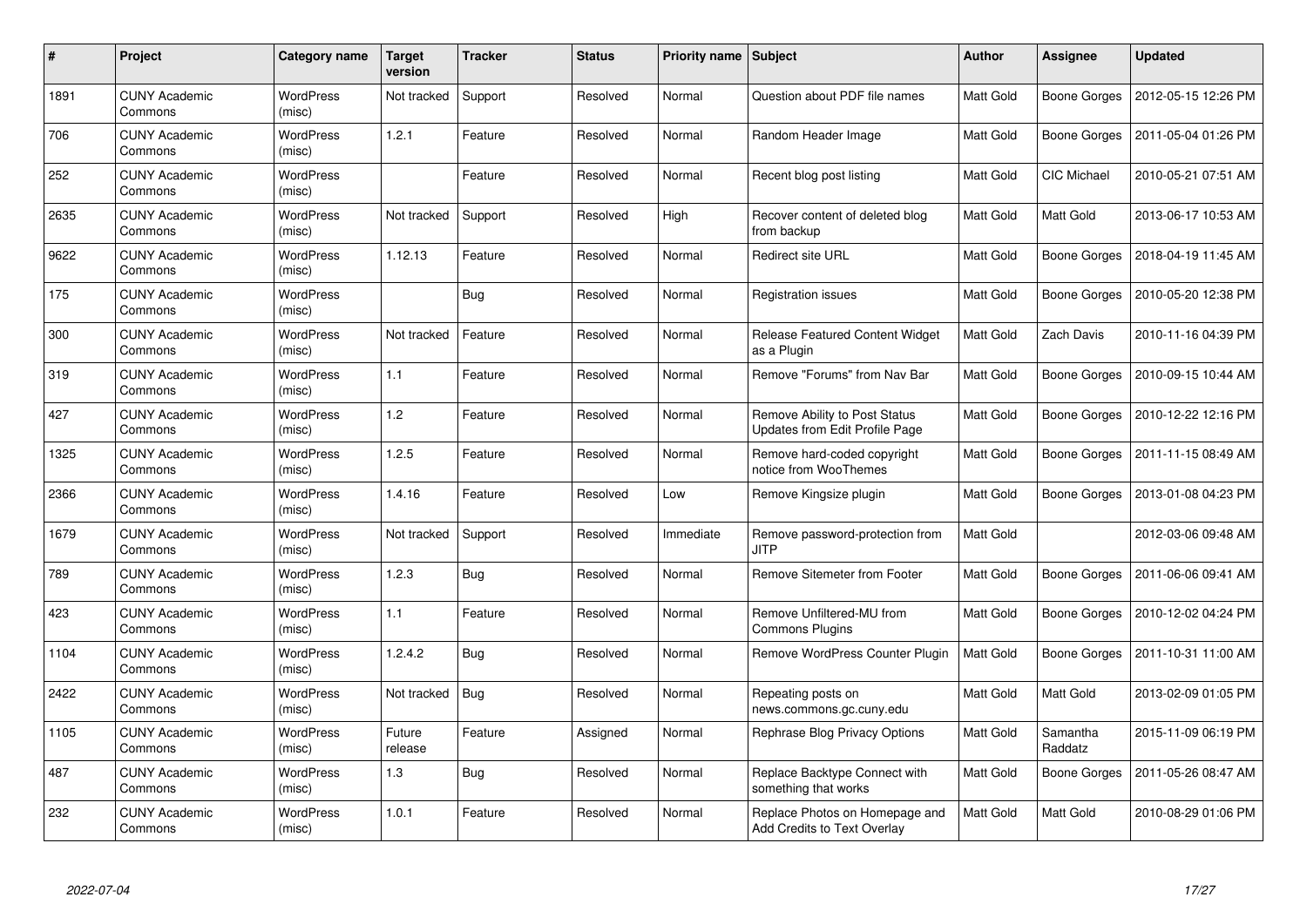| #    | Project                         | Category name              | <b>Target</b><br>version | <b>Tracker</b> | <b>Status</b> | <b>Priority name Subject</b> |                                                                                 | <b>Author</b>    | <b>Assignee</b>     | <b>Updated</b>      |
|------|---------------------------------|----------------------------|--------------------------|----------------|---------------|------------------------------|---------------------------------------------------------------------------------|------------------|---------------------|---------------------|
| 3202 | <b>CUNY Academic</b><br>Commons | WordPress<br>(misc)        | Not tracked              | Support        | Resolved      | Normal                       | Replicate site content for staging<br>site                                      | Matt Gold        | <b>Boone Gorges</b> | 2014-05-06 11:02 AM |
| 221  | <b>CUNY Academic</b><br>Commons | WordPress<br>(misc)        |                          | Bug            | Resolved      | Normal                       | Report a Bug link missing from<br>UserVoice feedback tab                        | Matt Gold        | Matt Gold           | 2010-05-09 07:43 AM |
| 2761 | <b>CUNY Academic</b><br>Commons | <b>WordPress</b><br>(misc) |                          | Bug            | Duplicate     | Low                          | Resize profile avatar on blog<br>dashboard                                      | Matt Gold        | <b>Boone Gorges</b> | 2013-08-28 08:43 AM |
| 3759 | <b>CUNY Academic</b><br>Commons | <b>WordPress</b><br>(misc) | Future<br>release        | Feature        | Assigned      | Normal                       | Review Interface for Adding Users to   Matt Gold<br><b>Blogs</b>                |                  | <b>Boone Gorges</b> | 2015-03-24 05:52 PM |
| 2702 | <b>CUNY Academic</b><br>Commons | WordPress<br>(misc)        | Not tracked              | Publicity      | Resolved      | High                         | Revise GCDI text                                                                | <b>Matt Gold</b> | scott voth          | 2014-02-08 02:37 PM |
| 1365 | <b>CUNY Academic</b><br>Commons | WordPress<br>(misc)        | Not tracked              | Support        | Resolved      | Normal                       | Revisions Screen Options not<br>checkable by non-admins?                        | Matt Gold        | Boone Gorges        | 2011-11-21 09:12 AM |
| 3550 | <b>CUNY Academic</b><br>Commons | <b>WordPress</b><br>(misc) |                          | Bug            | Rejected      | Low                          | Scribd Embed Issue                                                              | <b>Matt Gold</b> | scott voth          | 2014-11-01 02:49 PM |
| 170  | <b>CUNY Academic</b><br>Commons | WordPress<br>(misc)        |                          | Bug            | Resolved      | Normal                       | Security Certificate Out of Date                                                | <b>Matt Gold</b> |                     | 2010-05-11 05:28 PM |
| 1481 | <b>CUNY Academic</b><br>Commons | WordPress<br>(misc)        | Future<br>release        | <b>Bug</b>     | Resolved      | Low                          | Seeing nocache in URL after logging   Matt Gold<br>in                           |                  | <b>Boone Gorges</b> | 2012-07-16 12:58 PM |
| 296  | <b>CUNY Academic</b><br>Commons | <b>WordPress</b><br>(misc) | 1.1                      | Feature        | Resolved      | Normal                       | Selective plugin activation                                                     | Matt Gold        | Boone Gorges        | 2010-12-02 04:17 PM |
| 1260 | <b>CUNY Academic</b><br>Commons | <b>WordPress</b><br>(misc) | Not tracked              | Outreach       | Resolved      | Normal                       | Send email blast                                                                | Matt Gold        | Michael Smith       | 2016-01-26 11:01 AM |
| 836  | <b>CUNY Academic</b><br>Commons | WordPress<br>(misc)        | Not tracked              | Feature        | Resolved      | Normal                       | Set order of articles on CUNY Buzz<br>to reverse chronological                  | Matt Gold        | scott voth          | 2011-06-22 09:36 PM |
| 2780 | <b>CUNY Academic</b><br>Commons | WordPress<br>(misc)        |                          | Feature        | Resolved      | Normal                       | Shortlink request                                                               | <b>Matt Gold</b> | Boone Gorges        | 2013-09-09 11:38 AM |
| 2178 | <b>CUNY Academic</b><br>Commons | <b>WordPress</b><br>(misc) | 1.5.1                    | Feature        | Resolved      | Low                          | Show More Link at bottom of Who's<br>Online Homepage list                       | Matt Gold        | Dominic Giglio      | 2013-09-01 01:57 PM |
| 707  | <b>CUNY Academic</b><br>Commons | <b>WordPress</b><br>(misc) | 1.2.1                    | Feature        | Resolved      | Normal                       | Simple Site Visit Counter Plugin for<br><b>Blogs</b>                            | <b>Matt Gold</b> | Boone Gorges        | 2011-05-04 11:13 AM |
| 409  | <b>CUNY Academic</b><br>Commons | <b>WordPress</b><br>(misc) | Future<br>release        | Feature        | Duplicate     | Normal                       | Simplify Process of adding members   Matt Gold<br>to blogs                      |                  | <b>Boone Gorges</b> | 2011-03-25 11:25 AM |
| 1397 | <b>CUNY Academic</b><br>Commons | WordPress<br>(misc)        | Not tracked              | Outreach       | Resolved      | Normal                       | Single Aggregation Post on<br>Commons Buzz for Commons in a<br>Box feedback     | Matt Gold        | scott voth          | 2011-12-14 12:50 PM |
| 265  | <b>CUNY Academic</b><br>Commons | WordPress<br>(misc)        |                          | Bug            | Resolved      | Normal                       | Site hanging                                                                    | Matt Gold        | Boone Gorges        | 2010-07-15 05:26 PM |
| 7907 | <b>CUNY Academic</b><br>Commons | WordPress<br>(misc)        |                          | Bug            | Resolved      | High                         | Site header image shows up for<br>logged in user but not for logged out<br>user | Matt Gold        | Boone Gorges        | 2017-04-04 03:16 PM |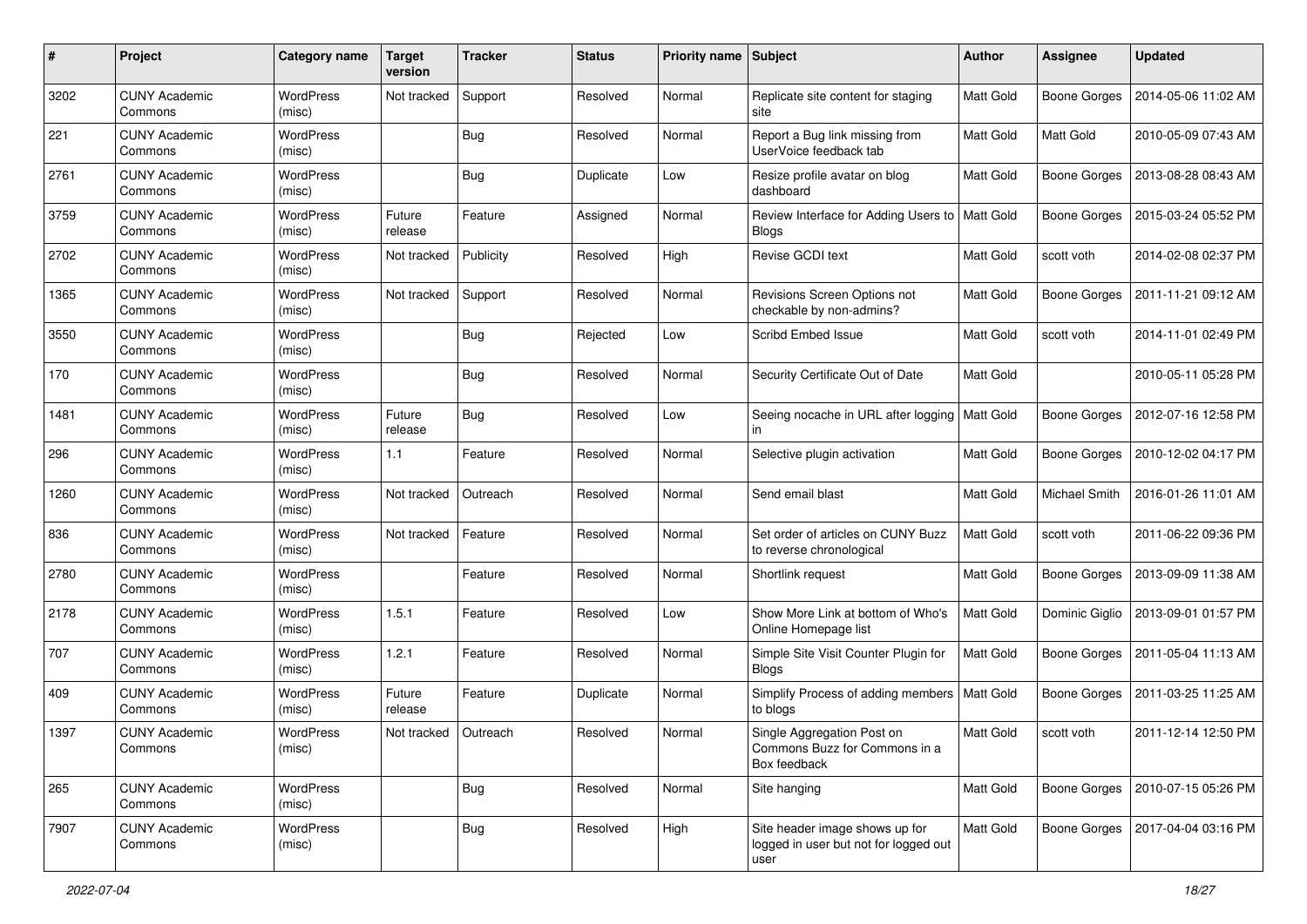| #              | Project                         | Category name              | <b>Target</b><br>version | <b>Tracker</b> | <b>Status</b> | <b>Priority name   Subject</b> |                                                               | Author           | Assignee         | <b>Updated</b>      |
|----------------|---------------------------------|----------------------------|--------------------------|----------------|---------------|--------------------------------|---------------------------------------------------------------|------------------|------------------|---------------------|
| 263            | <b>CUNY Academic</b><br>Commons | <b>WordPress</b><br>(misc) |                          | <b>Bug</b>     | Resolved      | Normal                         | site is slooooooow                                            | Matt Gold        |                  | 2010-06-21 03:01 PM |
| $\overline{4}$ | <b>CUNY Academic</b><br>Commons | <b>WordPress</b><br>(misc) |                          | <b>Bug</b>     | Resolved      | Normal                         | Site Loading Slowly at MEC                                    | Matt Gold        | Matt Gold        | 2009-10-18 12:00 AM |
| 2043           | <b>CUNY Academic</b><br>Commons | <b>WordPress</b><br>(misc) | 1.4.2                    | <b>Bug</b>     | Rejected      | Low                            | Site Title Character Limit?                                   | Matt Gold        | Boone Gorges     | 2012-08-13 01:02 PM |
| 1103           | <b>CUNY Academic</b><br>Commons | <b>WordPress</b><br>(misc) | Not tracked              | Support        | Resolved      | Normal                         | Slideshare Embeds?                                            | Matt Gold        | Boone Gorges     | 2016-01-26 12:21 AM |
| 2151           | <b>CUNY Academic</b><br>Commons | <b>WordPress</b><br>(misc) | Not tracked              | Support        | Resolved      | Low                            | Slow page load on a blog                                      | Matt Gold        | scott voth       | 2014-02-08 10:18 AM |
| 2034           | <b>CUNY Academic</b><br>Commons | <b>WordPress</b><br>(misc) | 1.4.2                    | Bug            | Resolved      | Urgent                         | Spacing issue on reply-by-email                               | Matt Gold        | Raymond Hoh      | 2012-08-13 02:41 PM |
| 2673           | <b>CUNY Academic</b><br>Commons | <b>WordPress</b><br>(misc) |                          | <b>Bug</b>     | Rejected      | Normal                         | Spam Registration                                             | <b>Matt Gold</b> | Dominic Giglio   | 2014-05-01 08:14 PM |
| 1547           | <b>CUNY Academic</b><br>Commons | WordPress<br>(misc)        | 1.3.5                    | <b>Bug</b>     | Resolved      | High                           | <b>Spam Registrations</b>                                     | Matt Gold        | Boone Gorges     | 2012-01-16 08:23 PM |
| 303            | <b>CUNY Academic</b><br>Commons | WordPress<br>(misc)        | 1.0.1                    | Feature        | Resolved      | Normal                         | Special Request: Change links on<br>Maintenance slide         | Matt Gold        | Boone Gorges     | 2010-08-29 01:03 PM |
| 472            | <b>CUNY Academic</b><br>Commons | <b>WordPress</b><br>(misc) | Not tracked              | <b>Bug</b>     | Resolved      | Normal                         | Spelling Error in Email Notification                          | Matt Gold        | Boone Gorges     | 2010-12-13 02:56 PM |
| 2247           | <b>CUNY Academic</b><br>Commons | <b>WordPress</b><br>(misc) | 1.4.13                   | <b>Bug</b>     | Resolved      | Low                            | Subdomain site login/nav bar issue                            | Matt Gold        | Dominic Giglio   | 2012-12-12 02:25 AM |
| 6075           | <b>CUNY Academic</b><br>Commons | <b>WordPress</b><br>(misc) | 1.9.32                   | <b>Bug</b>     | Resolved      | Normal                         | Suppress useless warnings on<br>sub-blog dashboards           | Matt Gold        | Daniel Jones     | 2016-11-01 10:06 PM |
| 545            | <b>CUNY Academic</b><br>Commons | <b>WordPress</b><br>(misc) | 1.1.8                    | Bug            | Resolved      | Normal                         | <b>Test Elegant Themes</b>                                    | Matt Gold        | <b>Matt Gold</b> | 2011-01-25 01:41 AM |
| 1886           | <b>CUNY Academic</b><br>Commons | <b>WordPress</b><br>(misc) | 1.3.13                   | <b>Bug</b>     | Rejected      | Low                            | Test reliability of firestats plugin                          | Matt Gold        | Boone Gorges     | 2012-05-09 09:37 PM |
| 3278           | <b>CUNY Academic</b><br>Commons | WordPress<br>(misc)        |                          | <b>Bug</b>     | Rejected      | Normal                         | TinyMCE 4 - Pasting from Word to<br>Firefox strips formatting | Matt Gold        | Raymond Hoh      | 2014-06-24 08:42 AM |
| 1885           | <b>CUNY Academic</b><br>Commons | <b>WordPress</b><br>(misc) | 1.3.13                   | <b>Bug</b>     | Resolved      | Normal                         | TinyMCE button error                                          | Matt Gold        | Boone Gorges     | 2012-05-17 11:15 AM |
| 7908           | <b>CUNY Academic</b><br>Commons | WordPress<br>(misc)        | Not tracked              | <b>Bug</b>     | Resolved      | Low                            | Top nav inconsistent height issue                             | Matt Gold        | Boone Gorges     | 2017-04-04 09:45 PM |
| 85             | <b>CUNY Academic</b><br>Commons | <b>WordPress</b><br>(misc) | 1.5                      | Feature        | Resolved      | Low                            | <b>Twitter List Page</b>                                      | Matt Gold        | Dominic Giglio   | 2013-08-22 10:11 AM |
| 166            | CUNY Academic<br>Commons        | <b>WordPress</b><br>(misc) |                          | <b>Bug</b>     | Resolved      | Normal                         | Twitter Tools Posts Links to Tags<br>Blog                     | Matt Gold        | Boone Gorges     | 2010-05-11 05:25 PM |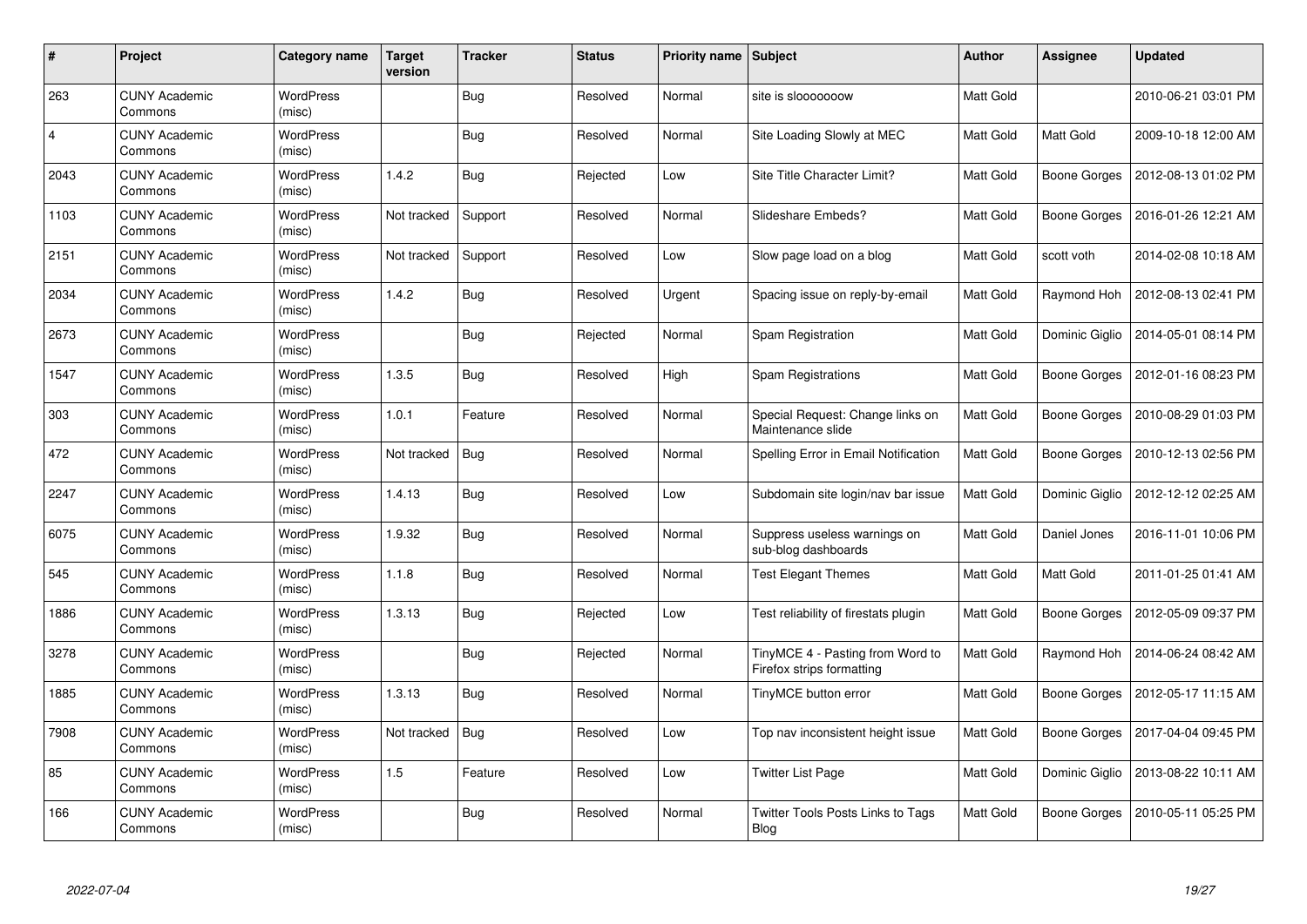| #     | Project                         | Category name              | <b>Target</b><br>version | <b>Tracker</b> | <b>Status</b>        | <b>Priority name   Subject</b> |                                                                  | Author           | Assignee            | <b>Updated</b>      |
|-------|---------------------------------|----------------------------|--------------------------|----------------|----------------------|--------------------------------|------------------------------------------------------------------|------------------|---------------------|---------------------|
| 2019  | <b>CUNY Academic</b><br>Commons | <b>WordPress</b><br>(misc) | 1.4                      | <b>Bug</b>     | Resolved             | High                           | Unable to Add New User to Blog                                   | <b>Matt Gold</b> | Boone Gorges        | 2012-08-08 04:21 PM |
| 295   | <b>CUNY Academic</b><br>Commons | WordPress<br>(misc)        | 1.0                      | <b>Bug</b>     | Resolved             | Normal                         | Unable to change Featured Post                                   | Matt Gold        | Boone Gorges        | 2010-08-18 05:37 PM |
| 3625  | <b>CUNY Academic</b><br>Commons | <b>WordPress</b><br>(misc) |                          | <b>Bug</b>     | Rejected             | Normal                         | Unable to manually create account<br>for non-CUNY (gmail) user   | Matt Gold        | Boone Gorges        | 2015-06-01 03:09 PM |
| 2885  | <b>CUNY Academic</b><br>Commons | <b>WordPress</b><br>(misc) | Not tracked              | Documentation  | Resolved             | Normal                         | Update analytics documentation                                   | Matt Gold        | scott voth          | 2014-02-08 01:40 PM |
| 1221  | <b>CUNY Academic</b><br>Commons | <b>WordPress</b><br>(misc) | Not tracked              | Bug            | Resolved             | Normal                         | <b>Update CAC Featured Content</b><br>Plugin on WP Repo          | <b>Matt Gold</b> | Boone Gorges        | 2011-10-11 09:32 AM |
| 991   | <b>CUNY Academic</b><br>Commons | <b>WordPress</b><br>(misc) | 1.2.5                    | <b>Bug</b>     | Resolved             | Normal                         | <b>Update FeedWordPress</b>                                      | Matt Gold        | <b>Boone Gorges</b> | 2011-07-19 11:37 AM |
| 2240  | <b>CUNY Academic</b><br>Commons | <b>WordPress</b><br>(misc) | 1.4.10                   | Bug            | Resolved             | Normal                         | Update Luna theme                                                | <b>Matt Gold</b> | Dominic Giglio      | 2012-11-11 04:27 PM |
| 1999  | <b>CUNY Academic</b><br>Commons | WordPress<br>(misc)        | 1.4                      | Feature        | Resolved             | Normal                         | <b>Update Registration Page</b>                                  | Matt Gold        | Boone Gorges        | 2012-08-01 08:11 AM |
| 2115  | <b>CUNY Academic</b><br>Commons | <b>WordPress</b><br>(misc) | 1.4.4                    | Bug            | Resolved             | Normal                         | Update Site Footer to reflect current<br>number of CUNY campuses | <b>Matt Gold</b> | Dominic Giglio      | 2012-09-10 02:47 PM |
| 1872  | <b>CUNY Academic</b><br>Commons | <b>WordPress</b><br>(misc) | 1.3.13                   | <b>Bug</b>     | Resolved             | Normal                         | Update Woo Framework                                             | Matt Gold        | <b>Boone Gorges</b> | 2012-05-22 11:36 AM |
| 3676  | <b>CUNY Academic</b><br>Commons | <b>WordPress</b><br>(misc) | 1.7.4                    | Feature        | Resolved             | High                           | Update WP to 4.0.1                                               | Matt Gold        | Boone Gorges        | 2014-11-21 10:49 AM |
| 1472  | <b>CUNY Academic</b><br>Commons | <b>WordPress</b><br>(misc) | 1.3.2                    | Feature        | Resolved             | Normal                         | Update/Activate Akismet with newly<br>purchased cuny-wide key    | Matt Gold        | Boone Gorges        | 2012-01-14 08:59 AM |
| 492   | <b>CUNY Academic</b><br>Commons | <b>WordPress</b><br>(misc) | 1.2                      | Feature        | Resolved             | Normal                         | Upgrade CommentPress to latest<br>edition                        | Matt Gold        | Boone Gorges        | 2011-03-08 09:23 PM |
| 312   | <b>CUNY Academic</b><br>Commons | WordPress<br>(misc)        | 1.0.3                    | Feature        | Resolved             | Normal                         | <b>Upgrade Plugins</b>                                           | Matt Gold        | Boone Gorges        | 2010-09-08 02:47 PM |
| 2312  | <b>CUNY Academic</b><br>Commons | WordPress<br>(misc)        | 1.4.12                   | Feature        | Resolved             | Normal                         | <b>Upload Gravity Forms Plugin</b>                               | Matt Gold        | Dominic Giglio      | 2012-12-03 07:58 PM |
| 1381  | <b>CUNY Academic</b><br>Commons | WordPress<br>(misc)        | Not tracked              | Support        | Resolved             | Normal                         | <b>Upload New Terms of Service</b>                               | Matt Gold        | <b>Matt Gold</b>    | 2011-11-27 09:16 PM |
| 2068  | <b>CUNY Academic</b><br>Commons | WordPress<br>(misc)        | Not tracked              | Support        | Resolved             | Urgent                         | User Blog Not Accessible                                         | Matt Gold        | Boone Gorges        | 2012-08-28 07:35 PM |
| 2204  | <b>CUNY Academic</b><br>Commons | WordPress<br>(misc)        | 1.4.10                   | <b>Bug</b>     | Resolved             | Normal                         | User Doesn't Come up in Add New<br>User Autocomplete             | Matt Gold        | Dominic Giglio      | 2012-11-11 12:50 AM |
| 10040 | CUNY Academic<br>Commons        | <b>WordPress</b><br>(misc) | Not tracked              | Bug            | Reporter<br>Feedback | Normal                         | User doesn't see full list of themes                             | Matt Gold        | Boone Gorges        | 2018-07-25 10:12 AM |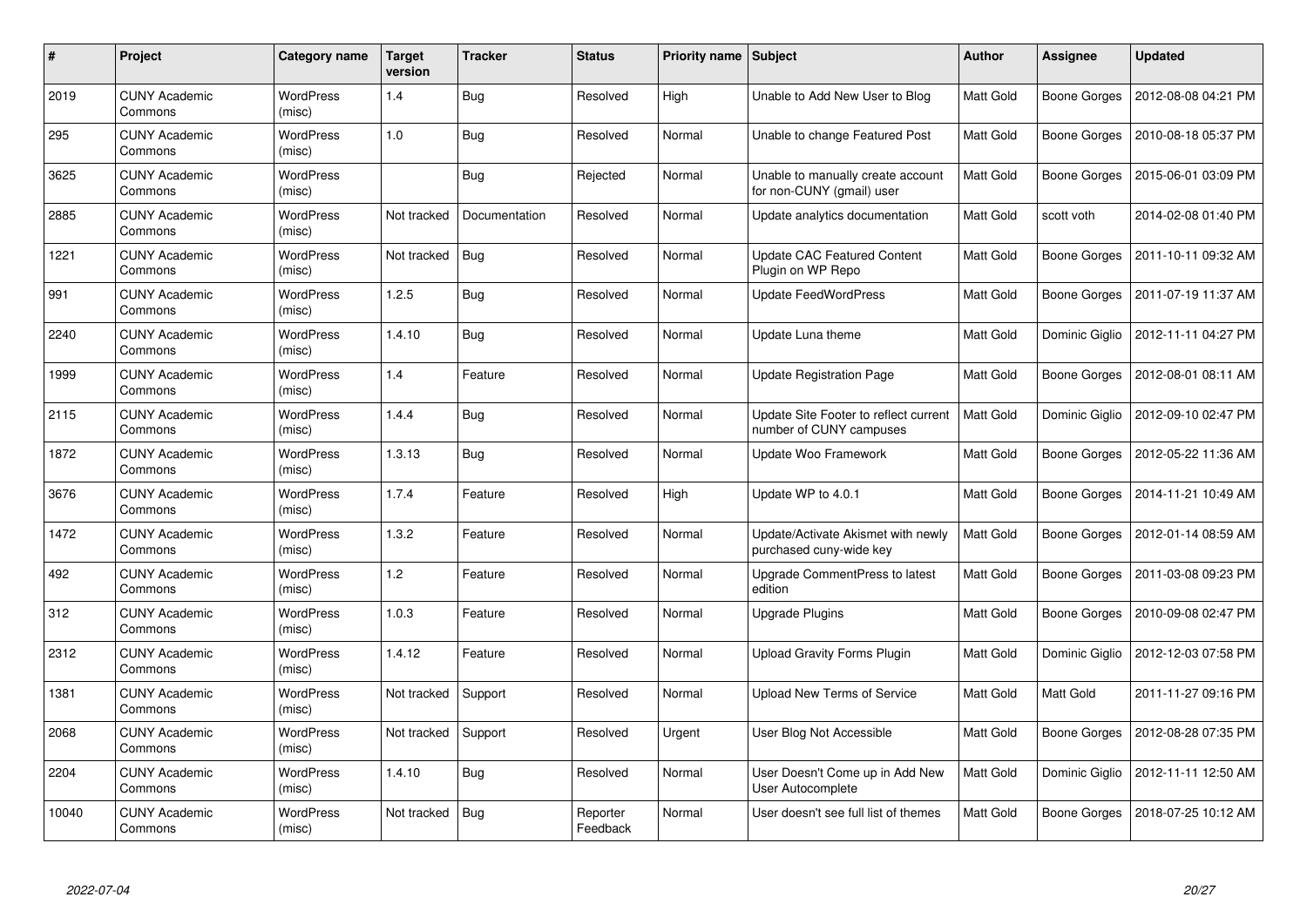| #    | <b>Project</b>                  | Category name              | <b>Target</b><br>version | <b>Tracker</b> | <b>Status</b> | Priority name Subject |                                                                | Author           | Assignee            | <b>Updated</b>      |
|------|---------------------------------|----------------------------|--------------------------|----------------|---------------|-----------------------|----------------------------------------------------------------|------------------|---------------------|---------------------|
| 289  | <b>CUNY Academic</b><br>Commons | <b>WordPress</b><br>(misc) |                          | <b>Bug</b>     | Resolved      | Normal                | User encounters Blank Screen after<br>changing theme           | <b>Matt Gold</b> | <b>Boone Gorges</b> | 2010-07-28 07:24 AM |
| 2051 | <b>CUNY Academic</b><br>Commons | <b>WordPress</b><br>(misc) | Not tracked              | Bug            | Rejected      | Normal                | User finds Commons blocked due to   Matt Gold<br>virus warning |                  |                     | 2012-08-17 04:35 PM |
| 57   | <b>CUNY Academic</b><br>Commons | <b>WordPress</b><br>(misc) |                          | <b>Bug</b>     | Resolved      | Normal                | User reports being blocked by spam<br>filter                   | <b>Matt Gold</b> | Lucas<br>Thurston   | 2009-11-30 01:05 PM |
| 1554 | <b>CUNY Academic</b><br>Commons | <b>WordPress</b><br>(misc) | 1.3.6                    | <b>Bug</b>     | Resolved      | Normal                | User reports infinite redirect issue on   Matt Gold<br>blog    |                  | <b>Boone Gorges</b> | 2012-01-19 07:58 AM |
| 298  | <b>CUNY Academic</b><br>Commons | <b>WordPress</b><br>(misc) |                          | <b>Bug</b>     | Resolved      | Normal                | User Reports Problem Uploading<br>Images to Blog               | <b>Matt Gold</b> |                     | 2010-08-25 12:10 PM |
| 509  | <b>CUNY Academic</b><br>Commons | WordPress<br>(misc)        | 1.1.7                    | <b>Bug</b>     | Resolved      | Low                   | User reports problem with Google<br>Calendar widget            | Matt Gold        | Boone Gorges        | 2011-01-04 06:17 PM |
| 2084 | <b>CUNY Academic</b><br>Commons | <b>WordPress</b><br>(misc) | Not tracked              | Support        | Rejected      | Normal                | User reports redirect error                                    | <b>Matt Gold</b> | Boone Gorges        | 2016-01-26 12:27 AM |
| 3761 | <b>CUNY Academic</b><br>Commons | WordPress<br>(misc)        |                          | <b>Bug</b>     | Rejected      | Normal                | User reports that Add Users by<br>Email Address not working    | <b>Matt Gold</b> | Daniel Jones        | 2015-02-12 09:01 AM |
| 2866 | <b>CUNY Academic</b><br>Commons | <b>WordPress</b><br>(misc) |                          | Bug            | Resolved      | Normal                | UserVoice Widget changes                                       | Matt Gold        | Boone Gorges        | 2013-11-05 04:50 PM |
| 553  | <b>CUNY Academic</b><br>Commons | <b>WordPress</b><br>(misc) | 1.1.10                   | <b>Bug</b>     | Rejected      | Normal                | Wonky Hero Slide Overlays                                      | Matt Gold        | Boone Gorges        | 2011-02-28 05:44 PM |
| 449  | <b>CUNY Academic</b><br>Commons | <b>WordPress</b><br>(misc) | 1.1.4                    | <b>Bug</b>     | Rejected      | Normal                | WooThemes displaying category list<br>in nav                   | Matt Gold        | Chris Stein         | 2010-12-16 02:03 PM |
| 2104 | <b>CUNY Academic</b><br>Commons | <b>WordPress</b><br>(misc) | 1.4.6                    | <b>Bug</b>     | Resolved      | Low                   | WordPress Database Backup Plugin   Matt Gold<br>Error          |                  | Dominic Giglio      | 2012-09-13 03:45 PM |
| 420  | <b>CUNY Academic</b><br>Commons | <b>WordPress</b><br>(misc) | 1.1                      | Feature        | Resolved      | Normal                | WP 3.0.2 Update                                                | Matt Gold        | Boone Gorges        | 2010-12-02 02:04 PM |
| 2018 | <b>CUNY Academic</b><br>Commons | <b>WordPress</b><br>(misc) | 1.4                      | <b>Bug</b>     | Resolved      | High                  | <b>WP Nav Bar Overflow</b>                                     | Matt Gold        | Boone Gorges        | 2012-08-06 12:58 PM |
| 1658 | <b>CUNY Academic</b><br>Commons | WordPress<br>(misc)        |                          | <b>Bug</b>     | Rejected      | Normal                | Zeteo Journal Redirect Error                                   | Matt Gold        | Boone Gorges        | 2014-05-01 03:38 PM |
| 6413 | <b>CUNY Academic</b><br>Commons | WordPress -<br>Media       |                          | Bug            | Duplicate     | Normal                | Images not showing up                                          | Matt Gold        | Boone Gorges        | 2016-10-24 10:16 AM |
| 795  | <b>CUNY Academic</b><br>Commons | Wiki                       | Not tracked              | <b>Bug</b>     | Resolved      | Normal                | Add Links to Other Articles to<br>Wikipedia Page               | Matt Gold        | scott voth          | 2011-06-19 01:00 PM |
| 1419 | <b>CUNY Academic</b><br>Commons | Wiki                       | 1.3                      | <b>Bug</b>     | Rejected      | Normal                | Ajax autosuggest on wiki tags not<br>working                   | Matt Gold        | Boone Gorges        | 2011-12-12 03:51 PM |
| 796  | <b>CUNY Academic</b><br>Commons | Wiki                       | 1.2.4                    | <b>Bug</b>     | Resolved      | Normal                | BP Admin Bar Header Margin                                     | Matt Gold        | Raymond Hoh         | 2011-06-07 02:37 PM |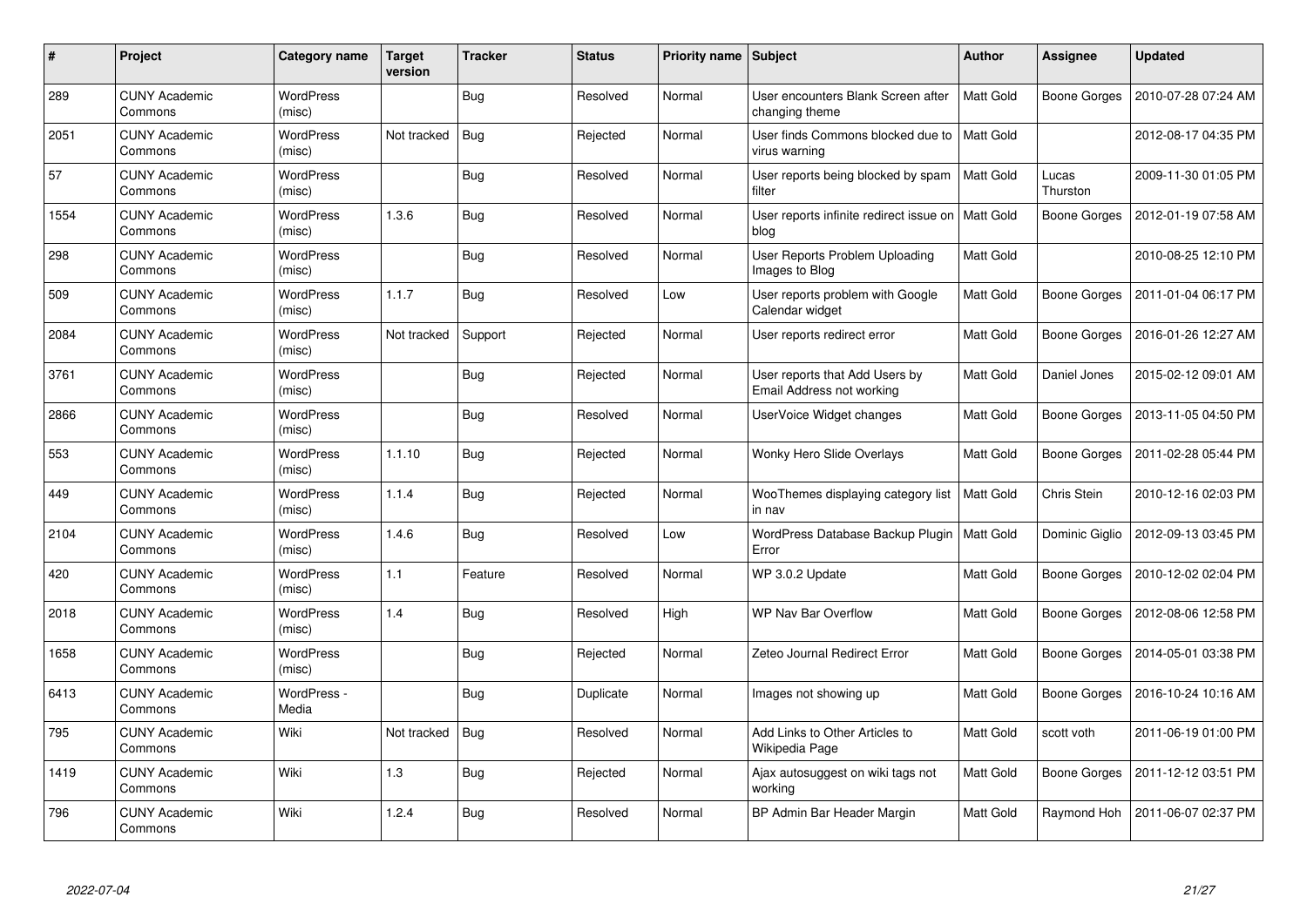| #    | Project                         | <b>Category name</b> | <b>Target</b><br>version | <b>Tracker</b> | <b>Status</b> | <b>Priority name</b> | <b>Subject</b>                                                   | Author           | Assignee            | <b>Updated</b>      |
|------|---------------------------------|----------------------|--------------------------|----------------|---------------|----------------------|------------------------------------------------------------------|------------------|---------------------|---------------------|
| 129  | <b>CUNY Academic</b><br>Commons | Wiki                 |                          | Feature        | Resolved      | Normal               | Change wiki admin                                                | <b>Matt Gold</b> | Lucas<br>Thurston   | 2010-05-11 09:57 PM |
| 98   | <b>CUNY Academic</b><br>Commons | Wiki                 |                          | <b>Bug</b>     | Resolved      | High                 | CICDev Authentication request on<br>wiki                         | Matt Gold        | Lucas<br>Thurston   | 2009-12-03 11:45 AM |
| 4648 | <b>CUNY Academic</b><br>Commons | Wiki                 | 1.10                     | Feature        | Duplicate     | Normal               | Create plan for deprecating the wiki                             | <b>Matt Gold</b> | <b>Stephen Real</b> | 2016-01-06 12:35 PM |
| 701  | <b>CUNY Academic</b><br>Commons | Wiki                 | Not tracked              | Feature        | Resolved      | Normal               | Create Wikipedia Page for the<br><b>CUNY Academic Commons</b>    | Matt Gold        | scott voth          | 2011-06-05 10:39 AM |
| 6126 | <b>CUNY Academic</b><br>Commons | Wiki                 | Not tracked              | Bug            | Resolved      | Normal               | <b>CUNY DHI Guide</b>                                            | <b>Matt Gold</b> | Boone Gorges        | 2016-10-09 02:59 PM |
| 1418 | <b>CUNY Academic</b><br>Commons | Wiki                 | 1.3                      | <b>Bug</b>     | Resolved      | High                 | Don't see BP Admin Bar on cdev<br>Wiki page                      | Matt Gold        | Boone Gorges        | 2011-12-09 08:58 AM |
| 343  | <b>CUNY Academic</b><br>Commons | Wiki                 | 1.3                      | <b>Bug</b>     | Resolved      | Low                  | <b>FCKEditor Preferences</b>                                     | Matt Gold        | <b>Boone Gorges</b> | 2011-11-30 11:55 AM |
| 598  | <b>CUNY Academic</b><br>Commons | Wiki                 | Not tracked              | Feature        | Rejected      | Normal               | Get wiki redesign info to CIC                                    | <b>Matt Gold</b> | Matt Gold           | 2016-01-26 10:54 AM |
| 54   | <b>CUNY Academic</b><br>Commons | Wiki                 |                          | Feature        | Rejected      | Normal               | Install MediaWiki Stat Extension                                 | Matt Gold        |                     | 2015-04-01 09:19 PM |
| 276  | <b>CUNY Academic</b><br>Commons | Wiki                 | 1.1.5                    | Feature        | Resolved      | Normal               | Install PDF Book extension for<br>MediaWiki                      | <b>Matt Gold</b> | Boone Gorges        | 2010-12-20 10:59 AM |
| 628  | <b>CUNY Academic</b><br>Commons | Wiki                 | 1.2.1                    | <b>Bug</b>     | Resolved      | Normal               | LaTeX support for MediaWiki                                      | Matt Gold        | Boone Gorges        | 2011-05-11 09:50 PM |
| 335  | <b>CUNY Academic</b><br>Commons | Wiki                 |                          | <b>Bug</b>     | Rejected      | Normal               | Link attribute on images is stripped<br>when MW pages are edited | Matt Gold        | Boone Gorges        | 2016-05-31 12:17 PM |
| 297  | <b>CUNY Academic</b><br>Commons | Wiki                 |                          | <b>Bug</b>     | Resolved      | Normal               | Lost write privileges to wiki images<br>directory                | <b>Matt Gold</b> |                     | 2010-08-25 05:47 PM |
| 5022 | <b>CUNY Academic</b><br>Commons | Wiki                 | 1.9.1                    | <b>Bug</b>     | Resolved      | High                 | Main nav bar different on wiki page                              | <b>Matt Gold</b> | Boone Gorges        | 2015-12-11 09:31 PM |
| 1149 | <b>CUNY Academic</b><br>Commons | Wiki                 | Not tracked              | Support        | Resolved      | Normal               | Question about our MediaWiki setup                               | <b>Matt Gold</b> | Boone Gorges        | 2011-09-01 09:21 AM |
| 611  | <b>CUNY Academic</b><br>Commons | Wiki                 | Not tracked              | <b>Bug</b>     | Resolved      | Low                  | Remove references to the wire from<br>wiki support pages         | <b>Matt Gold</b> | scott voth          | 2011-03-12 12:29 PM |
| 344  | <b>CUNY Academic</b><br>Commons | Wiki                 | Not tracked              | Bug            | Resolved      | Low                  | Reports of Logout Problems with<br>WP-MW Single Sign On          | <b>Matt Gold</b> | Lucas<br>Thurston   | 2014-05-01 09:35 AM |
| 52   | <b>CUNY Academic</b><br>Commons | Wiki                 |                          | Feature        | Deferred      | Low                  | Upgrade FCK Editor to Latest<br>version                          | <b>Matt Gold</b> |                     | 2015-04-01 09:18 PM |
| 1151 | <b>CUNY Academic</b><br>Commons | Wiki                 | Not tracked              | Feature        | Rejected      | High                 | Upgrade MediaWiki to latest                                      | Matt Gold        | Dominic Giglio      | 2016-12-12 10:46 AM |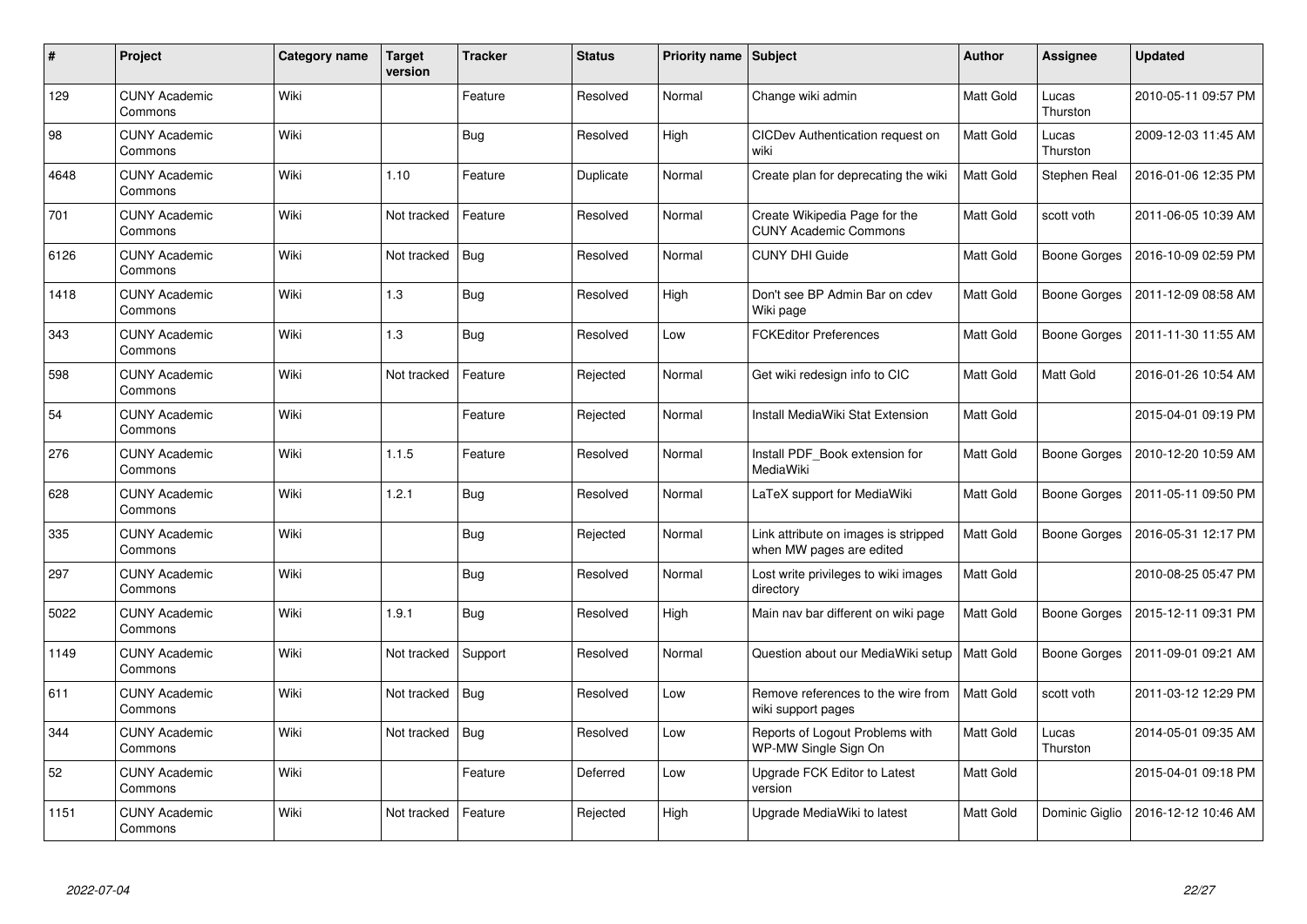| #    | Project                         | Category name          | <b>Target</b><br>version | <b>Tracker</b> | <b>Status</b> | <b>Priority name Subject</b> |                                                                        | <b>Author</b>    | <b>Assignee</b>     | <b>Updated</b>      |
|------|---------------------------------|------------------------|--------------------------|----------------|---------------|------------------------------|------------------------------------------------------------------------|------------------|---------------------|---------------------|
| 146  | <b>CUNY Academic</b><br>Commons | Wiki                   |                          | Feature        | Resolved      | Normal                       | Upgrade WYSIWYG Editor on<br>MediaWiki                                 | <b>Matt Gold</b> | Boone Gorges        | 2010-05-11 06:53 PM |
| 165  | <b>CUNY Academic</b><br>Commons | Wiki                   |                          | <b>Bug</b>     | Resolved      | Urgent                       | White Screen of Death on Commons   Matt Gold<br>MediaWiki              |                  | Boone Gorges        | 2010-02-28 12:44 PM |
| 9941 | <b>CUNY Academic</b><br>Commons | Wiki                   | Not tracked              | Support        | Assigned      | Normal                       | Wiki functionality                                                     | Matt Gold        | <b>Boone Gorges</b> | 2018-06-26 10:57 AM |
| 3564 | <b>CUNY Academic</b><br>Commons | User Experience        |                          | Design/UX      | Rejected      | Normal                       | Consider repositioning Forum link in<br>group nav                      | <b>Matt Gold</b> | Chris Stein         | 2015-04-13 04:32 PM |
| 6298 | <b>CUNY Academic</b><br>Commons | User Experience        | Not tracked              | Design/UX      | Assigned      | Normal                       | Examine data from survey                                               | Matt Gold        | Margaret<br>Galvan  | 2016-10-14 12:16 PM |
| 4197 | <b>CUNY Academic</b><br>Commons | <b>User Experience</b> | 1.8.4                    | Bug            | Resolved      | Normal                       | Open help link in same window                                          | Matt Gold        | Boone Gorges        | 2015-06-26 03:01 PM |
| 4244 | <b>CUNY Academic</b><br>Commons | <b>User Experience</b> | 1.9                      | Design/UX      | Resolved      | Normal                       | Posting to multiple groups                                             | Matt Gold        | Daniel Jones        | 2015-11-12 05:20 PM |
| 5316 | <b>CUNY Academic</b><br>Commons | <b>User Experience</b> | Future<br>release        | Feature        | Assigned      | Normal                       | Prompt user email address updates                                      | Matt Gold        | Stephen Real        | 2016-12-21 03:30 PM |
| 4661 | <b>CUNY Academic</b><br>Commons | <b>User Experience</b> | Future<br>release        | <b>Bug</b>     | Assigned      | Normal                       | <b>Simplify Events text</b>                                            | Matt Gold        | Samantha<br>Raddatz | 2015-10-02 09:06 PM |
| 119  | <b>CUNY Academic</b><br>Commons | Upgrades               |                          | <b>Bug</b>     | Resolved      | Normal                       | Add "Create a Group" to BP Admin<br>bar at bottom of My Groups listing | Matt Gold        | <b>CIC Michael</b>  | 2010-05-11 04:40 PM |
| 77   | <b>CUNY Academic</b><br>Commons | Upgrades               |                          | Feature        | Resolved      | Normal                       | Add Help link to BP admin bar under<br><b>CUNY Academic Commons</b>    | <b>Matt Gold</b> | <b>CIC Michael</b>  | 2009-12-02 06:46 PM |
| 95   | <b>CUNY Academic</b><br>Commons | Upgrades               |                          | <b>Bug</b>     | Resolved      | Normal                       | Add News/Dev Blog feeds to News<br>Page                                | Matt Gold        | Boone Gorges        | 2009-12-09 12:23 PM |
| 84   | <b>CUNY Academic</b><br>Commons | Upgrades               |                          | <b>Bug</b>     | Resolved      | Normal                       | Additional QA round                                                    | Matt Gold        | Zach Davis          | 2010-05-11 04:54 PM |
| 115  | <b>CUNY Academic</b><br>Commons | Upgrades               |                          | <b>Bug</b>     | Resolved      | High                         | Alliw spreadsheet attachments on<br>forum posts                        | Matt Gold        | Boone Gorges        | 2009-12-06 12:13 AM |
| 318  | <b>CUNY Academic</b><br>Commons | Upgrades               | 1.0.1                    | Feature        | Resolved      | Normal                       | Blog post on 1.01?                                                     | Matt Gold        | Boone Gorges        | 2010-08-31 09:40 AM |
| 109  | <b>CUNY Academic</b><br>Commons | Upgrades               |                          | <b>Bug</b>     | Resolved      | Normal                       | BP Admin Bar doesn't appear on<br>login screen                         | Matt Gold        | Boone Gorges        | 2010-05-11 05:21 PM |
| 82   | <b>CUNY Academic</b><br>Commons | Upgrades               |                          | Bug            | Resolved      | Normal                       | BP Admin Styles/Subdomain blogs                                        | Matt Gold        | <b>CIC Michael</b>  | 2010-05-20 03:10 PM |
| 91   | <b>CUNY Academic</b><br>Commons | Upgrades               |                          | <b>Bug</b>     | Resolved      | Normal                       | Check Plugin Styling                                                   | Matt Gold        | Chris Stein         | 2010-05-11 05:02 PM |
| 116  | <b>CUNY Academic</b><br>Commons | Upgrades               |                          | <b>Bug</b>     | Resolved      | Low                          | Comment Out Popular Listing of<br>Members on Homepage                  | Matt Gold        | Boone Gorges        | 2009-12-09 12:51 PM |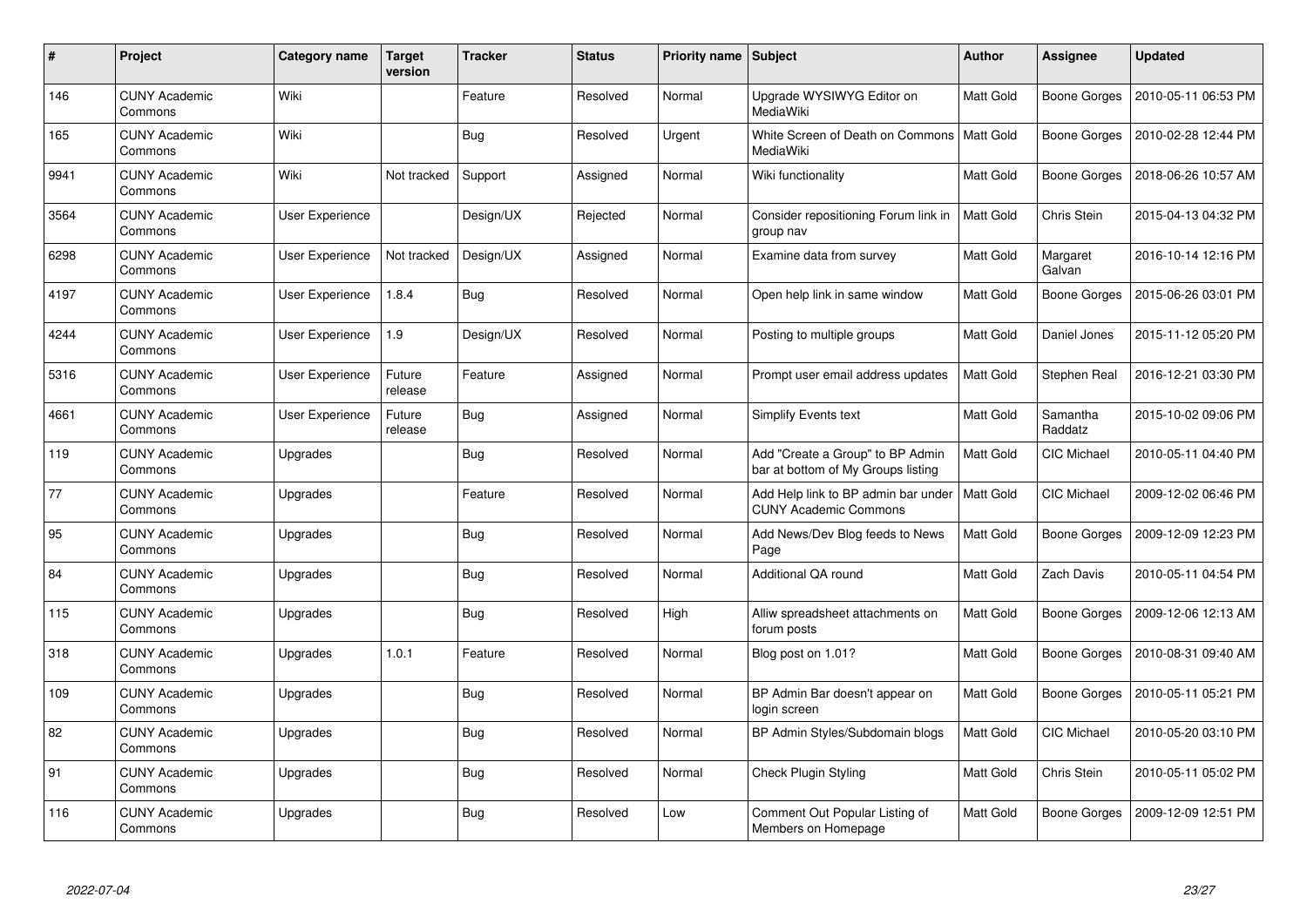| $\#$ | Project                         | Category name | <b>Target</b><br>version | <b>Tracker</b> | <b>Status</b> | <b>Priority name</b> | Subject                                                        | <b>Author</b>    | Assignee            | <b>Updated</b>      |
|------|---------------------------------|---------------|--------------------------|----------------|---------------|----------------------|----------------------------------------------------------------|------------------|---------------------|---------------------|
| 81   | <b>CUNY Academic</b><br>Commons | Upgrades      |                          | <b>Bug</b>     | Resolved      | Normal               | Create a blog template                                         | <b>Matt Gold</b> | <b>CIC Michael</b>  | 2009-12-02 08:17 PM |
| 75   | <b>CUNY Academic</b><br>Commons | Upgrades      |                          | Feature        | Resolved      | Normal               | Create buttons for join/login/tour                             | <b>Matt Gold</b> | <b>CIC Michael</b>  | 2009-12-03 04:29 PM |
| 121  | <b>CUNY Academic</b><br>Commons | Upgrades      |                          | Feature        | Resolved      | Normal               | Create Domain Aliasing for<br>UserVoice Account                | <b>Matt Gold</b> |                     | 2010-03-01 12:34 PM |
| 72   | <b>CUNY Academic</b><br>Commons | Upgrades      |                          | Feature        | Resolved      | Low                  | Create Fifth Slide for News Post on<br>New Design and Features | Matt Gold        | CIC Michael         | 2009-12-02 08:16 PM |
| 94   | <b>CUNY Academic</b><br>Commons | Upgrades      |                          | Feature        | Deferred      | Normal               | Create new favicon                                             | <b>Matt Gold</b> | Matt Gold           | 2015-04-01 09:20 PM |
| 122  | <b>CUNY Academic</b><br>Commons | Upgrades      | Not tracked              | Feature        | Rejected      | Normal               | Create Single Sign on for UserVoice                            | Matt Gold        | Zach Davis          | 2016-01-26 10:50 AM |
| 89   | <b>CUNY Academic</b><br>Commons | Upgrades      |                          | <b>Bug</b>     | Resolved      | Normal               | Document Core Changes                                          | Matt Gold        | <b>Boone Gorges</b> | 2010-05-11 04:41 PM |
| 97   | <b>CUNY Academic</b><br>Commons | Upgrades      |                          | Feature        | Resolved      | Normal               | Edit<br>bp get create blog link custom                         | Matt Gold        | CIC Michael         | 2009-12-03 02:32 PM |
| 80   | <b>CUNY Academic</b><br>Commons | Upgrades      |                          | <b>Bug</b>     | Resolved      | Normal               | Extra Wrap Element on Home Page<br>Groups Loader               | <b>Matt Gold</b> | CIC Michael         | 2009-12-03 04:23 PM |
| 86   | <b>CUNY Academic</b><br>Commons | Upgrades      |                          | <b>Bug</b>     | Resolved      | Normal               | Fix width of feed column on news<br>page                       | Matt Gold        | Boone Gorges        | 2009-12-09 12:26 PM |
| 595  | <b>CUNY Academic</b><br>Commons | Upgrades      | 1.2                      | Feature        | Resolved      | Normal               | Formalize Browser/OS Testing<br>procedures                     | Matt Gold        | Boone Gorges        | 2011-04-20 06:40 PM |
| 104  | <b>CUNY Academic</b><br>Commons | Upgrades      |                          | Bug            | Resolved      | Low                  | Forum Tag Cloud Problems                                       | <b>Matt Gold</b> | Boone Gorges        | 2010-05-11 04:32 PM |
| 88   | <b>CUNY Academic</b><br>Commons | Upgrades      |                          | Bug            | Resolved      | Normal               | Group Admin Screens                                            | <b>Matt Gold</b> | CIC Michael         | 2009-12-03 08:20 PM |
| 1467 | <b>CUNY Academic</b><br>Commons | Upgrades      |                          | Bug            | Rejected      | Normal               | Have UserVoice Show "Report a<br>Bug" on pop-up                | Matt Gold        | Boone Gorges        | 2012-08-01 03:37 PM |
| 101  | <b>CUNY Academic</b><br>Commons | Upgrades      |                          | Bug            | Resolved      | Normal               | Help Pages                                                     | Matt Gold        | Matt Gold           | 2009-12-08 07:34 PM |
| 79   | <b>CUNY Academic</b><br>Commons | Upgrades      |                          | <b>Bug</b>     | Rejected      | Low                  | <b>IE6 Compatibility</b>                                       | <b>Matt Gold</b> | CIC Michael         | 2014-05-01 09:14 AM |
| 76   | <b>CUNY Academic</b><br>Commons | Upgrades      | Not tracked              | Feature        | Resolved      | Low                  | <b>Image Credits</b>                                           | <b>Matt Gold</b> | Matt Gold           | 2010-09-01 12:17 PM |
| 93   | <b>CUNY Academic</b><br>Commons | Upgrades      |                          | Feature        | Resolved      | Normal               | Incorporate UserVoice into Site                                | Matt Gold        | Zach Davis          | 2010-05-11 07:02 PM |
| 123  | <b>CUNY Academic</b><br>Commons | Upgrades      |                          | Feature        | Resolved      | High                 | Install Bug Report code onto<br>Homepage                       | <b>Matt Gold</b> | <b>CIC Michael</b>  | 2010-05-20 05:42 PM |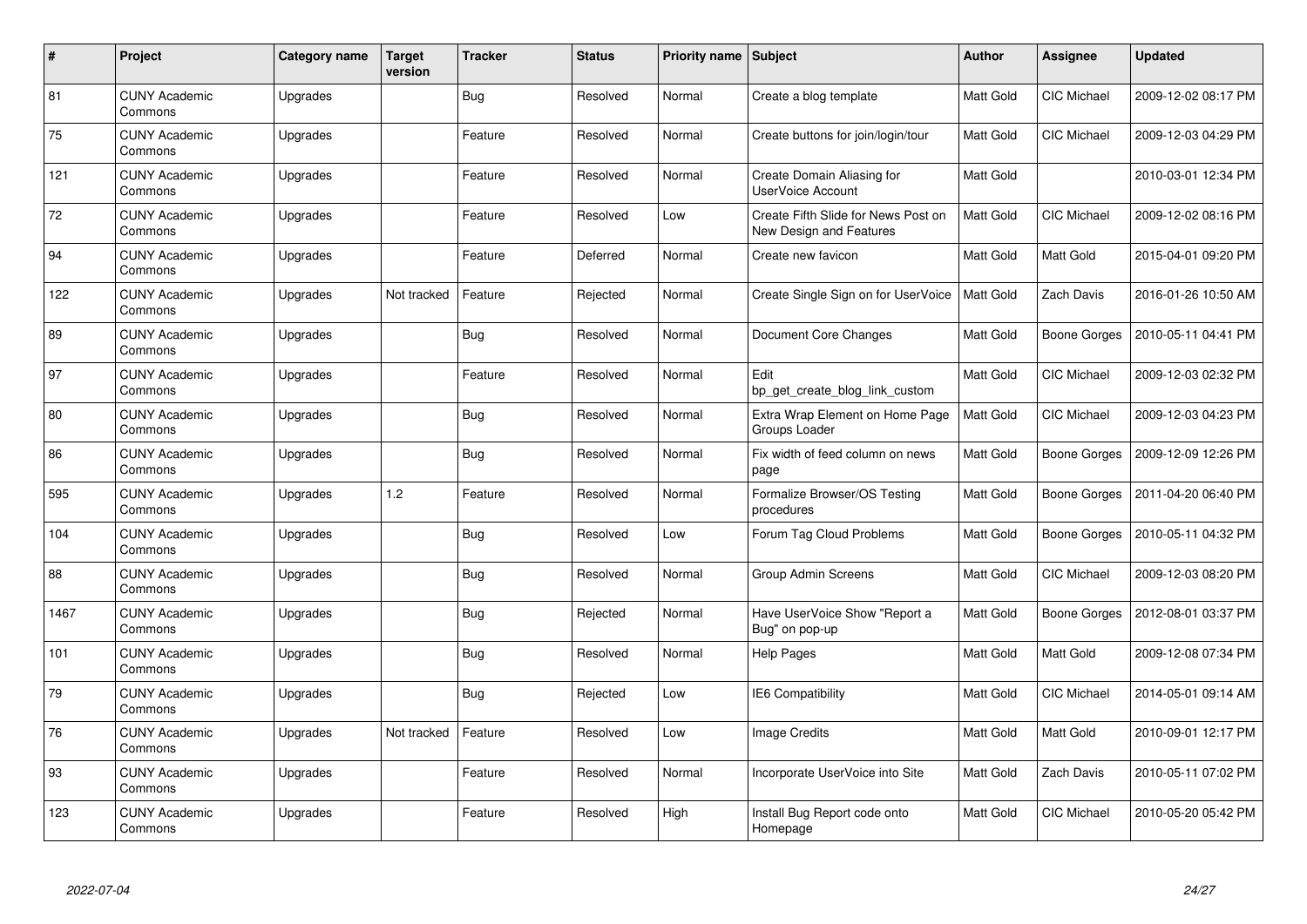| $\#$ | <b>Project</b>                  | Category name | <b>Target</b><br>version | <b>Tracker</b> | <b>Status</b> | Priority name Subject |                                                                          | Author    | Assignee            | <b>Updated</b>      |
|------|---------------------------------|---------------|--------------------------|----------------|---------------|-----------------------|--------------------------------------------------------------------------|-----------|---------------------|---------------------|
| 106  | <b>CUNY Academic</b><br>Commons | Upgrades      |                          | <b>Bug</b>     | Resolved      | High                  | <b>ITPF09 Forum Issue</b>                                                | Matt Gold | Boone Gorges        | 2009-12-03 04:49 PM |
| 74   | <b>CUNY Academic</b><br>Commons | Upgrades      |                          | <b>Bug</b>     | Resolved      | Low                   | Join/Login Link Weirdness                                                | Matt Gold | <b>CIC Michael</b>  | 2010-05-11 04:42 PM |
| 107  | <b>CUNY Academic</b><br>Commons | Upgrades      |                          | Bug            | Resolved      | High                  | Log In Problem                                                           | Matt Gold | Boone Gorges        | 2009-12-04 12:02 AM |
| 111  | <b>CUNY Academic</b><br>Commons | Upgrades      |                          | <b>Bug</b>     | Resolved      | High                  | More Privacy Options and BP Feed                                         | Matt Gold | Boone Gorges        | 2010-02-25 12:24 PM |
| 124  | <b>CUNY Academic</b><br>Commons | Upgrades      |                          | <b>Bug</b>     | Resolved      | Low                   | Mulitple Wiki Edits Showing Up in<br>News Feed                           | Matt Gold | Boone Gorges        | 2009-12-13 06:25 PM |
| 127  | <b>CUNY Academic</b><br>Commons | Upgrades      |                          | <b>Bug</b>     | Resolved      | Normal                | My-Groups Page Link on BP Admin<br><b>Bar Deadends</b>                   | Matt Gold | <b>CIC Michael</b>  | 2010-05-11 04:41 PM |
| 110  | <b>CUNY Academic</b><br>Commons | Upgrades      |                          | Bug            | Resolved      | Normal                | New Password through BP Settings<br>Not Taking                           | Matt Gold | Boone Gorges        | 2010-03-02 08:12 PM |
| 108  | <b>CUNY Academic</b><br>Commons | Upgrades      |                          | Feature        | Resolved      | Normal                | Note CUNY email address<br>requirement on signup page                    | Matt Gold | Boone Gorges        | 2009-12-08 11:25 AM |
| 90   | <b>CUNY Academic</b><br>Commons | Upgrades      |                          | Bug            | Resolved      | Normal                | Reminder about div.content-header                                        | Matt Gold | <b>CIC Michael</b>  | 2009-12-03 08:21 PM |
| 103  | <b>CUNY Academic</b><br>Commons | Upgrades      |                          | <b>Bug</b>     | Resolved      | Normal                | Repeat Forum Pagination at bottom                                        | Matt Gold | Boone Gorges        | 2010-03-02 08:08 PM |
| 126  | <b>CUNY Academic</b><br>Commons | Upgrades      |                          | <b>Bug</b>     | Resolved      | Urgent                | <b>Report of Lost Forum Attachments</b><br>after Upgrade                 | Matt Gold | Boone Gorges        | 2009-12-09 03:23 PM |
| 137  | <b>CUNY Academic</b><br>Commons | Upgrades      |                          | Bug            | Resolved      | High                  | Reports of Inability to<br>Attach/Download Attachments to<br>Forum Posts | Matt Gold | <b>Boone Gorges</b> | 2009-12-10 11:41 AM |
| 105  | <b>CUNY Academic</b><br>Commons | Upgrades      |                          | Bug            | Resolved      | Low                   | Shift in Header upon Page Load                                           | Matt Gold | CIC Michael         | 2010-05-20 03:05 PM |
| 78   | <b>CUNY Academic</b><br>Commons | Upgrades      |                          | Bug            | Resolved      | Normal                | Slideshow links                                                          | Matt Gold | <b>CIC Michael</b>  | 2009-12-03 03:08 AM |
| 128  | <b>CUNY Academic</b><br>Commons | Upgrades      |                          | <b>Bug</b>     | Resolved      | Normal                | SPS Profile Field Description                                            | Matt Gold | <b>Matt Gold</b>    | 2009-12-07 08:55 AM |
| 83   | <b>CUNY Academic</b><br>Commons | Upgrades      |                          | <b>Bug</b>     | Resolved      | Normal                | Static Pages under About (and Help<br>page)                              | Matt Gold | <b>CIC Michael</b>  | 2009-12-02 09:31 PM |
| 1452 | <b>CUNY Academic</b><br>Commons | Upgrades      |                          | Bug            | Rejected      | Normal                | Styling of UserVoice button                                              | Matt Gold | Chris Stein         | 2014-05-01 03:15 PM |
| 73   | <b>CUNY Academic</b><br>Commons | Upgrades      |                          | <b>Bug</b>     | Resolved      | Normal                | Take the Tour link                                                       | Matt Gold | CIC Michael         | 2009-12-02 06:41 PM |
| 100  | <b>CUNY Academic</b><br>Commons | Upgrades      |                          | <b>Bug</b>     | Resolved      | High                  | Unclickable title links on group forum   Matt Gold                       |           | Boone Gorges        | 2009-12-03 09:19 AM |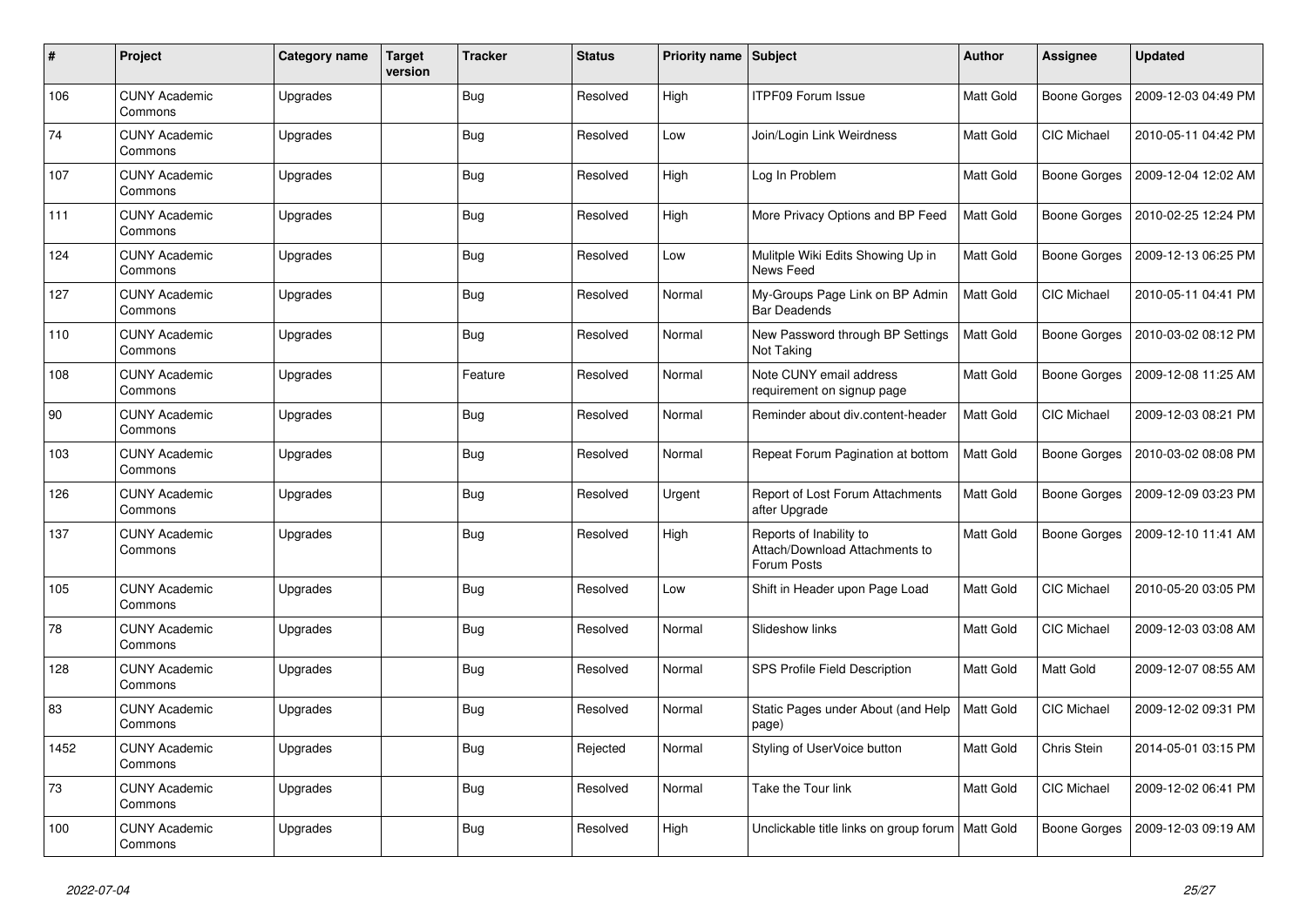| #     | Project                         | Category name           | <b>Target</b><br>version | <b>Tracker</b> | <b>Status</b> | Priority name   Subject |                                                                 | <b>Author</b>    | <b>Assignee</b>     | <b>Updated</b>      |
|-------|---------------------------------|-------------------------|--------------------------|----------------|---------------|-------------------------|-----------------------------------------------------------------|------------------|---------------------|---------------------|
| 87    | <b>CUNY Academic</b><br>Commons | Upgrades                |                          | <b>Bug</b>     | Resolved      | High                    | Upgrade MediaWiki Skin                                          | <b>Matt Gold</b> | <b>Boone Gorges</b> | 2009-12-03 08:24 AM |
| 1464  | <b>CUNY Academic</b><br>Commons | Upgrades                | 1.3.1                    | <b>Bug</b>     | Rejected      | Normal                  | UserVoice Account linked to wrong<br>account                    | Matt Gold        | Boone Gorges        | 2011-12-19 09:40 AM |
| 99    | <b>CUNY Academic</b><br>Commons | Upgrades                |                          | <b>Bug</b>     | Resolved      | Normal                  | Wiki Fixes                                                      | Matt Gold        | <b>Boone Gorges</b> | 2009-12-03 09:31 AM |
| 92    | <b>CUNY Academic</b><br>Commons | Upgrades                |                          | Feature        | Resolved      | Low                     | Work on Default Page Template                                   | Matt Gold        | Boone Gorges        | 2009-12-13 06:27 PM |
| 3428  | <b>CUNY Academic</b><br>Commons | Twitter page            | 1.6.14                   | <b>Bug</b>     | Resolved      | High                    | Fix typo on Twitter page                                        | Matt Gold        | Dominic Giglio      | 2014-09-01 08:53 PM |
| 3090  | <b>CUNY Academic</b><br>Commons | Twitter page            | Future<br>release        | Feature        | Assigned      | Normal                  | Prevent Retweets from showing up<br>on Commons twitter page     | Matt Gold        | <b>Tahir Butt</b>   | 2016-10-24 11:31 AM |
| 3151  | <b>CUNY Academic</b><br>Commons | Toolbar                 | 1.7                      | Feature        | Resolved      | Low                     | Add submenu items in Help section<br>of WP Admin Bar            | Matt Gold        | Daniel Jones        | 2014-07-11 08:14 PM |
| 15135 | <b>CUNY Academic</b><br>Commons | Toolbar                 | 1.19.1                   | <b>Bug</b>     | Resolved      | High                    | Header design spacing                                           | Matt Gold        | Boone Gorges        | 2022-01-11 04:41 PM |
| 2765  | <b>CUNY Academic</b><br>Commons | Toolbar                 | 1.8                      | <b>Bug</b>     | Resolved      | Normal                  | Scrolling/layer issue on admin bar                              | Matt Gold        | Boone Gorges        | 2015-05-05 03:48 PM |
| 1543  | <b>CUNY Academic</b><br>Commons | Toolbar                 |                          | <b>Bug</b>     | Rejected      | Normal                  | Spacing on "My Groups" Dropdown                                 | Matt Gold        | Boone Gorges        | 2014-05-01 03:28 PM |
| 14776 | <b>CUNY Academic</b><br>Commons | Toolbar                 | 1.18.19                  | Bug            | Resolved      | Normal                  | Top-level nav-bar drop-down nav<br>doesn't match navigation     | Matt Gold        | Raymond Hoh         | 2021-09-28 11:06 AM |
| 3991  | <b>CUNY Academic</b><br>Commons | Toolbar                 | 1.7.19                   | Bug            | Resolved      | Normal                  | WP-Admin Bar positioning error on<br>mobile devices             | Matt Gold        | Boone Gorges        | 2015-04-21 02:30 PM |
| 8666  | <b>CUNY Academic</b><br>Commons | Teaching                | Not tracked              | Documentation  | Assigned      | Normal                  | Create Teaching on the Commons<br>Resource Page                 | Matt Gold        | Laurie Hurson       | 2019-09-23 03:16 PM |
| 6220  | <b>CUNY Academic</b><br>Commons | Support                 | Not tracked              | Documentation  | Resolved      | Normal                  | Add password protection info to<br>privacy page                 | Matt Gold        | scott voth          | 2016-10-16 11:36 AM |
| 3679  | <b>CUNY Academic</b><br>Commons | Support                 | Not tracked              | Support        | Resolved      | Normal                  | Outreach to hosting partners                                    | Matt Gold        | scott voth          | 2014-11-30 04:23 PM |
| 9489  | <b>CUNY Academic</b><br>Commons | Spam/Spam<br>Prevention | 1.12.11                  | <b>Bug</b>     | Resolved      | Normal                  | Email spam possibly related to CAC<br>form                      | Matt Gold        | Raymond Hoh         | 2018-03-26 05:28 PM |
| 6426  | <b>CUNY Academic</b><br>Commons | Spam/Spam<br>Prevention | Future<br>release        | Feature        | Assigned      | Normal                  | Force captcha on all comments?                                  | Matt Gold        | Tahir Butt          | 2016-10-24 02:06 PM |
| 5516  | <b>CUNY Academic</b><br>Commons | Social Paper            | 1.9.19                   | Bug            | Rejected      | Normal                  | Adding a link to Social Paper jumps<br>position to top of page  | Matt Gold        | Boone Gorges        | 2016-06-21 09:54 PM |
| 4939  | <b>CUNY Academic</b><br>Commons | Social Paper            | 1.9                      | Design/UX      | Resolved      | Normal                  | Embiggen the Create New Paper<br>button on the Social Paper Hub | Matt Gold        | Samantha<br>Raddatz | 2015-11-30 08:51 AM |